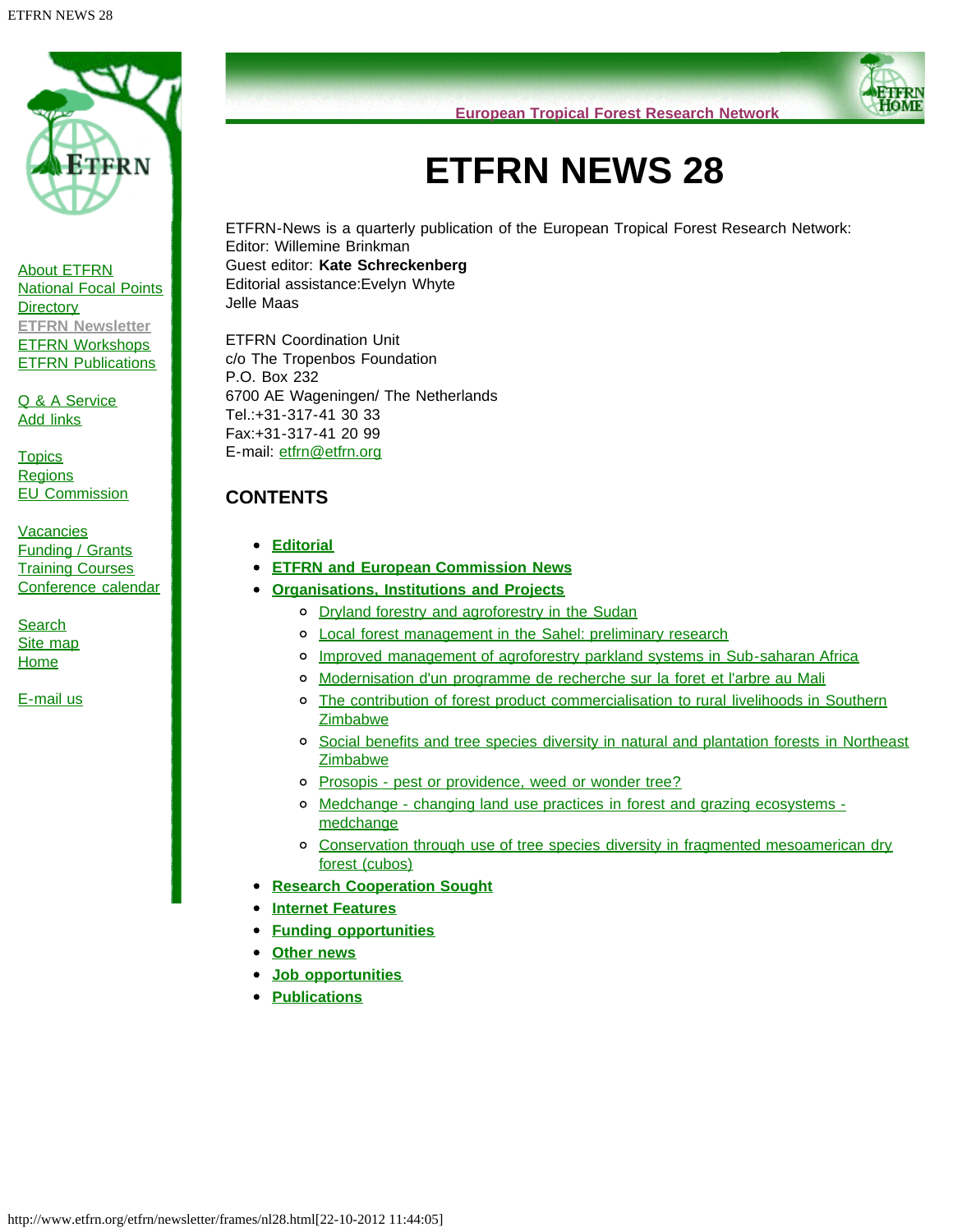

[About ETFRN](http://www.etfrn.org/etfrn/network/about.html) [National Focal Points](http://www.etfrn.org/etfrn/network/natnodes.html) **[Directory](http://www.etfrn.org/etfrn/network/dir.html) [ETFRN Newsletter](http://www.etfrn.org/etfrn/resource/news.html)** [ETFRN Workshops](http://www.etfrn.org/etfrn/workshop/index.html) **[ETFRN Publications](http://www.etfrn.org/etfrn/resource/publications.html)** 

[Q & A Service](http://www.etfrn.org/etfrn/qanda/index.html) [Add links](http://www.etfrn.org/etfrn/addlinks/index.html)

**[Topics](http://www.etfrn.org/etfrn/topics/index.html) [Regions](http://www.etfrn.org/etfrn/regions/index.html)** [EU Commission](http://www.etfrn.org/etfrn/eucomm/index.html)

**[Vacancies](http://www.etfrn.org/etfrn/resource/frames/job.html)** [Funding / Grants](http://www.etfrn.org/etfrn/resource/frames/linkfund.html) **[Training Courses](http://www.etfrn.org/etfrn/resource/frames/courseagenda.html)** [Conference calendar](http://www.etfrn.org/etfrn/resource/frames/agenda.html)

**[Search](http://www.etfrn.org/etfrn/site/search.html)** [Site map](http://www.etfrn.org/etfrn/site/sitemap.html) **[Home](http://www.etfrn.org/etfrn/index.html)** 

[E-mail us](mailto:etfrn@etfrn.org)

**European Tropical Forest Research Network**

# **Newsletter 28**

# **Editorial**

Dear Readers,

The term 'forest' often conjures up images of lush green tropical forests with tall trees dripping with humidity. It is easy to forget that much of the world's population in arid and semi-arid areas also depends on the products of forests to sustain their livelihoods, although these forests may appear to be no more than scrubby landscapes with low-growing, contorted-looking trees, leafless for much of the year. The importance of these innocuous-looking landscapes should not be underestimated. In Sudan, the forestry sector produces 12% of the gross domestic product, much of this being contributed by a single product, gum arabic, produced for the world market from *Acacia senegal*. Throughout the Sahel zone, forests are particularly important in providing fuelwood, fruit (and other foods) and construction timber, and play a crucial role in sustaining livestock production. In many areas of Sub-Saharan West Africa, people have managed the landscape over generations to create 'agroforestry parklands' in which particularly useful trees are retained scattered in farms and fallows. In southern Africa, the sale of wooden crafts to tourists is an important source of revenue for many families and, in common with many other forest types, poor people are found to be particularly dependent on resources which require little capital investment.

Arid and semi-arid zones are difficult environments to survive in, nevertheless some exotic species prosper to the point of becoming weeds. Such a one is *Prosopis*, introduced from the Americas and now considered by some to be a pest while others hail it as a wonder tree for the many products it provides in even the harshest conditions. While most attention has undoubtedly been paid to the forests of semiarid Africa, dry forests also exist in other parts of the world. Within Europe, the Iberian peninsula is the home to several oak and pine species, which support complex agro-silvo-pastoral production systems mirrored on the North African side of the Mediterranean. The Mesoamerican dry forests are the source of some of the most widespread agroforestry species, such as *Albizia*, *Gliricidia* and *Leucaena*, but, in their home environment, these trees survive primarily through use on farms as few forest fragments remain.

I hope that this issue of ETFRN News will help to redress the balance in favour of a broad definition of forests to include both the dry and the humid.

Kate Schreckenberg

We are grateful to Kate Schreckenberg for the final editing of this issue of the ETFRN News. Please note the theme and deadline for the next issue on the back cover and I look forward to receiving your contributions.

Willemine Brinkman

ETFRN Coordination Unit c/o The Tropenbos Foundation PO Box 232, 6700 AE Wageningen The Netherlands Tel: +31 317 413033 Fax: +31 317 412099 Email: etfrn@iac.agro.nl Http://www.etfrn.org/etfrn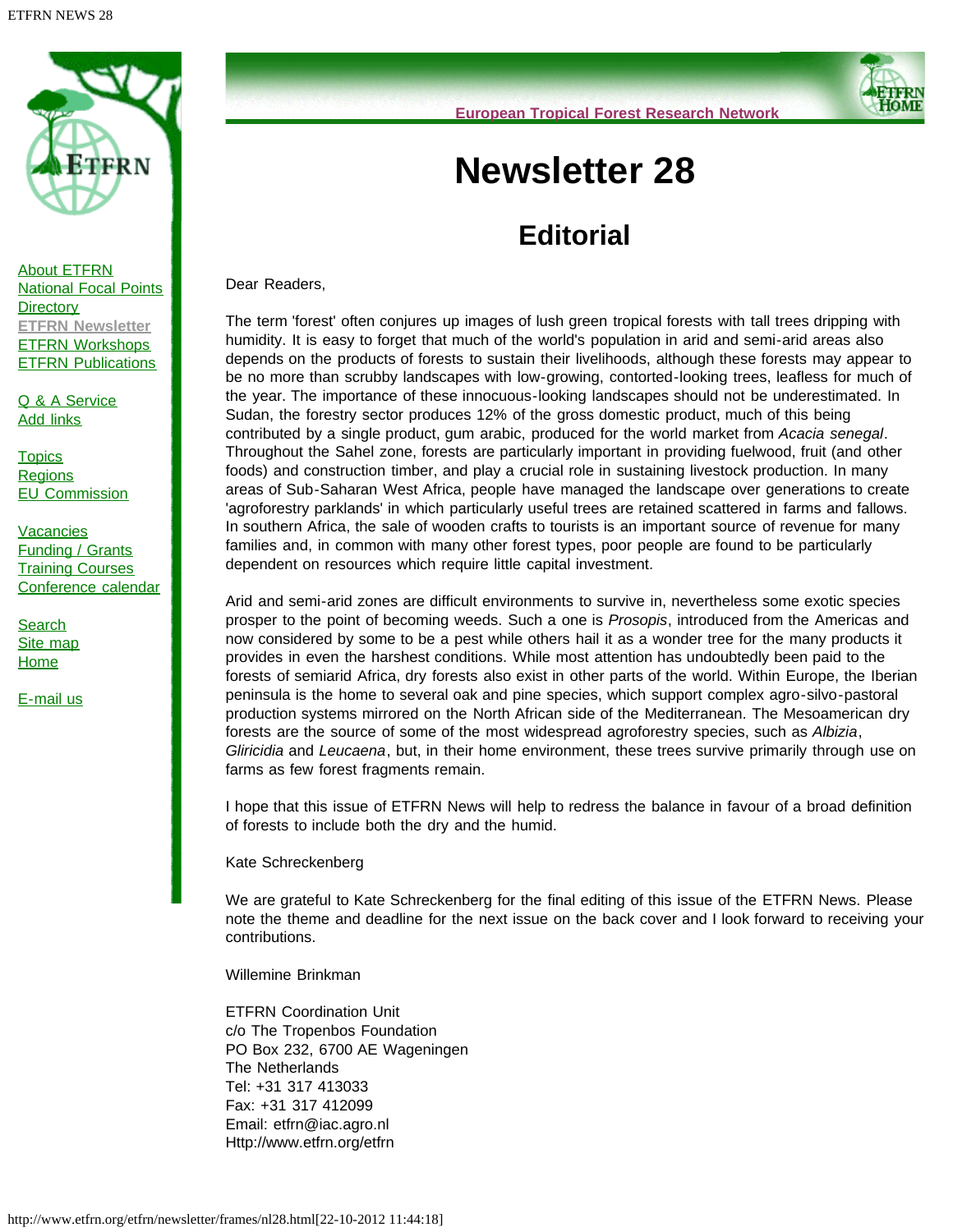Editor: Willemine Brinkman Guest Editor for this issue: Kate Schreckenberg Editorial assistance: Evelyn Whyte & Peter Sips

Cover illustration: Wilko Willemsen The illustration depicts the wooden frame for a luak, a type of cattle shelter in the Dinka area in south Sudan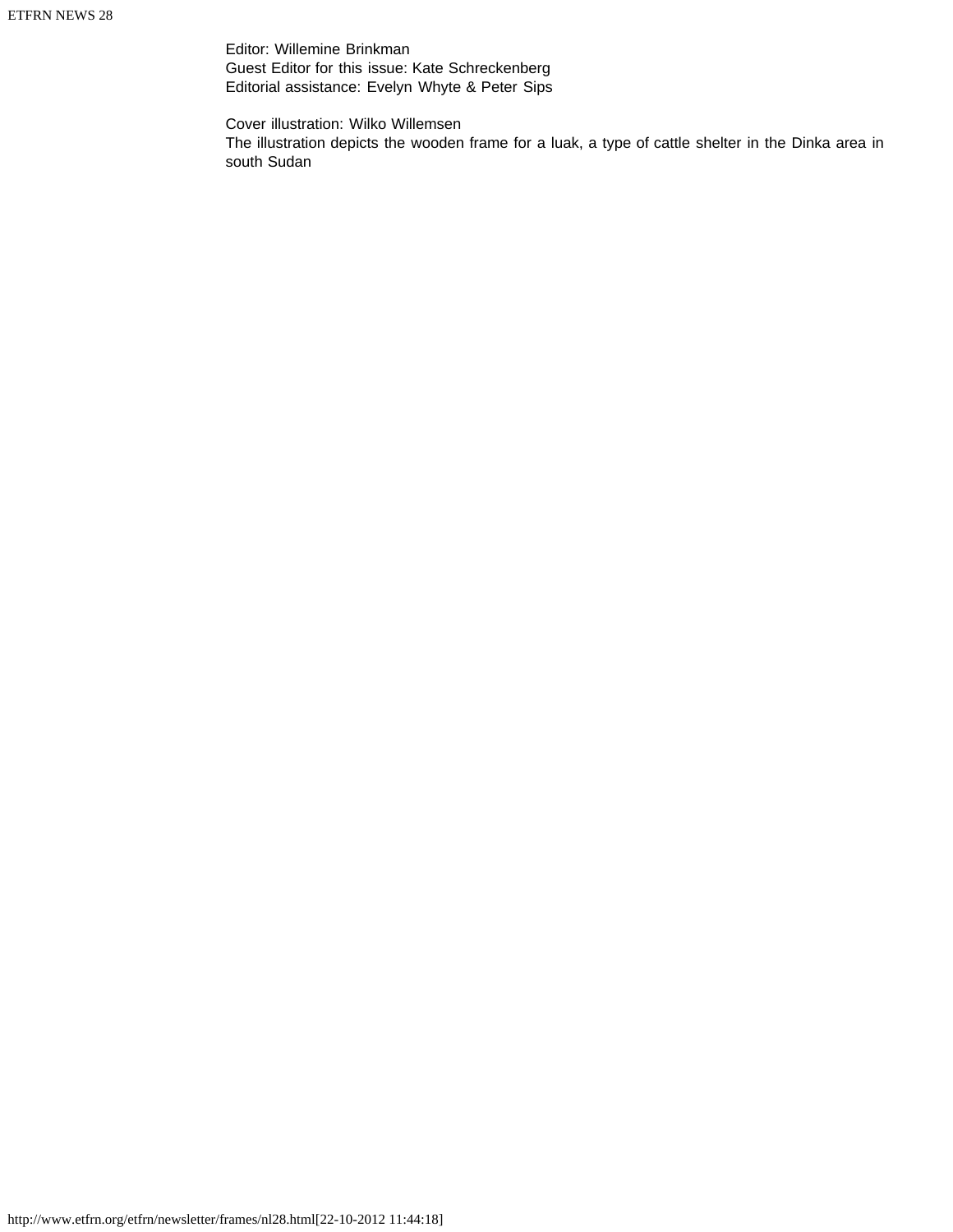<span id="page-3-2"></span>

<span id="page-3-0"></span>[About ETFRN](http://www.etfrn.org/etfrn/network/about.html) [National Focal Points](http://www.etfrn.org/etfrn/network/natnodes.html) **[Directory](http://www.etfrn.org/etfrn/network/dir.html) [ETFRN Newsletter](http://www.etfrn.org/etfrn/resource/news.html)** [ETFRN Workshops](http://www.etfrn.org/etfrn/workshop/index.html) **[ETFRN Publications](http://www.etfrn.org/etfrn/resource/publications.html)** 

[Q & A Service](http://www.etfrn.org/etfrn/qanda/index.html) [Add links](http://www.etfrn.org/etfrn/addlinks/index.html)

**[Topics](http://www.etfrn.org/etfrn/topics/index.html) [Regions](http://www.etfrn.org/etfrn/regions/index.html)** [EU Commission](http://www.etfrn.org/etfrn/eucomm/index.html)

**[Vacancies](http://www.etfrn.org/etfrn/resource/frames/job.html)** [Funding / Grants](http://www.etfrn.org/etfrn/resource/frames/linkfund.html) **[Training Courses](http://www.etfrn.org/etfrn/resource/frames/courseagenda.html)** [Conference calendar](http://www.etfrn.org/etfrn/resource/frames/agenda.html)

**[Search](http://www.etfrn.org/etfrn/site/search.html)** [Site map](http://www.etfrn.org/etfrn/site/sitemap.html) **[Home](http://www.etfrn.org/etfrn/index.html)** 

[E-mail us](mailto:etfrn@etfrn.org)



# **Newsletter 28**

# **[ETFRN](#page-3-0) and [European Commission News](#page-3-1)**

By Willemine Brinkman

## **ETFRN NEWS**

Dr Yves Birot and Dr Birger Solberg have conducted an evaluation of ETFRN. Dr Birot presented the draft report to the ETFRN Executive Committee last June, and the final report will be discussed by the ETFRN Steering Committee meeting in Hamburg 1-2 October 1999. The report is very positive about the network's accomplishments over the last years, particularly regarding the web-based information system. It also provides valuable comments and ideas for further improvement. Further details will be available once the report is finalised.

The ETFRN Coordination Unit has recently submitted a proposal for funding the Coordination Unit's activities for a next phase of ETFRN 2000-2003 to the European Commission's DG12 INCO-DEV programme. The result will be reported in the next issue. The present funding phase for the ETFRN Coordination Unit ends 31 December 1999.

The ETFRN listserver is now operational. This will enable more targeted and faster distribution of research cooperation and information requests, and of information on meetings and funding opportunities. It is a moderated list, which means that all messages are screened by the ETFRN Coordination Unit in order to ensure relevance, and to regulate the number of messages. Forest researchers listed in the ETFRN on-line Directory with an E-mail address may subscribe to this Email list. All those already listed with a correct E-mail address should have received an E-mail message about the use and purpose of this networking mechanism. Participants in the ETFRN E-mail list can change the keywords and research areas they wish to receive information on. If your organisation is listed in the ETFRN directory, and you would like to be added to the list, please contact one of the people listed as contact persons for your organisation, or contact the ETFRN Coordination Unit. For further information on the listserver please contact the ETFRN Coordination Unit.

Please note the URLs for the following pages of the ETFRN website: Homepage: http://www.etfrn.org/etfrn/. Directory of European institutions involved in tropical, subtropical and Mediterranean Forest research: [http://www.etfrn.org/etfrn/network/dir.html.](http://www.etfrn.org/etfrn/network/dir.html) Calendar of events: [http://www.etfrn.org/etfrn/resource/int\\_cal.html.](http://www.etfrn.org/etfrn/resource/int_cal.html)

Funding Opportunities: http://www.etfrn.org/etfrn/resource/frames/linkfund.html. Forestry Links: [http://www.etfrn.org/etfrn/resource/links.html.](http://www.etfrn.org/etfrn/resource/links.html)

The ETFRN Coordination Unit continuously improves and updates the website. We are always grateful for any comments and additions sent to us.

The theme for the next issue of the ETFRN News is biodiversity. This will be a double issue for the Winter of 1999/2000. The deadline for contributions is 15 November 1999.

[top of page](#page-3-2)

### <span id="page-3-1"></span>**EC NEWS**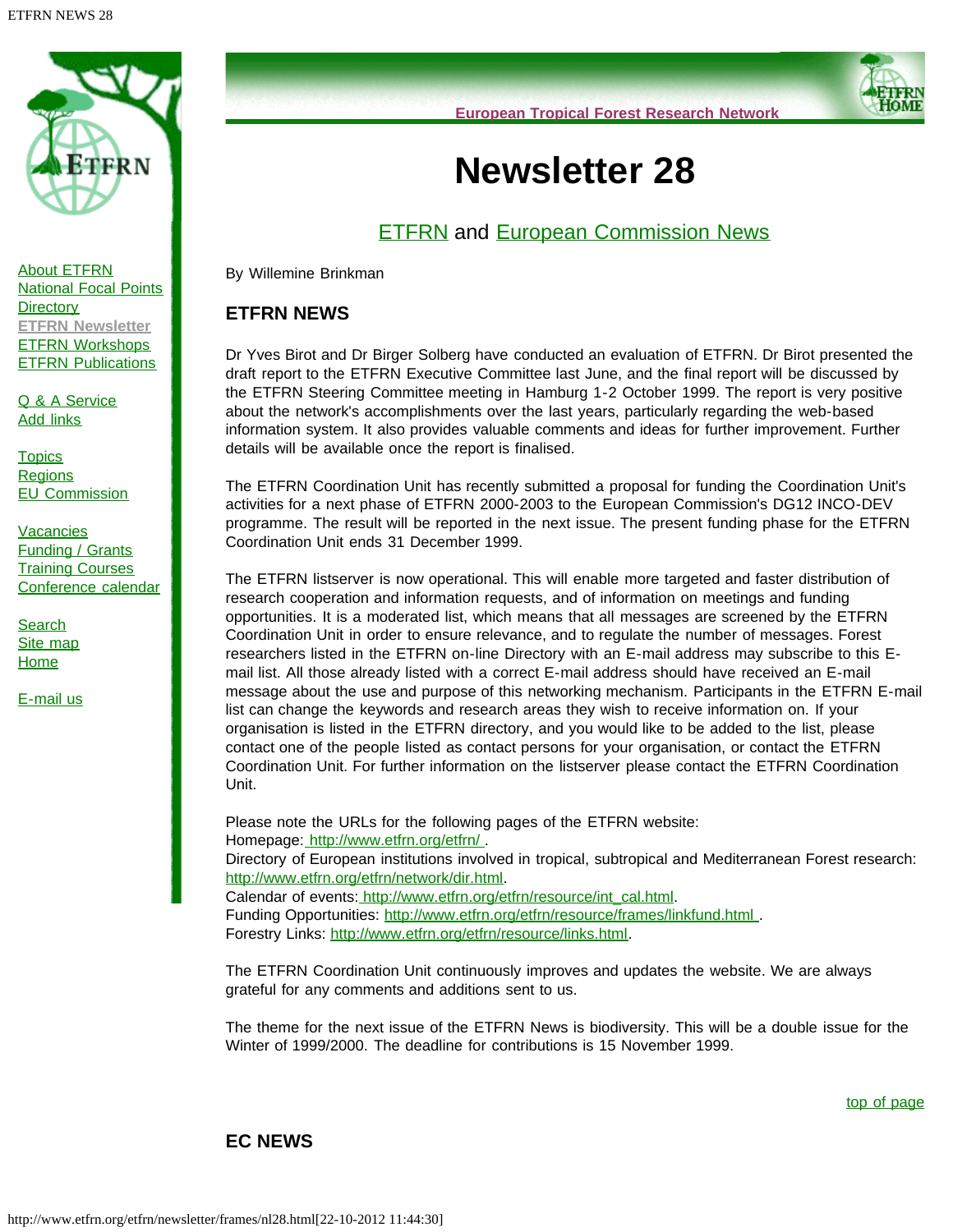### **New Commission; changes in Commission Directorates expected**

A new European Commission is in the process of being nominated. Last July 9, the President designate Mr Romano Prodi announced the names and portfolios of his 19 proposed Commissioners. The Prodi Commission now awaits approval by the European Parliament, and is expected to take office by mid September. Mr Prodi has announced Commission Department reforms in several fields, including external relations, which will be divided up by subject (trade, development, enlargement, and foreign and security policy) rather than by geographical region. One Commissioner will be responsible for overall coordination of external relations. This will affect DGs 1B and 8, the two Directorates responsible for the implementation of the tropical forest budget line.

The total number of Commission Departments is to be cut back, and the Departments will be given names rather than numbers. Details and news, as well as the list of proposed Commissioners and their portfolios is available on the web at: [http://europa.eu.int/comm/newcomm/index\\_en.htm](http://europa.eu.int/comm/newcomm/index_en.htm)

### **Fifth Framework Programme: INCO-DEV**

The second INCO DEV call for proposals, publication planned for March 2000, will probably include opportunities for tropical and subtropical forest research. General information on rules, guidelines and workplans for the Fifth Framework Programme on Research, Technological Development and demonstration activities (FP5) is available at <http://www.cordis.lu/fp5>.

The previous issue of the ETFRN News also included summary information, and drew attention to the fact that opportunities for tropical forest research are not limited to the INCO-DEV programme. It will be worth exploring opportunities under the FP5 programmes for 'quality of life and management of living resources'; and 'environment and sustainable development'.

The first INCO DEV call for proposals for shared costs actions, concerted actions, and thematic networks was published on 27 March this year. Under this particular call, opportunities for subtropical and tropical forest research are quite limited.

Readers working on policy research related to access to forest and tree resources may have found an opportunity in *(a) Policy research on the conditions for sustainable development: (a.ii) meeting basic needs: food, water, sanitation and health care.* 

Item *(b) Tools for sustainable development (bii) Technologies for sustainable plant and animal production: building blocks for improvement* (for small-scale or environmentally-constrained systems) includes a few fairly specific opportunities for agroforestry research proposals to enhance production of specific food crops, listed per region in the call text.

The full call text, guide for proposers and submission forms may be downloaded from the following web page: <http://www.cordis.lu/inco2/calls/199905.htm>

Alternatively, INCO-DEV information packages are available from:

European Commission DGXII-E-4 200 Rue de la Loi B-1049 Brussels, Belgium E-mail: [inco@dg12.cec.be](mailto:inco@dg12.cec.be)

Deadline for submission of proposals: 15 September 1999 Please note that for a proposal to be considered eligible for funding, it is necessary to carefully follow the rules and guidelines regarding participation of several partners from different countries, as well as those regarding completion of forms.

### **Tropical forest research activities funded by the European Commission from other budget lines**

The CIFOR/EC/SADC project "Management of Miombo Woodlands" is funded by the European Commission's Tropical Forest Budget Line, B7/6201. The project publishes 'Miombo Woodlands Research Briefs', which are circulated by E-mail to inform people with an interest in the topic on the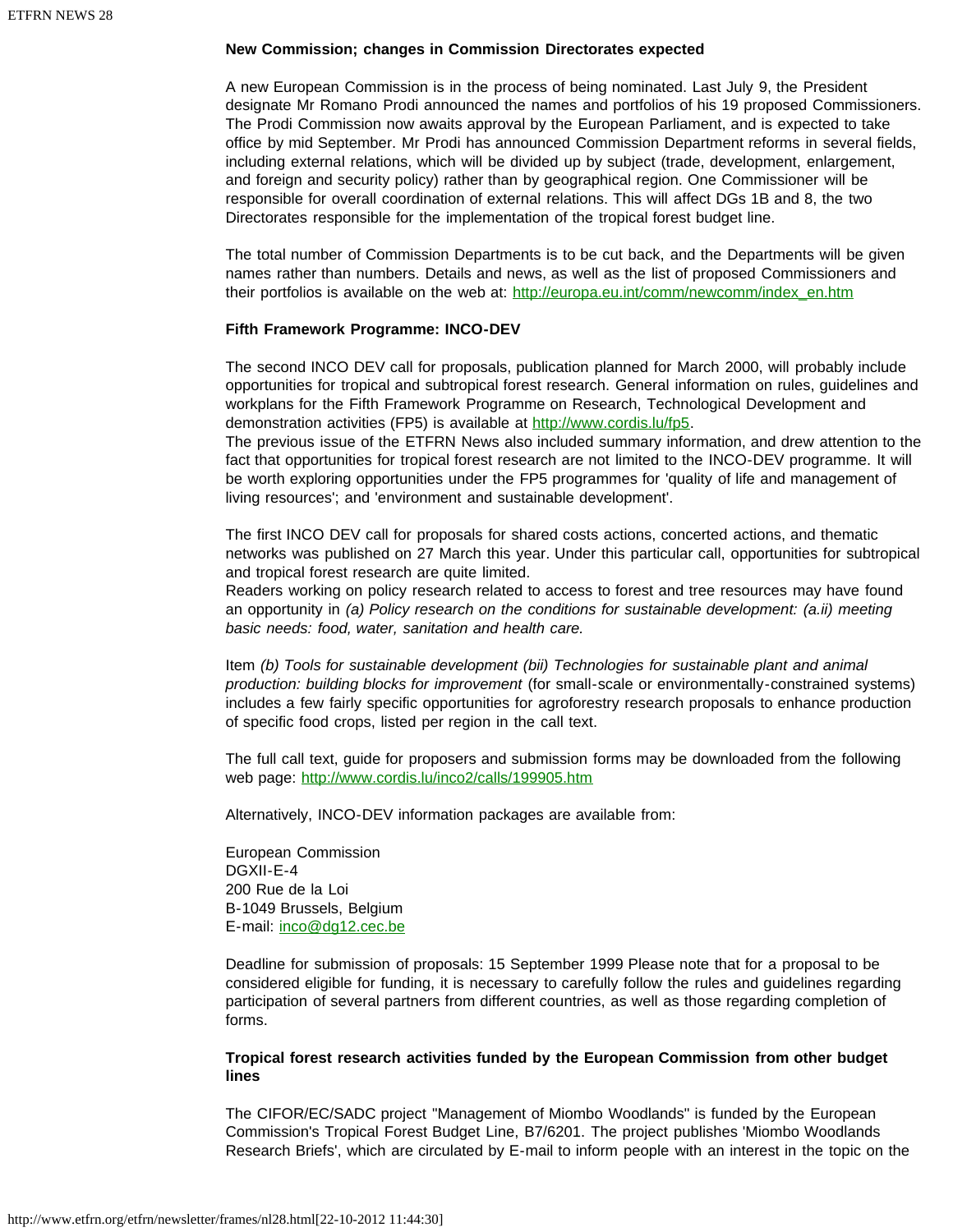project's activities, and as a means for informal communication among the researchers involved in the project. The May 1999 issue highlighted results of some of the policy research conducted, and the next issue will deal with local communities' livelihood opportunities in miombo woodlands. Further information is available from:

Dr Godwin Kowero, Senior Scientist and Coordinator, or Ms Emily Boyd, Research Assistant CIFOR Regional Office c/o Institute of Environmental Studies University of Zimbabwe P.O. Box MP 167 Harare, Zimbabwe Fax +263 4 334834 [E-mail: g.kowero@cgiar.org](mailto:g.kowero@cgiar.org)

The EU Tropical Forestry Sourcebook prepared by the UK Overseas Development Institute (ODI) with funds from the European Commission's Tropical Forest Budget Line is now available online at <http://www.oneworld.org/odi/tropics/Sourcebook/index.html>. This publication provides a wealth of information on EU and Member States policies and activities regarding tropical forests. It was announced in ETFRN News 25.

The website of the Global Vegetation Monitoring Unit of the EU Joint Research Centre (JRC) presents information on the projects in which it is involved:

TREES TRopical Ecosystem Environment observation by Satellite. Tropical forest monitoring. FIRE FIre in global Resources and Environmental monitoring. Monitoring of biomass burning. TEAM Terrestrial Environment and Atmosphere Modelling.

MERCATOR Monitoring Ecosystems with Remote sensing and Cartography in African TrOpical Regions.

NAMORS European Network for the development of Advanced Models to interpret Optical Remote Sensing data over terrestrial environments.

The web address is: [http://www.gvm.sai.jrc.it](http://www.gvm.sai.jrc.it/)

Products developed by the TREES programme, such as vegetation maps of tropical Africa and America, and the deforestation hot spot report, were announced in previous issues of the ETFRN News. For those readers without web access, the ETFRN Coordination Unit still has a few vegetation maps of Central Africa (1: 5 000 000) available for distribution. These maps were published in 1998.

[top of page](#page-3-2)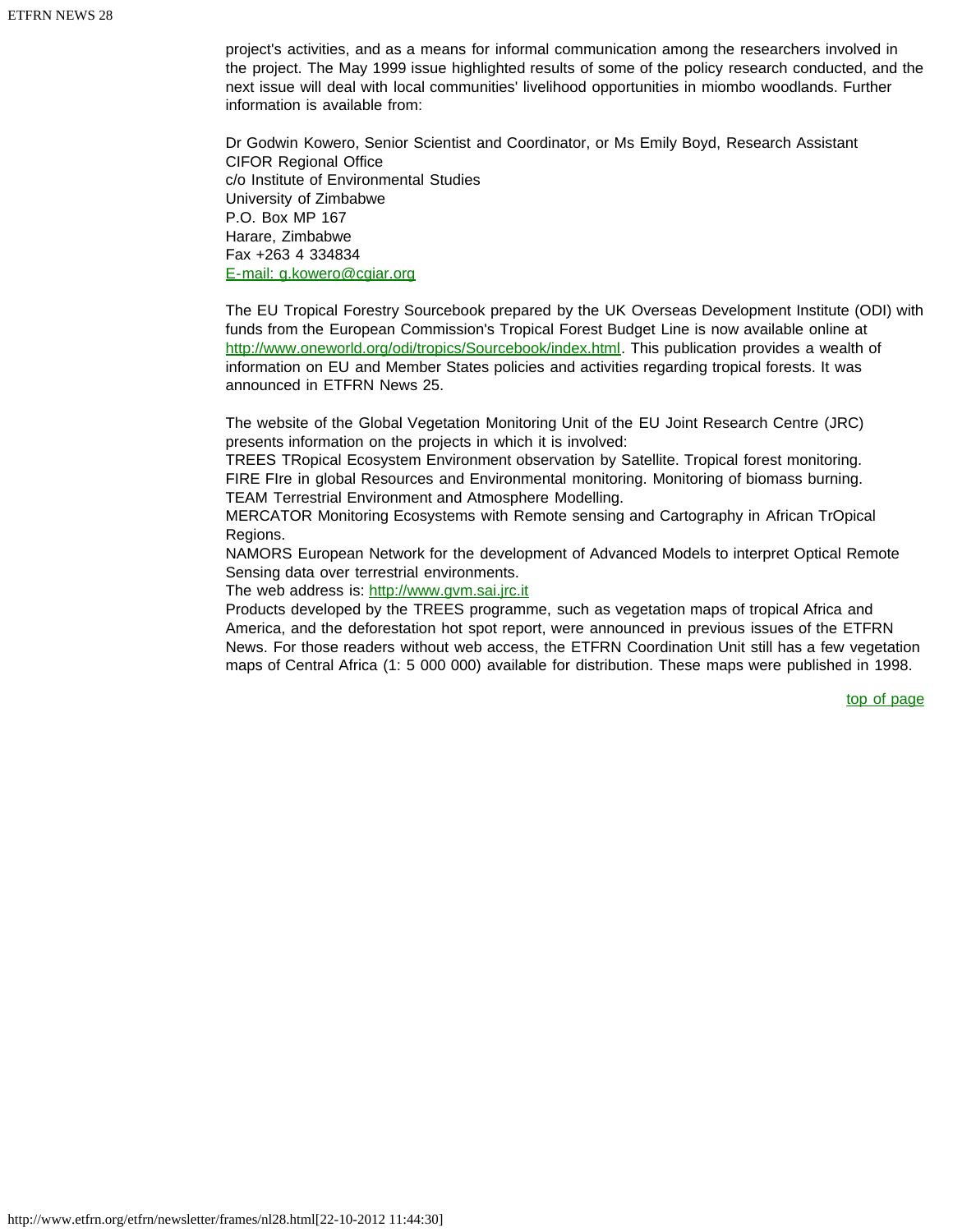<span id="page-6-1"></span>

[About ETFRN](http://www.etfrn.org/etfrn/network/about.html) [National Focal Points](http://www.etfrn.org/etfrn/network/natnodes.html) **[Directory](http://www.etfrn.org/etfrn/network/dir.html) [ETFRN Newsletter](http://www.etfrn.org/etfrn/resource/news.html)** [ETFRN Workshops](http://www.etfrn.org/etfrn/workshop/index.html) **[ETFRN Publications](http://www.etfrn.org/etfrn/resource/publications.html)** 

[Q & A Service](http://www.etfrn.org/etfrn/qanda/index.html) [Add links](http://www.etfrn.org/etfrn/addlinks/index.html)

**[Topics](http://www.etfrn.org/etfrn/topics/index.html) [Regions](http://www.etfrn.org/etfrn/regions/index.html)** [EU Commission](http://www.etfrn.org/etfrn/eucomm/index.html)

**[Vacancies](http://www.etfrn.org/etfrn/resource/frames/job.html)** [Funding / Grants](http://www.etfrn.org/etfrn/resource/frames/linkfund.html) **[Training Courses](http://www.etfrn.org/etfrn/resource/frames/courseagenda.html)** [Conference calendar](http://www.etfrn.org/etfrn/resource/frames/agenda.html)

<span id="page-6-0"></span>**[Search](http://www.etfrn.org/etfrn/site/search.html)** [Site map](http://www.etfrn.org/etfrn/site/sitemap.html) **[Home](http://www.etfrn.org/etfrn/index.html)** 

[E-mail us](mailto:etfrn@etfrn.org)



# **Newsletter 28**

# **Organisations - Institutions - Programmes**

- [DRYLAND FORESTRY AND AGROFORESTRY IN THE SUDAN](#page-6-0)
- [LOCAL FOREST MANAGEMENT IN THE SAHEL: PRELIMINARY](#page-8-0) **[RESEARCH](#page-8-0)**
- . [IMPROVED MANAGEMENT OF AGROFORESTRY PARKLAND SYSTEMS](#page-9-0) [IN SUB-SAHARAN AFRICA](#page-9-0)
- [MODERNISATION D'UN PROGRAMME DE RECHERCHE SUR LA FORET](#page-10-0) [ET L'ARBRE AU MALI](#page-10-0)
- [THE CONTRIBUTION OF FOREST PRODUCT COMMERCIALISATION TO](#page-11-0) [RURAL LIVELIHOODS IN SOUTHERN ZIMBABWE](#page-11-0)
- **[SOCIAL BENEFITS AND TREE SPECIES DIVERSITY IN NATURAL AND](#page-13-0)** [PLANTATION FORESTS IN NORTHEAST ZIMBABWE](#page-13-0)
- [PROSOPIS PEST OR PROVIDENCE, WEED OR WONDER TREE?](#page-14-0)
- [MEDCHANGE CHANGING LAND USE PRACTICES IN FOREST AND](#page-15-0) [GRAZING ECOSYSTEMS - MEDCHANGE](#page-15-0)
- **[CONSERVATION THROUGH USE OF TREE SPECIES DIVERSITY IN](#page-17-0)** [FRAGMENTED MESOAMERICAN DRY FOREST \(CUBOS\)](#page-17-0)

### **DRYLAND FORESTRY AND AGROFORESTRY IN THE SUDAN: Results and current topics of Sudan-Finland research cooperation**

*by Olavi Luukkanen, Mohamed A. El Fadl and Abdalla Gaffar Mohamed*

With a land area of 2.5 million  $km^2$ , the Sudan is the largest country in Africa, although sparsely populated with only 25 million inhabitants. Most permanent settlement is concentrated in the vicinity of the Nile river system and in areas with more than 300 mm of annual rainfall. About half of the total land area, where precipitation is lower, is classified as desert or semi-desert.

In areas receiving at least 300 mm of annual rainfall, the natural vegetation consists of shrub or tree savannas dominated by *Acacia* species. This woody vegetation is disappearing at a rate of 480,000 hectares annually, of which less than 10 % is reforested. Following a number of government decrees passed in 1993, a total of 7.6 million hectares (equivalent to 3 % of the total land area) was declared as forest reserves. Of this, 453,000 ha (6 %) are plantation forests established using reforestation, and 42,000 ha (0.6 %) are community woodlots established through afforestation on denuded land.

The forestry sector in the Sudan produces 12 % of the gross domestic product. In addition, forests and trees provide significant benefits in the form of wood energy, fodder and grazing opportunities outside the market economy, and by protecting soil and water resources. The most important forest products are firewood and charcoal. As in many other countries, forest products in the Sudan are, to a great extent, derived from land that is normally not classified as forest. This has important implications for national and local-level forest management planning and forest policy development.

In the Sudan, gum arabic is an important non-wood product which is obtained from *Acacia senegal*. This tree occurs naturally on sandy soils, mainly in the 300 km wide 'gum belt' in central Sudan where annual precipitation is around 300-600 mm. The traditional agroforestry system, in which natural or artificially regenerated *A. senegal* trees are managed and tapped for gum during the fallow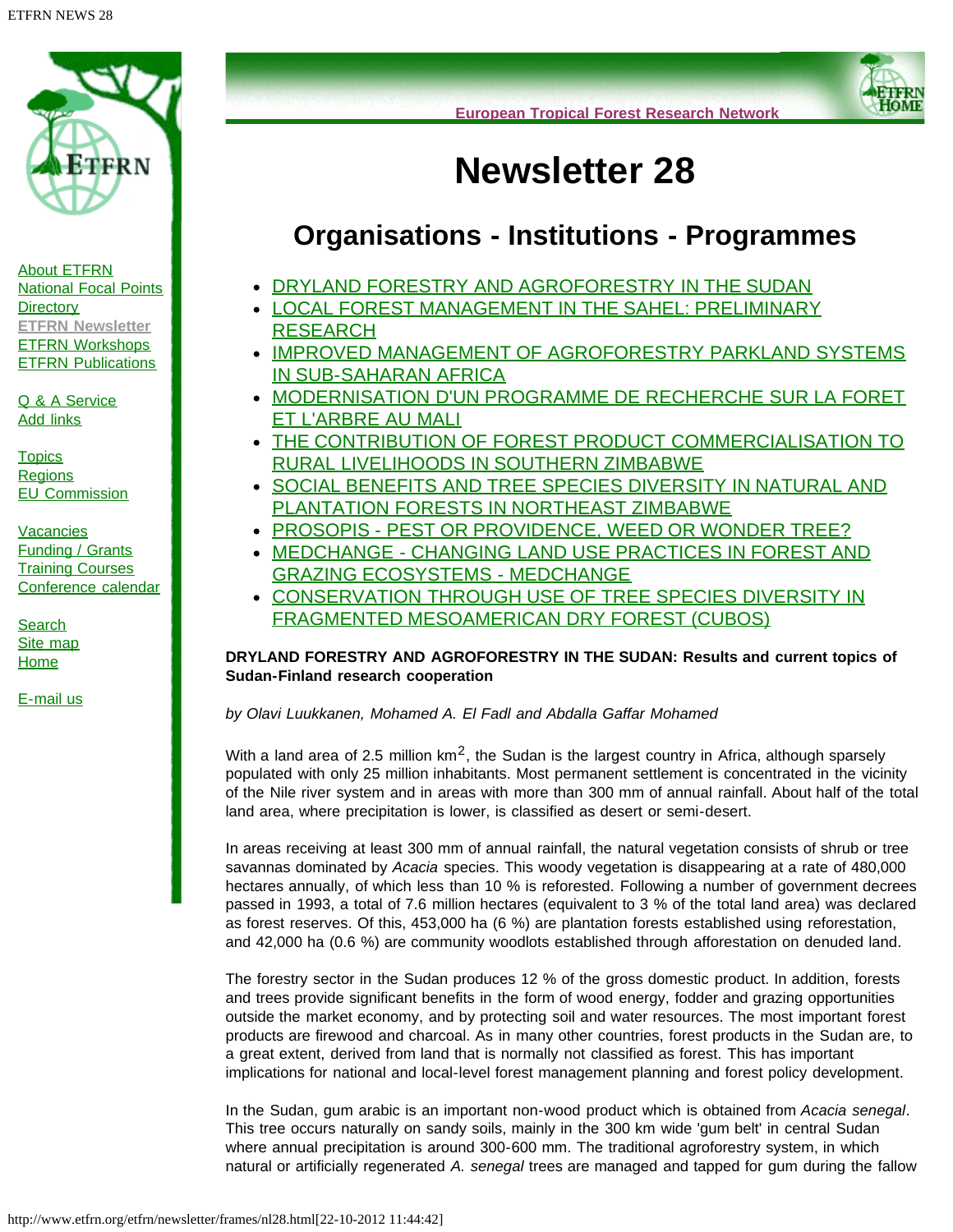phase alternating with agricultural crops, is considered one of the best examples of sustainable dryland agroforestry. Apart from gum, *A. senegal* also yields fuelwood, local construction timber and dry-season fodder from leaves and pods.

With a total annual gum arabic production of 20-40,000 tons, the Sudan is the global leader in supplying this commodity, which is widely used as a stabiliser and natural additive in the food industry around the world. The current trend of consumer preferences for more natural and plantbased products (for instance, gum arabic instead of beef gelatine) in sweets and other foods is favouring increased use and production of gum arabic. This has created a new interest in traditional *A. senegal* agroforestry, which had been threatened by industrial, permanent agriculture and indiscriminate clearing of natural *A. senegal* forests.

In 1979, an afforestation and tree nursery project was initiated in the Sudan as part of the official Finnish development cooperation, with Enso Forest Development Ltd. as the main consultant. It included rehabilitation of the gum belt forests using *A. senegal* and the introduced *Prosopis juliflora* in forest plantations and village agroforestry systems, as well as development of forest nursery techniques. The associated research carried out by the University of Helsinki since 1983 was initially focused on tree seedling production and planting techniques, later it dealt increasingly with dryland ecology and natural forest management.

In 1991, when the Finnish-supported tree planting and nursery operations in the White Nile and Blue Nile regions were already showing encouraging results, most of the bilateral programme was abruptly discontinued because of sudden changes in development cooperation preferences. In the wake of the Gulf War, the same happened with almost all international development projects in the Sudan. However, the Finnish development agency (then known as FINNIDA), far-sightedly allowed the academic training of Sudanese researchers in Finland and the associated field research to continue. As a result, Finnish-trained doctoral degree holders now form the leadership of the principal government agency for forestry, the Forests National Corporation, as well as of the Forestry Research Centre, and the University of Khartoum Department of Forest Management.

Some of the scientific results of the Sudan-Finland cooperation (including Enso Forest Development Ltd., several University of Helsinki departments, and other partners in Finland) have already been published and can be summarised as follows: (1) Suitable semi-mechanised seedling production techniques are available for use in large-scale central tree nurseries; (2) the genetic population structure of *Faidherbia albida*, as indicated by isoenzyme and ecophysiological studies, suggests distinct ecotypic and geographic (between Sahelian and other origins) differentiation; (3) forest plantations studied in the Blue Nile floodplain areas offer economically and socially feasible land-use alternatives to agricultural crops; (4) natural *Acacia seyal* forests of the clay soils can be sustainably managed with appropriate silvicultural interventions and especially when integrated into traditional land-use; (5) in the rainfed sandy soil areas, *Prosopis juliflora* has favourable effects on agricultural crops, which can be further increased with management.

After having built up a strong institutional capacity for dryland forestry research in the Sudan, as well as in Kenya, the Tropical Silviculture Unit (TSU) at the University of Helsinki is now continuing field research in the Sudan with a focus on the development of traditional *A. senegal* agroforestry. The present three-year project is supported by the Academy of Finland. Its aims include: finding new artificial and natural regeneration techniques; increasing gum and woody biomass yields through tree genotype selection and management interventions; optimising tree-crop interactions; and identifying ecophysiological characteristics in *A. senegal* and agricultural crops, which can be used to predict the agroforestry system performance. This work is linked to separate studies on the socio-economic aspects of gum arabic production.

Contacts with other interested researchers and institutions are very welcome. More information can be obtained from the authors at:

Tropical Silviculture Unit P.B. 28, FIN-00014 University of Helsinki, Finland Tel. +358-9-70858642, fax +358-9-70858646 [E-mail: olavi.luukanen@helsinki.fi](mailto:olavi.luukanen@helsinki.fi) or <http://honeybee.helsinki.fi/tropic>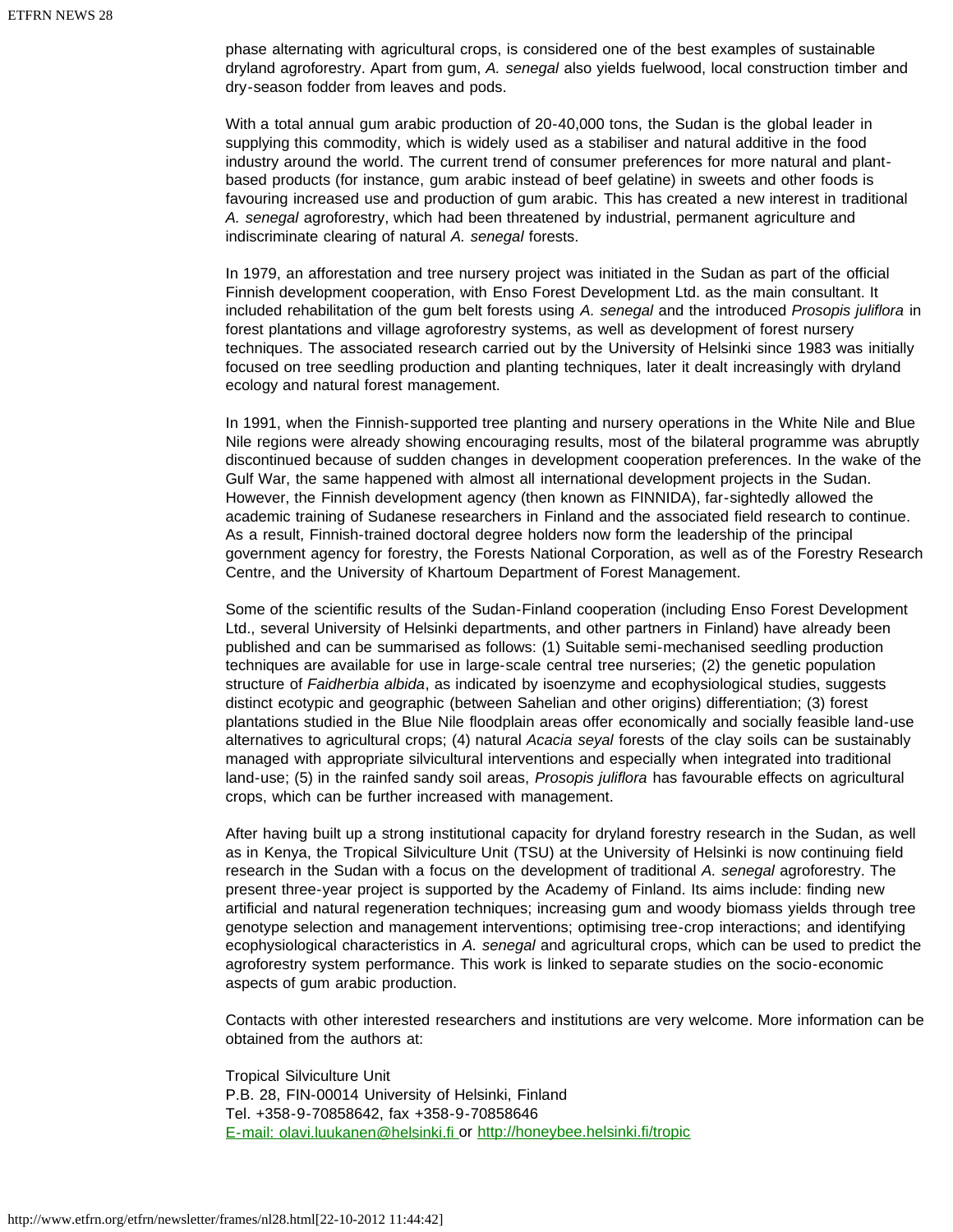### <span id="page-8-0"></span>**LOCAL FOREST MANAGEMENT IN THE SAHEL: PRELIMINARY RESEARCH RESULTS**

#### *by Paul Kerkhof*

SOS Sahel (GB) has been carrying out research on 'Initiatives in local management of dryland forest areas in the Sudano-Sahelian zone' since 1996. Funded under research grant R6510 of the Forestry Research Programme, UK Department for International Development, the project was first announced in ETFRN Newsletter no. 20, 1997. The research is concentrated on the Sudan-Sahel zone (average annual rainfall 100-600mm/year, hereafter called 'Sahel'). This article presents preliminary conclusions.

In *ecological terms*, the Sahel is characterised by major abiotic events, droughts in particular, which tend to create a disequilibrium. It is not clear whether Sahelian ecology can best be explained by a non-Clementsian disequilibrium model or whether it is merely affected by major disturbances. In either case, conventional forestry planning tools based on stable, sustainable annual off-takes ('quotas'), can hardly be applied.

In *economic terms*, the research case studies show that forest products other than firewood, especially livestock, construction timber and fruit, are the most important revenue earners. Although poorer sections of the local society tend to benefit most from forest exploitation, the very poorest people hardly benefit because they often lack the physical capacity for the hard work required. An 'economic nomadism' prevails in which forest exploitation, migration, artisanal production and other secondary economic activities are undertaken as a function of the highly variable agricultural production. In any case, the relations between the different interest groups are complex, dynamic and locally defined, which further complicates the quota system.

These conclusions are important in the light of the prevailing policy for local forest management in the Sahel, the World Bank supported 'Domestic Energy Strategy' and the rural firewood markets. The SOS Sahel study shows that institutions, laws and fiscal policy in many Sahelian countries are currently being reformed in a way which allows a single stakeholder (the commercial firewood producer) to impose on a multi-stakeholder resource (the Sahelian forest).

In *institutional terms*, the research to date concludes that decentralisation is the driving force in local forest management. International conventions are in principle supportive, but their influence tends to be weak. Emerging environmental institutions could be supportive given their integrated objectives, but they do not have sufficient impact at a local level. The forest service has hardly been supportive to local forest management, as central planning and rent-seeking behaviour are still a driving force among their agents. Given the mission and ideology of the forest service, its role in the development of local forest management is likely to be limited in the near future.

Local institutions lack legal recognition and are often not fully representative of the various user groups. Internal and external regulations are rarely transparent, and accountability is often poor. For successful local forest management, institutional capacities need to be strengthened. This can, to a certain extent, be achieved by exploiting capacities which often exist at village level, for instance those used to manage the school, first aid centre and credit scheme. Secondly, forest management tools should be shaped to suit local capacity, and not the other way around. The quota system should be abandoned and locally manageable monitoring systems should be developed instead. SOS Sahel's action-research has contributed to finding alternatives to classic forest inventory through the use of panoramic photography and local forest product counting.

Furthermore, local institutions should be legally recognised with exclusive management rights, even if such rights are subjected to conditions of 'good management'. Finally, good governance at higher levels is a *sine qua non* for successful forest management at the lowest level.

For further information, please contact: Paul Kerkhof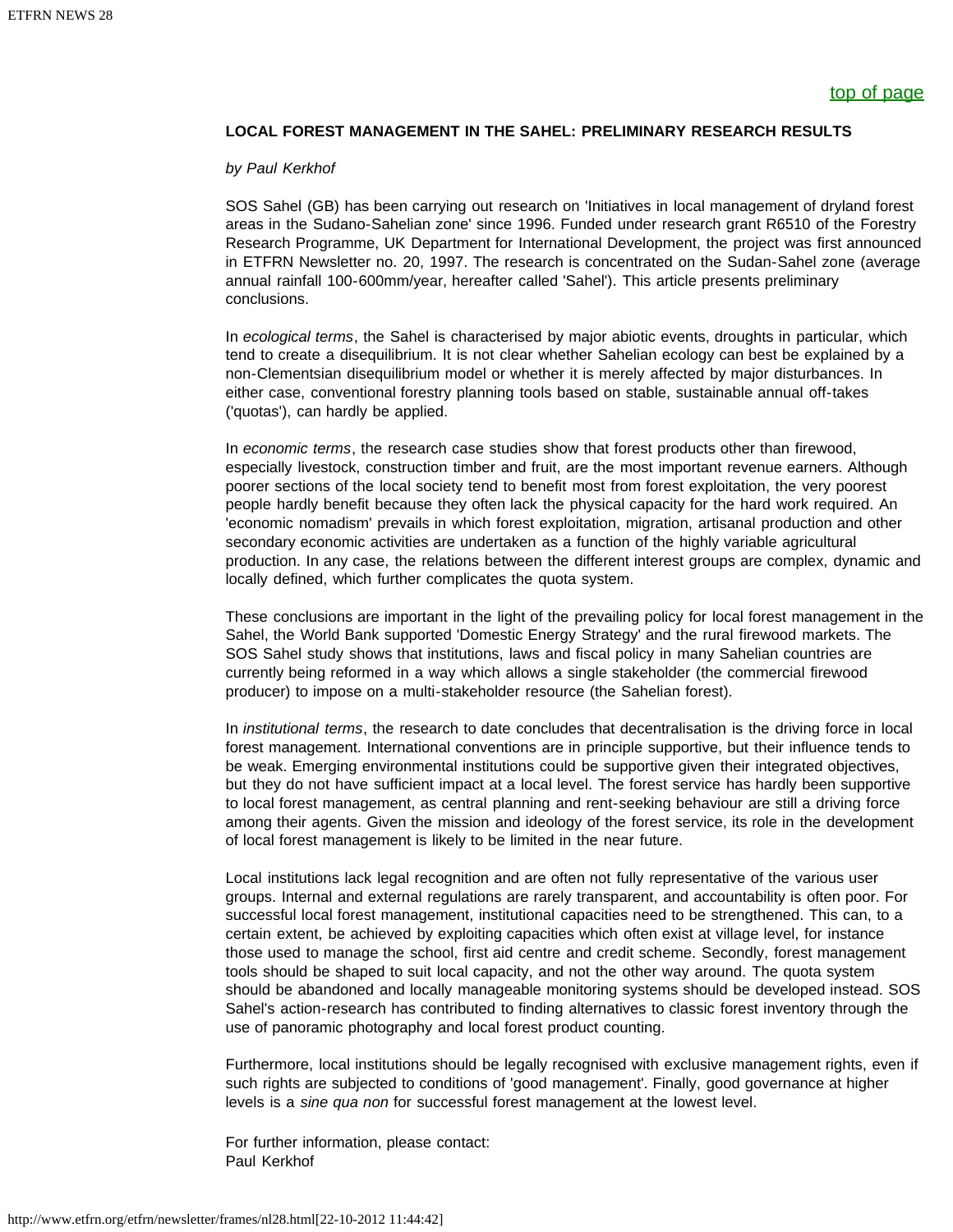SOS Sahel (GB) Tel/Fax +33 474720226 [106446.2446@compuserve.com](mailto:106446.2446@compuserve.com)

### [top of page](#page-6-1)

### <span id="page-9-0"></span>**IMPROVED MANAGEMENT OF AGROFORESTRY PARKLAND SYSTEMS IN SUB-SAHARAN AFRICA**

### *by Zewge Teklehaimanot*

This research project (Contract No ERB IC18-CT98-0261) is funded by the Commission of European Communities, Directorate General XII, under the programme of Co-operation with Developing Countries (INCO-DC). Its planned duration is four years, from October 1998 to September 2002. A large number of partners are involved:

- 1. Co-ordinator, University of Wales Bangor (UWB), U.K.
- 2. Ben Gurion University (BGU), Israel.
- 3. Centre National de Semences Forestière (CNSF), Burkina Faso.
- 4. Co-operative Office for Voluntary Organisations of Uganda (COVOL), Uganda
- 5. University of Freiburg (UF), Germany.
- 6. Centre International de Recherche en Agronomie pour le Développement (CIRAD.Forêt), France.
- 7. Wageningen Agricultural University (WAU), the Netherlands
- 8. Institut de l'Environnement et de Recherches Agricoles (INERA), Burkina Faso
- 9. PROPAGE, France.
- 10. Istituto Sperimentale per la Elaiotecnica (ISE), Italy.
- 11. AARHUS Oliefabrik, Denmark.
- 12. Université Pierre et Marie Curie (UPMC), France.
- 13. Institut d'Economie Rurale (IER), Mali.
- 14. University of Ibadan (UI), Nigeria.
- 15. International Centre for Research in Agroforestry (ICRAF/SALWA), Mali

### **General Objectives of the Project**

1. To promote security and self-sufficiency in food production in Sub-Saharan Africa (SSA) a) by enhancing the productivity of traditional agroforestry parkland systems, and b) by maximising the economic values and optimising the marketing of parkland tree products (with particular emphasis on *Parkia biglobosa* and *Vitellaria paradoxa*).

2. To help reverse the trend of environmental degradation and combat desertification in SSA by a) conserving the biodiversity of parklands, and b) promoting the sustainable use of indigenous woody plant resources.

3. To use and develop the expertise of North and South research teams through the use of advanced technologies and enhance North/South collaboration to achieve a sustainable improvement in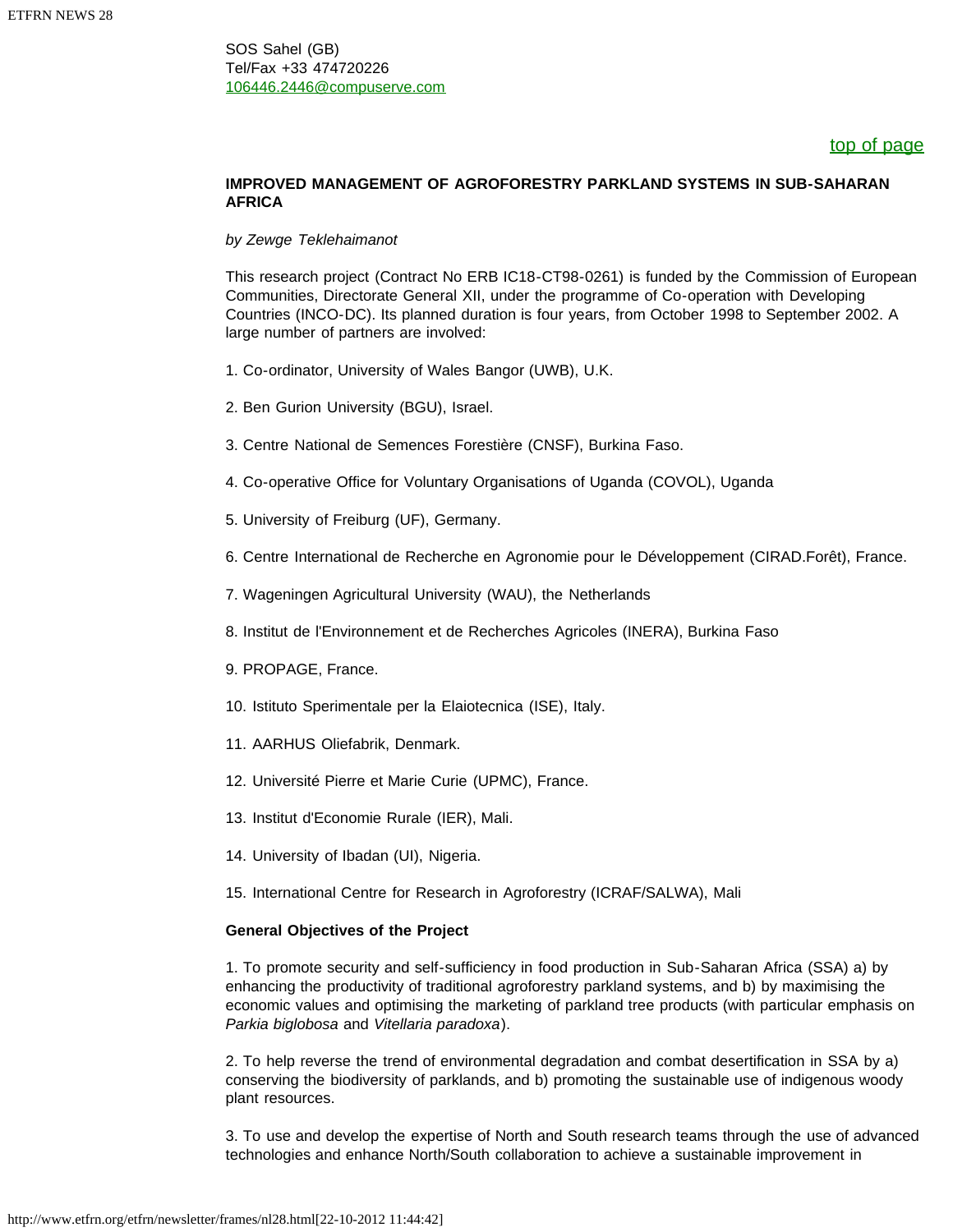agricultural production and natural resource management in SSA.

### **Approach & methodology**

Traditional agroforestry parkland systems - where annual crops are grown in fields with scattered, 'protected' trees - are one of the most widespread system of land use in SSA. Recent evidence, however, suggests that parklands have been degrading, at the system, species and genetic level. This research project, therefore, proposes to initiate an integrated and multi-disciplinary approach in order to reverse this trend. Initially, the indigenous knowledge and management practices of parkland systems will be studied so that due prominence is given to local people's knowledge and practices in the research and future improvement of parklands. Possibilities for improving parklands' productivity through the use of different pruning regimes for *Vitellaria paradoxa* and *Parkia biglobosa* will be investigated. The impacts of different parkland management practices on plant resource diversity will be assessed at systems, species and genetic levels. Methods of improving *Vitellaria* and *Parkia* trees will be investigated through selection of superior genotypes and by developing methods to enhance their growth and fruit yield. The chemical composition of *Vitellaria* and *Parkia* fruit will also be investigated to identify compounds with commercial potential. Constraints in the current marketing and processing practices of *Vitellaria* and *Parkia* products will be identified.

### **Expected results and importance for Sub-Saharan Africa**

The project aims to develop methods to enhance the agricultural and economic productivity of parklands in SSA, at the same time as conserving and restoring biodiversity. This will be achieved by obtaining higher yields of annual crops through better tree-crop combinations and improved tree management, generation of greater value from tree products through development and reintroduction of improved cultivars of *Vitellaria* and *Parkia*, improving storage and processing methods, and by identification of unique fruit compounds with commercial potential. A unique database of marketing information will also be developed to improve existing methods, develop new marketing channels and recommend appropriate price structures such that farmers, traders, processors and consumers are all reasonably satisfied, without either the traders or the processors making an excessive profit at the expense of the farmers.

The major goal of the proposed project is the improvement of traditional agroforestry parklands, which has fundamental bearings on food security and sustainable natural resource management in SSA. Intended benefits include the restoration of tree resources to parklands, and an increased supply of products from *Vitellaria* and *Parkia*. The domestication of *Vitellaria* and *Parkia* in parklands through improved agroforestry practices will enable farmers' families to make nutritional gains and to generate cash income from the sale of the fruit. The existence of regional and international markets for *Vitellaria* and *Parkia* products offers remarkable opportunities for the development of agriculturallybased industries in SSA.

For further information please contact the Project contact and Coordinator:

Dr Zewge Teklehaimanot School of Agricultural and Forest Sciences University of Wales Bangor Gwynedd LL57 2UW, UK Tel: +44 1248 382639 Fax: +44 1248 354997 [E-mail: z.teklehaimanot@bangor ac.uk](mailto:z.teklehaimanot@bangor ac.uk)

### [top of page](#page-6-1)

### <span id="page-10-0"></span>**MODERNISATION D'UN PROGRAMME DE RECHERCHE SUR LA FORET ET L'ARBRE AU MALI**

### **(Modernisation of a research programme on forests and trees in Mali)**

*by Amadou Malé Kouyaté and Jean-Pierre Sorg*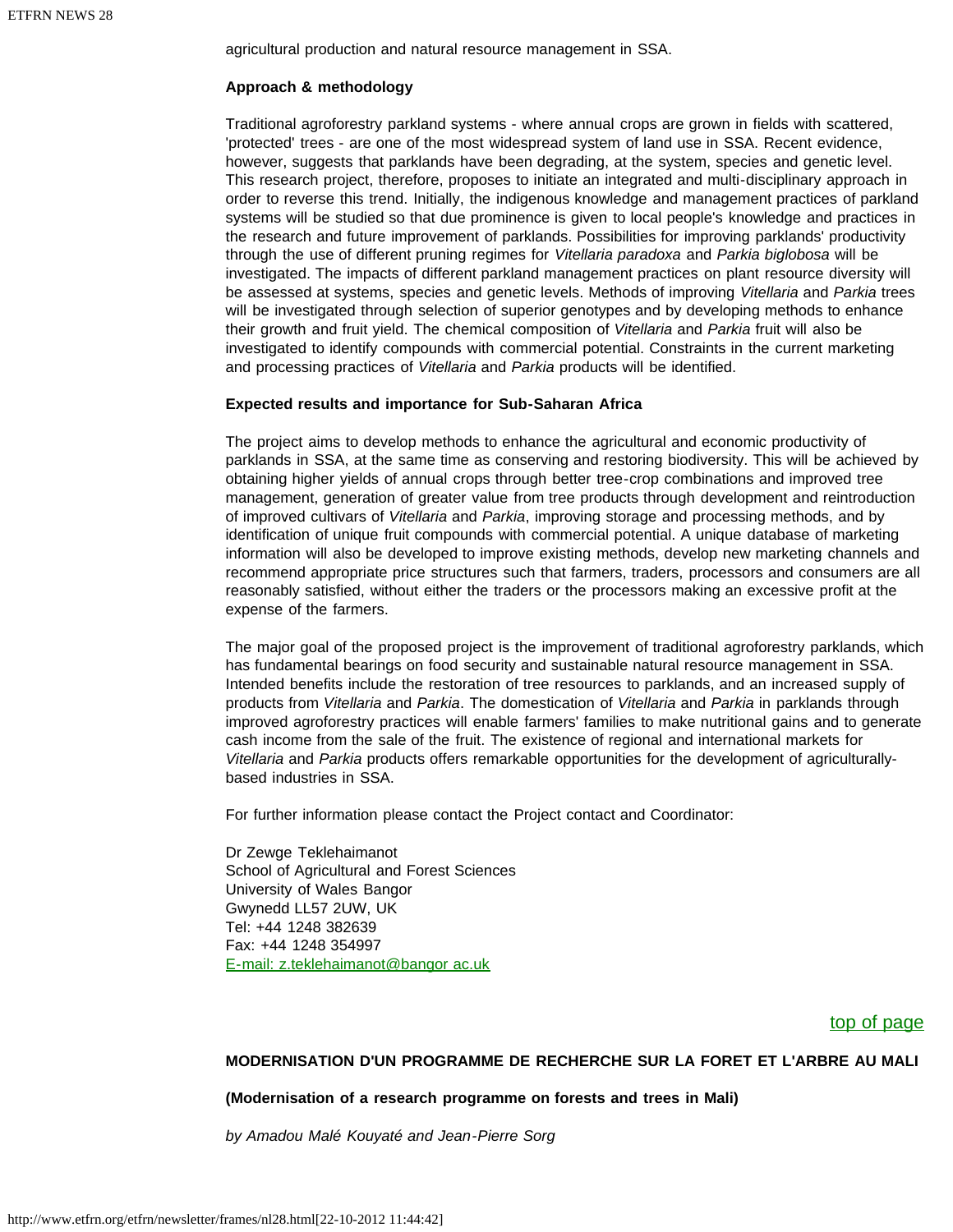Sikasso, la capitale de la 3e Région du Mali, héberge une intéressante unité de recherche sur la gestion des ressources forestières, appuyée par le régisseur Intercooperation (Berne, Suisse) sur financement de la coopération suisse.

Les activités de recherche avaient été conçues au départ, vers 1986, de façon modeste dans le cadre des besoins du service forestier local. Leur finalité était dans une grande mesure technique et concernait la pépinière, le reboisement et l'amélioration des forêts naturelles. Les relations avec des acteurs non forestiers étaient alors plutôt timides. Aujourd'hui, cette unité gère un programme régional dynamique, d'un bon niveau scientifique, et poursuit sa transformation en une structure résolument participative au sein de l'Institut d'Economie Rurale, l'institution de recherche agronomique au Mali.

La recherche participative se déroule en contact étroit avec le milieu rural. Les paysannes et les paysans définissent leurs besoins et participent à la préparation, au suivi et à l'évaluation d'activités de recherche dont ils sont les premiers bénéficiaires. A Sikasso, la recherche forestière n'hésite pas à se présenter à ses partenaires - paysans, vulgarisateurs, services agricoles et forestiers - et à se soumettre à leur critique.

Les aspects techniques sont toujours présents, mais les recherches s'insèrent désormais dans une démarche de gestion des ressources de l'arbre et de la forêt. Le bois est une production parmi d'autres qui sont parfois plus importantes, à l'exemple du fourrage, des fruits et des plantes médicinales. L'arbre et la forêt font partie du terroir villageois, l'espace régi par la coutume et dans lequel une population exerce ses activités culturelles, sociales et économiques.

La recherche forestière est devenu pluridisciplinaire; les forestiers travaillent avec des agronomes, des sociologues et, bien sûr, avec les femmes et les hommes du terroir, dans le but d'assurer une gestion raisonnable de l'ensemble des ressources naturelles.

For further information, please contact: Amadou Malé Kouyaté CRRA/ARFP BP 164 Sikasso Mali [Email: akouyaté@malinet.ml](mailto:akouyat�@malinet.ml)

Jean-Pierre Sorg ETH-Zentrum Waldbau CH-8092 Zurich **Switzerland** [E-mail: sorg@waho.ethz.ch](mailto:sorg@waho.ethz.ch)

[top of page](#page-6-1)

### <span id="page-11-0"></span>**THE CONTRIBUTION OF FOREST PRODUCT COMMERCIALISATION TO RURAL LIVELIHOODS IN SOUTHERN ZIMBABWE**

*by Oliver Braedt, Jobst-Michael Schröder and Jochen Heuveldop*

#### **Background**

Since July 1996 the Institute for World Forestry at the Federal Research Centre for Forestry and Forest Products, Hamburg, Germany, in collaboration with the Institute of Environmental Studies at the University of Zimbabwe, Harare, and the Center for International Forestry Research (CIFOR), Bogor, Indonesia, have been carrying out research on the socio-economic contribution of forest products to rural households in Zimbabwe.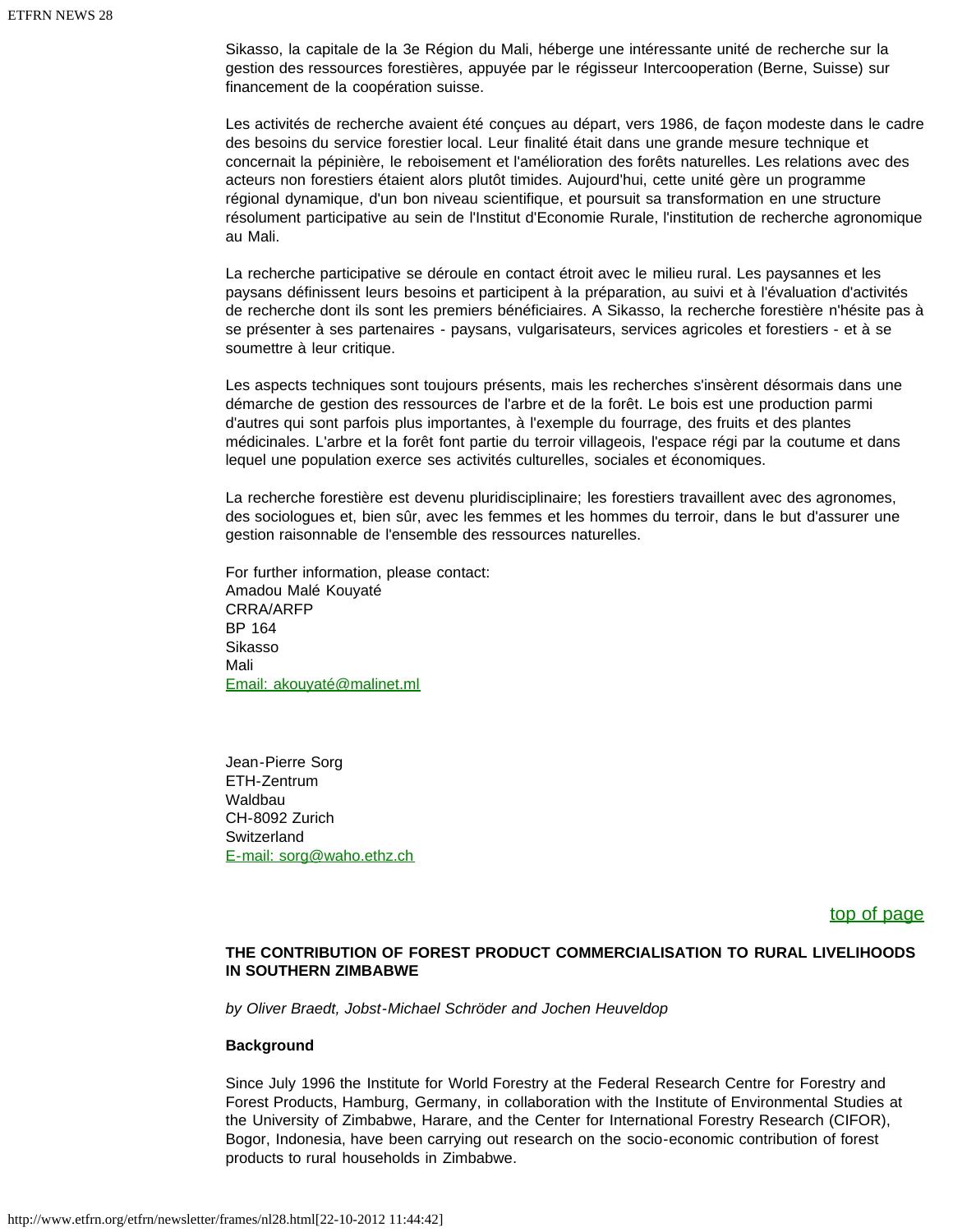In recent years markets selling woodcrafts and other forest products as curios have been expanding in number and size along main roads in Zimbabwe. The rapid growth of the craft industry has raised concerns in governmental institutions and environmental groups about degradation of forested lands caused by uncontrolled timber consumption. However, lack of information about the craft industry has prevented authorities from taking decisions on whether to promote or hinder this sector.

Essential data needed include the actual extent in number and size of the craft industry at national level and the types of products offered. There are no figures on the types of people participating in the sale of forest products and the economic importance of the handicraft industry at household, village and ward level. Institutional arrangements governing the commercialisation of forest products sold as curios need to be identified and existing rules and regulations noted.

**Objective**The main objective of the study is to analyse and document the importance of forest product commercialisation for rural livelihoods in Zimbabwe. Results are intended to contribute information towards the formulation of frameworks for necessary policy decisions, such as those regulating the environmental impact caused by the increased commercialisation of forest products as curios.

### **Method**

In order to obtain information on the actual extent and size of the craft industry in Zimbabwe, 16 tourist routes - defined as main roads between major towns and important tourist attractions - were surveyed on a yearly basis. Only markets on rural roadsides, outside urban centres, were studied. Markets offering all types of material were included.

Three wards in Chivi District, southern Zimbabwe, were chosen for detailed studies on markets and households. All markets in the area were visited regularly and information was obtained through interviews with individuals and groups, as well as by recording tree species used and measuring their timber volumes. Gender, social dynamics and institutional issues were addressed. Randomly selected households were visited on a yearly and some on a monthly basis. Data describing the general socioeconomic setting, the income structure of the area and the extent of participation in the craft industry were collected during interviews with household heads.

Participatory rural appraisal (PRA) tools were used in group discussions on markets. Formal questionnaires were administered with individual households, market participants and officials, and semi-structured and open-ended interviews took place with groups and individuals. Emphasis was laid on participatory and direct observation at craft markets and households. The data underlying this research were collected during 1997 and 1998.

### **Preliminary Results**

In 1998 more than 200 craft markets of different size were located along roadsides leading to tourist attractions and major towns in Zimbabwe. More than 80 % of these markets only emerged after 1990. In total, seven significant types of raw material (wood, stone, clay, grasses and palm leaves, bark of *Andansonia digitata*, cotton thread and wool) were distinguished. Wooden objects dominated the material range, and were found on 68 % of all markets surveyed. Wood carvings are mainly produced by individual self-trained artisans or rarely by small village groups. The preferred timber species for the curios are almost exclusively five indigenous tree species (*Afzelia quanzensis, Baikiaea plurijuga, Combretum imberbe, Kirkia acuminata* and *Pterocarpus angolensis*), yet all five species are protected from unauthorised cutting by forest law in Zimbabwe. Of the craft markets recorded throughout the country, 11 % were located in the surveyed district with eight markets being located in the three study wards.

Different steps within the production chain were identified and the contribution of each step towards rural household incomes was noted. Some 20 % of the households in the study area were found to obtain earnings through the commercialisation of craft products. Although money gained through the craft industry was less than 6 % of the gross annual cash income, for some households the sale of curios at roadside markets was the only source of cash.

Current institutional arrangements concerning the harvesting of trees for the craft trade in communal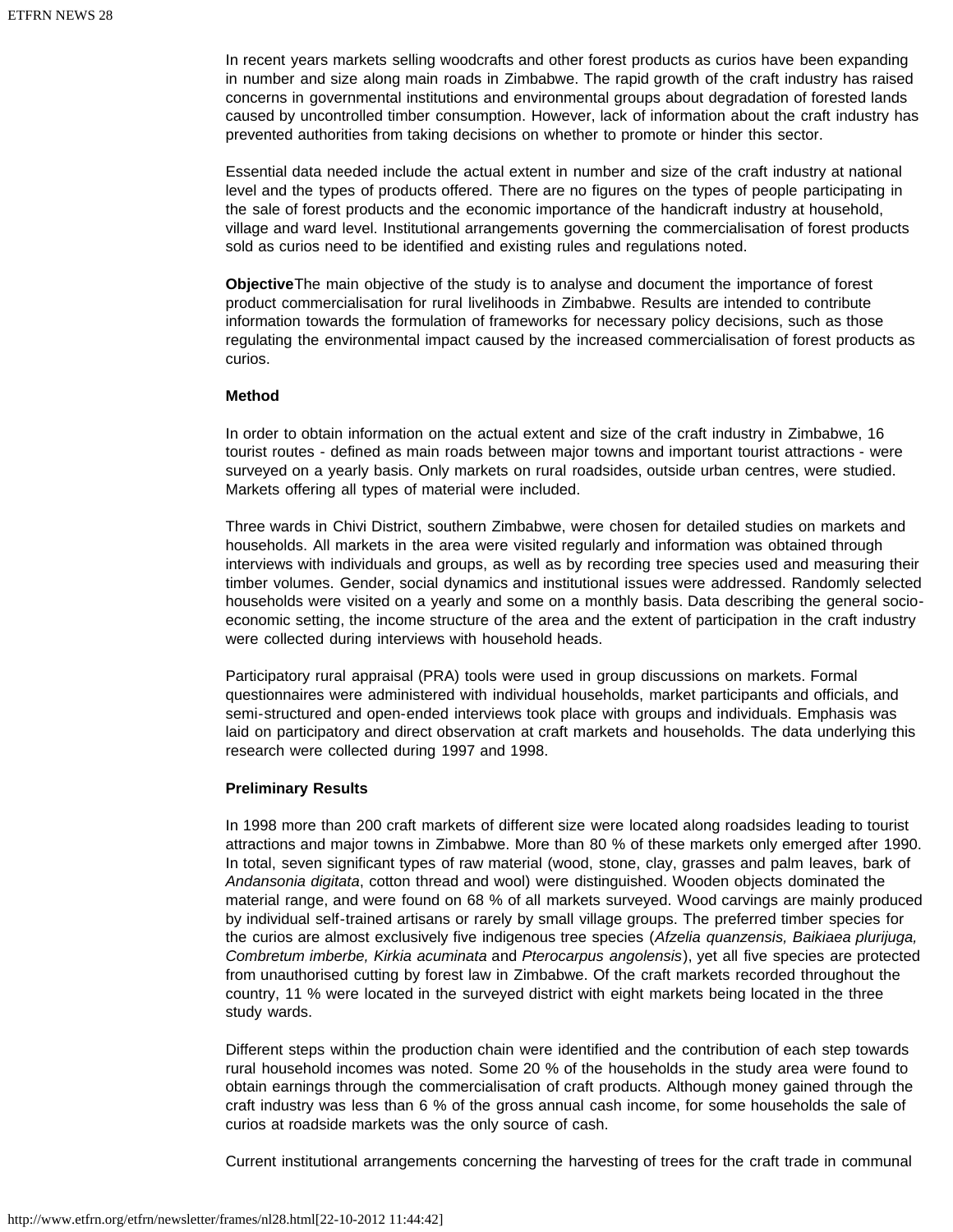areas were analysed. Results indicate that existing legal and traditional institutions are largely disregarded by user-specific or interest-based groups and individuals whose concern is not oriented towards the benefit of the whole community. Existing legislature and taboos regulating the use of trees are currently not adhered to and the knowledge of codified regulations at village and ward level is deteriorating markedly in the communal lands of southern Zimbabwe.

Final results of the study are expected by the end of the year 2000.

Acknowledgements

The funds for this research project were provided by the Center for International Forestry Research (CIFOR), Bogor, Indonesia, financed by the German Federal Ministry for Economic Co-operation and Development (BMZ).

For further information, please contact the authors at: Institute for World Forestry Federal Research Centre for Forestry and Forest Products Leuschnerstraße 91 D-21027 Hamburg Germany Tel:+49 (0)40 73962 100 Fax: +49-40-73962 480 [E-mail: braedt@aixh0101.holz.uni-hamburg.de](mailto:braedt@aixh0101.holz.uni-hamburg.de) <http://www.dainet.de/bfh>

### [top of page](#page-6-1)

### <span id="page-13-0"></span>**SOCIAL BENEFITS AND TREE SPECIES DIVERSITY IN NATURAL AND PLANTATION FORESTS IN NORTHEAST ZIMBABWE**

### *by Tapani Tyynelä*

The majority of people in southern Africa live on customary or communal land and are dependent on the resources these lands can provide. In Zimbabwe, the main land tenure categories include communal areas (42.0 %), large-scale commercial farms (32.5 %) and resettlement areas (6.8 %).

Communal areas support about 70 % of the total population, which has often been devastating for the environment. Most of the woodlands in communal areas have been deforested due to the high population pressure. In spite of the pressure on wood resources, however, local people have not experienced severe wood shortages. The main reason for this has been a significant increase in tree planting in the last 15 years, which has substituted for the natural resource.

Exotic species, and especially *Eucalyptus* spp., have dominated tree planting in Zimbabwe. At the same time as tree planting has increased, the availability of traditional woodland products has decreased, especially fruit, poles and firewood. Key research questions are whether customary and communal management systems have promoted rather than prevented the deterioration of natural forests, and whether changes from traditional forest management towards more plantation-oriented forestry practices have decreased the biodiversity value of forests in Zimbabwe.

This article is a short introduction to a PhD-study focusing on the above-mentioned research problems. The specific aim of the study was to assess the impacts of various land management categories on the socio-economic benefits obtained from the forests, and compare the tree species diversity in managed natural forests and *Eucalyptus camaldulensis* plantations. The land management categories studied were communal, resettlement and large-scale commercial farm areas.

Tree species diversity (including the Berger and Parker (D´) and the Shannon and Wiener (H´) indices) was measured in a systematic sample of forest sites around villages and resettlement areas. Tree species were recorded at 200 and 800 metres from the village centre. Preliminary results support the expectations that *Eucalyptus* plantations are poorer in species diversity than the natural forests nearby. However, there are also examples of plantations with lots of tree species and natural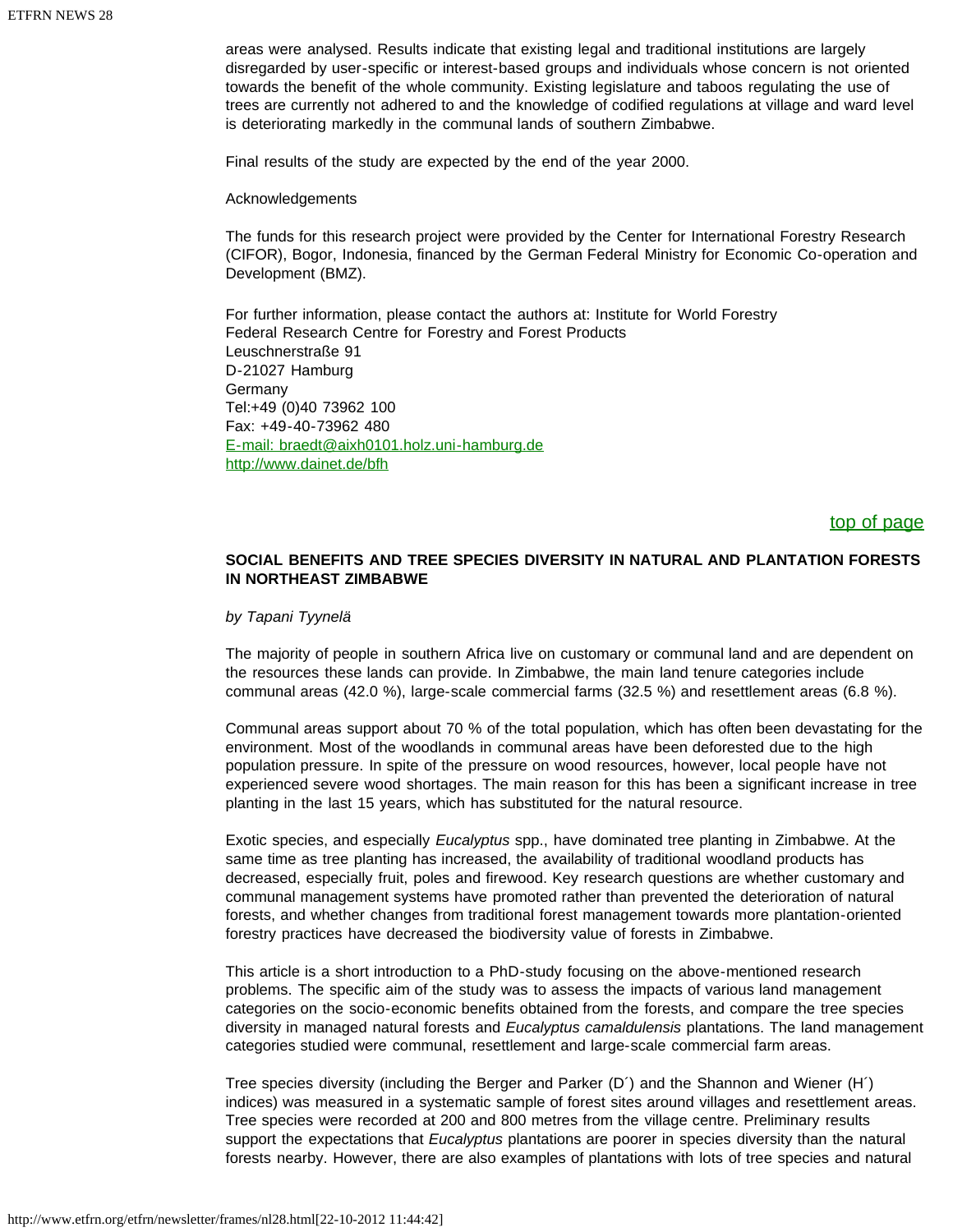forests with few tree species. It seems that the owner class (private, school owned or co-operative plantations) and the quality of management have effects on tree species diversity in *Eucalyptus* plantations. Generally, plantations have higher basal areas and volumes per hectare than the natural forests nearby.

The socio-economic benefits obtained from the forests were investigated using Participatory Rural Appraisal (PRA) techniques, especially mapping, ranking and scoring. Semi-structured interviews were carried out with plantation owners and traditional leaders. The preliminary results show that, in spite of rapid deforestation in the last three decades, the benefits of natural forests are still very important especially for the poor in communal areas. The rich are not so dependant on natural vvforests and can benefit more from *Eucalyptus* plantations. However, the situation is now changing so that poorer people will also have plantations in the future.

For further information please contact: Mr Tapani Tyynelä, Faculty of Forestry, University of Joensuu, P.O. Box 111, 80101 Joensuu Finland Tel: +358 13 2514397 Fax: +358 13 2513590 [E-mail: tapani.tyynela@forest.joensuu.fi](mailto:tapani.tyynela@forest.joensuu.fi)

### [top of page](#page-6-1)

### <span id="page-14-0"></span>**PROSOPIS - PEST OR PROVIDENCE, WEED OR WONDER TREE?**

*by Nick Pasiecznik*

"So mesquite is something more than a tree, it is almost an elemental force, comparable to fire - too valuable to extinguish completely and too dangerous to trust unwatched" (Peattie, 1953).

Some of the most widespread tree species in the world's deserts, *Prosopis* (mesquite) are proclaimed both as a saviour and disaster. Foresters, environmentalists and researchers all voice their opinions, rarely coinciding, and send a confused message to extension workers and farmers. Like *Eucalyptus*, which raise concerns about water use, *Prosopis* are seen as a weed and worse. Several species have been introduced from the Americas and are now common world-wide, mainly the sub-tropical *P. glandulosa* and *P. velutina* and the truly tropical *P. juliflora* and *P. pallida*. These are fast growing, nitrogen-fixing, very salt and drought tolerant trees that coppice well. The wood is hard and durable and an excellent fuel and timber. Flowers provide bee forage, and sweet, nutritious pods are relished by livestock and made into human food. Foliage is rarely browsed but leaf litter improves soil quality. However, large, stout thorns are positively disliked, and after cutting or browsing, trees produce many basal stems leading to a shrubby, multi-stemmed form. Seeds pass through animals' stomachs undigested, the process aiding germination, and are spread widely by livestock and water. Tap roots can reach deep water tables and extensive lateral roots spread well beyond the crown.

Invading *Prosopis* tends to form dense, impenetrable thickets. In pastures, it reduces grass cover and stocking density, threatening ranchers' livelihoods, even forcing the migration of traditional pastoralists. Invasions into agricultural land, along irrigation channels and water courses, is also a major problem. The trees are believed to deplete groundwater reserves and to reduce the growth of neighbouring crops. *Prosopis* pollen is said to be a major cause of allergic reactions, the thorns to be poisonous, and the trees to harbour nematodes. Although the trees have many competitive ecological advantages over other plants, the seedlings are sensitive. They often colonise disturbed, eroded, over-grazed or drought-ridden land associated with unsustainable agronomic practices, such as following the introduction of cattle ranching in the Americas. Millions of hectares of rangeland have been invaded in this century, and the process is still occurring in South Africa, Australia and coastal Asia, where *Prosopis* species have been introduced. However, the ability to establish easily is an advantage for firewood collectors, who can find *Prosopis* on even the poorest of sites.

*Prosopis* are phreatophytes with deep tap roots to keep trees green during droughts by accessing the water table, and lateral roots to draw on surface water during the rains. Leaf adaptations reduce water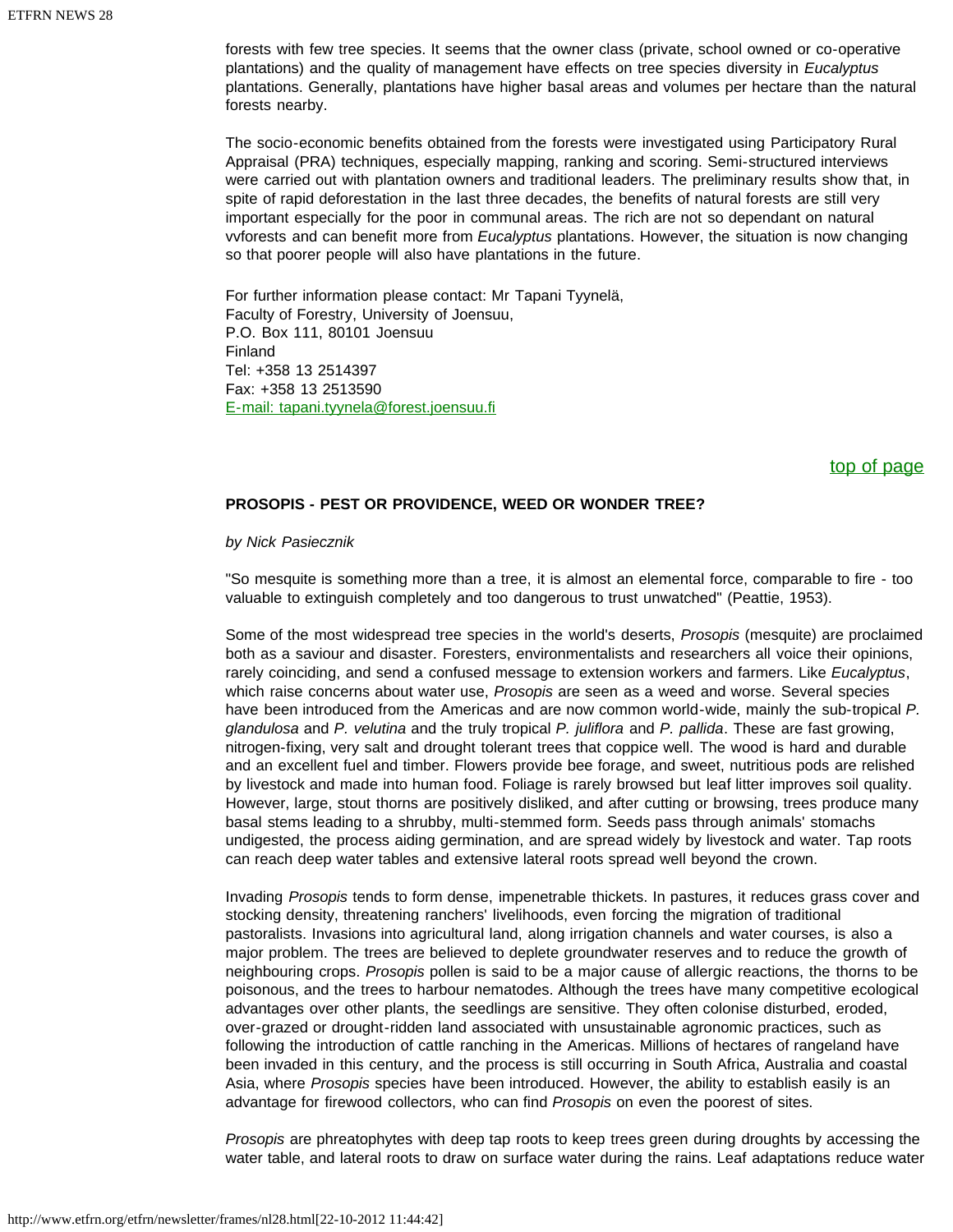loss, as expected in desert plants. Pot studies do not reflect actual water use in the field, and reappearance of streams after land clearance has been explained by increased soil permeability following stump removal. *Prosopis* are not voracious water users. Research on allelopathic effects shows decreased seed germination and seedling growth, with negative effects apparently due to shade and root competition. However, there are many conflicting reports of plants being lusher and growing quicker under *Prosopis* canopies. Increased nematode populations near *Prosopis* are unconfirmed. Deaths from thorn pricks have been explained by secondary infection, although stout thorns certainly penetrate most shoes and are likely to cause injury. Where *Prosopis* are the most common trees, the pollen has been recorded as a major allergen.

Views for and against *Prosopis* come from different quarters. "The popularity of *P. juliflora* is income related, those that can afford bottled gas for cooking and do not have to raise livestock quickly forget its value as a fuel and fodder tree. Comments concerning its monoculture, lack of aesthetic value and unconfirmed beliefs on the lowering of water tables come only from the more affluent. Rural farmers are invariably aware of its importance" (Pasiecznik, 1998). *Prosopis* is generally the scourge of ranchers and pastoralists, but a boon to the rural poor. In contrast to negative views of *Prosopis* as a weed, in India, where *Prosopis* provides up to 70 % of the firewood needs of rural populations in dry regions, only its value is noted. "The rebellious sands are subdued and the inhospitable soils are colonised. The dreary scene of dry districts is changed to that of green belts. The bleak tree-less landscape is painted with splashes of brown, green and yellow. The monotony is broken for the traveller and the sheep and goats munch and crunch happily on the proteinous pods. The rural folk, whose lands were getting buried under drifting sands are grateful to the Forester and *Prosopis*, and the poor folk who had no fuel to burn in their hearths now have *Prosopis*. They collect the fuel in their leisure and sell in towns for a decent price" (Konda Reddy, 1978).

For over fifty years, ranchers in south-western USA and Argentina tried every possible technique to eradicate or control *Prosopis*. The end result? Millions of dollars spent and still no cost effective programme found. In Sudan, the eradication programme even trains children to uproot seedlings. In South Africa and Australia amongst others, eradication or control programmes exist, and new methods of biological control using seed-eating beetles are being attempted. However, it seems that once it has arrived, *Prosopis* is there to stay, so why not learn how to live in harmony with this new neighbour? Some change in land-use systems appears necessary. Cattle spread seed widely, for example, whereas sheep kill most seed ingested and pigs kill them all. A reduction in stocking rates can encourage good grass cover, which prevents seedling establishment. But what to do with dense stands? They must be thinned, which is not a desirable job, to 100-200 stems per hectare. Stumps have to be removed or treated. Remaining trees must be pruned to single stems. Seedlings do not establish under tree canopies, so such a cover will prevent further establishment. Pruned crowns reduce root competition and grass growth will improve. With the production of fuelwood, sweet pods and straight trunks for timber, this can only be a profitable use of otherwise unproductive lands.

#### References

Konda Reddy, C.V. 1978. *Prosopis juliflora*, the precocious child of the plant world. *Indian Forester* 104: 14-17.

Pasiecznik, N.M. 1998. *Prosopis* and provenance research in Cape Verde. pp 73-76 in: J.C. Tewari, N.M. Pasiecznik, L.N. Harsh and P.J.C. Harris (eds.), *Prosopis Species in the Arid and Semi-Arid Zones of India.* The *Prosopis* Society of India and the Henry Doubleday Research Association, Coventry, U.K.

Peattie, D.C. 1953. *Natural History of Western Trees*. Riverside Press, Cambridge, Boston, USA.

HDRA are also seeking research cooperation - please see page .........

For further information, please contact:

<span id="page-15-0"></span>N M Pasiecznik The Henry Doubleday Research Association Ryton-on-Dunsmore Coventry CV8 3LG, United Kingdom Tel: +44 1203 308200; Fax: +44 1203 639229 [E-mail: npasiecznik@hdra.org.uk](mailto:npasiecznik@hdra.org.uk)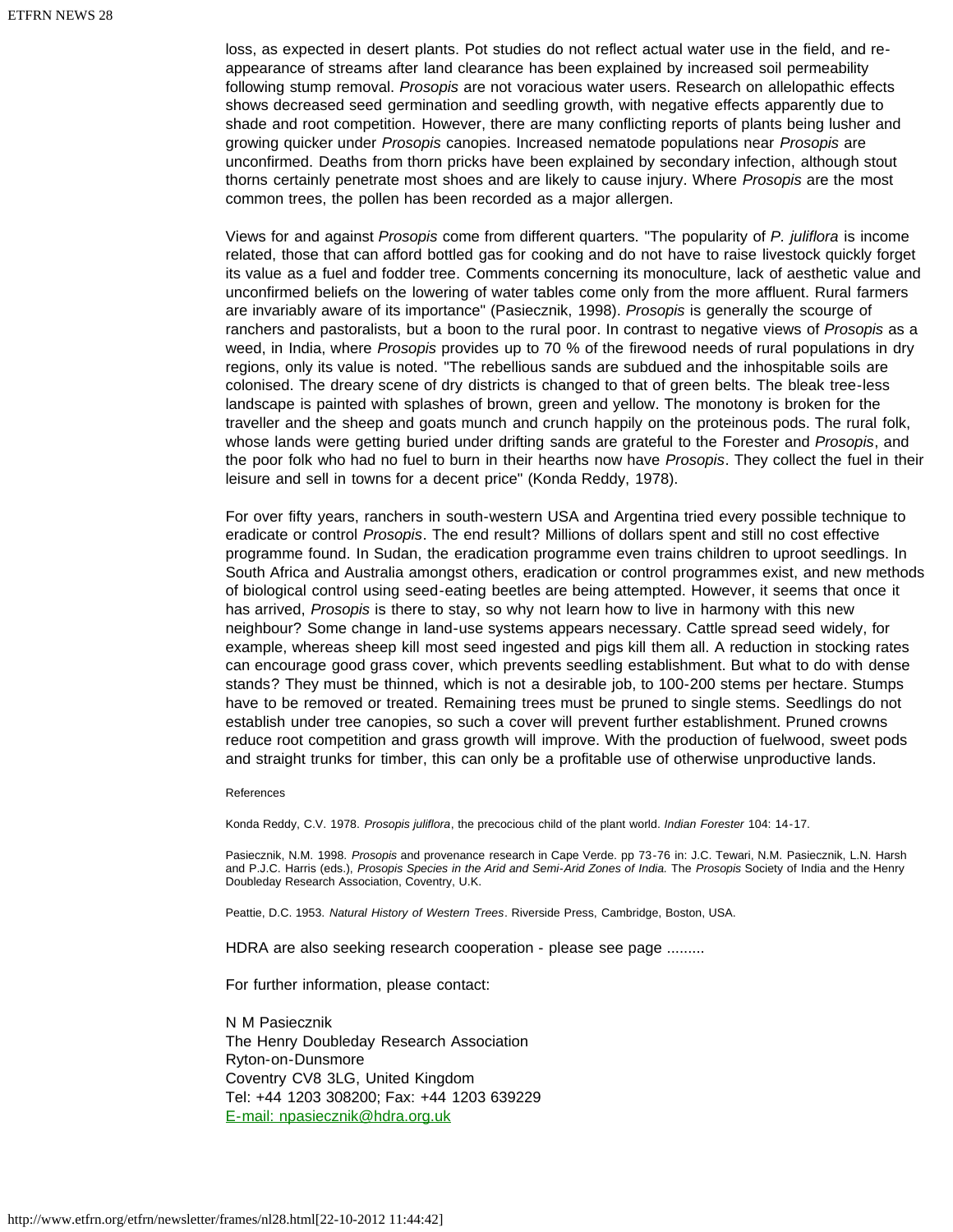### **MEDCHANGE - CHANGING LAND USE PRACTICES IN FOREST AND GRAZING ECOSYSTEMS - MEDCHANGE**

*by C Coelho (1); M Sala (2); M Tanago (3); A Laouina (4); A Hamza (5)*

### **Introduction**

The overall objective of the project 'Effects of land use and land management practices changes on land degradation under forest and grazing ecosystems' (MEDCHANGE) is to investigate the impacts of land-use and land management practice changes in areas of the Western Mediterranean that are vulnerable to land degradation and desertification.

### The project seeks:

1. to investigate how increased forest and grazing activities affect land degradation in the Western Mediterranean region (Morocco, Tunisia and the Iberian Peninsula);

2. to assess the current and probable future land-use and land-management practice changes which may be induced in areas vulnerable to land degradation and desertification by contemporary socioeconomic trends, national/regional policies, the 2010 free trade zone and the EU CAP Aid Scheme for Forestry.

To achieve these objectives, the project has taken a holistic approach, combining both environmental and socio-economic dimensions. By so doing, it hopes to improve the basis of policies in support of sustainable development; to evaluate the effects of natural conditions and human activities on water depletion, soil degradation and vegetation health; to establish optimal practices for land management, in order to achieve greater sustainability through a reconciliation of potentially conflicting interests; to contribute to the definition of criteria for evaluation and mitigation of land degradation; and to disseminate results among rural populations and government officials.

### **Study areas**

The Medchange project works in nine study areas (see Figure 1) which were selected on the basis of their serious land degradation and desertification problems, brought about by changes in socioeconomic, demographic and natural conditions. The choice of sites allows for a comparison of the two margins of the Mediterranean, both in relation to socio-economic profiles and to land uses and land management techniques practised at each site.

A core of six areas is associated with the climax distribution of *Quercus suber* and *Quercus ilex* (Portugal - Mação and Portel; Spain - Gavares; Morocco - Ksar el Kebir and Ben Slimane; and Tunisia - Azmour), and provides a more or less uniform base for a comparison of different land management practices and socio-economic factors. Two sites are cooler and wetter (Canencia, a *Quercus pyrenaica* forest in the Guadarrama Mountains; and the Port del Compte, an area dominated by *Pinus nigra* and *Pinus laricio* in the pre-Pyrenees in Spain), while the final site has a drier climate (Ain Khmaissia in Tunisia, which is a typically arid environment dominated by *Quercus ilex* and Alep Pine).

Marginal areas of the Iberian Peninsula are suffering heavy population losses towards the more developed areas. This has led to the abandoning of agriculture, an increase in the lands under forest and greater growth of understorey vegetation. This, in turn, is accompanied by a growing risk of forest fires, the spatial expansion of land degradation, and increasingly unregulated traditional agroforestry systems.

In contrast, the Moroccan and Tunisian study areas are still experiencing increasing rural populations, and the high human densities (173 people/km<sup>2</sup> in Azmour and 120 people/km<sup>2</sup> in Aim Khmaissia) are causing serious land degradation, with socio-economic deterioration and poverty as a consequence. The growing population making a living from an agro-silvo-pastoral system, has put pressure on natural resources, leading to the intensification of agriculture and grazing and the use of non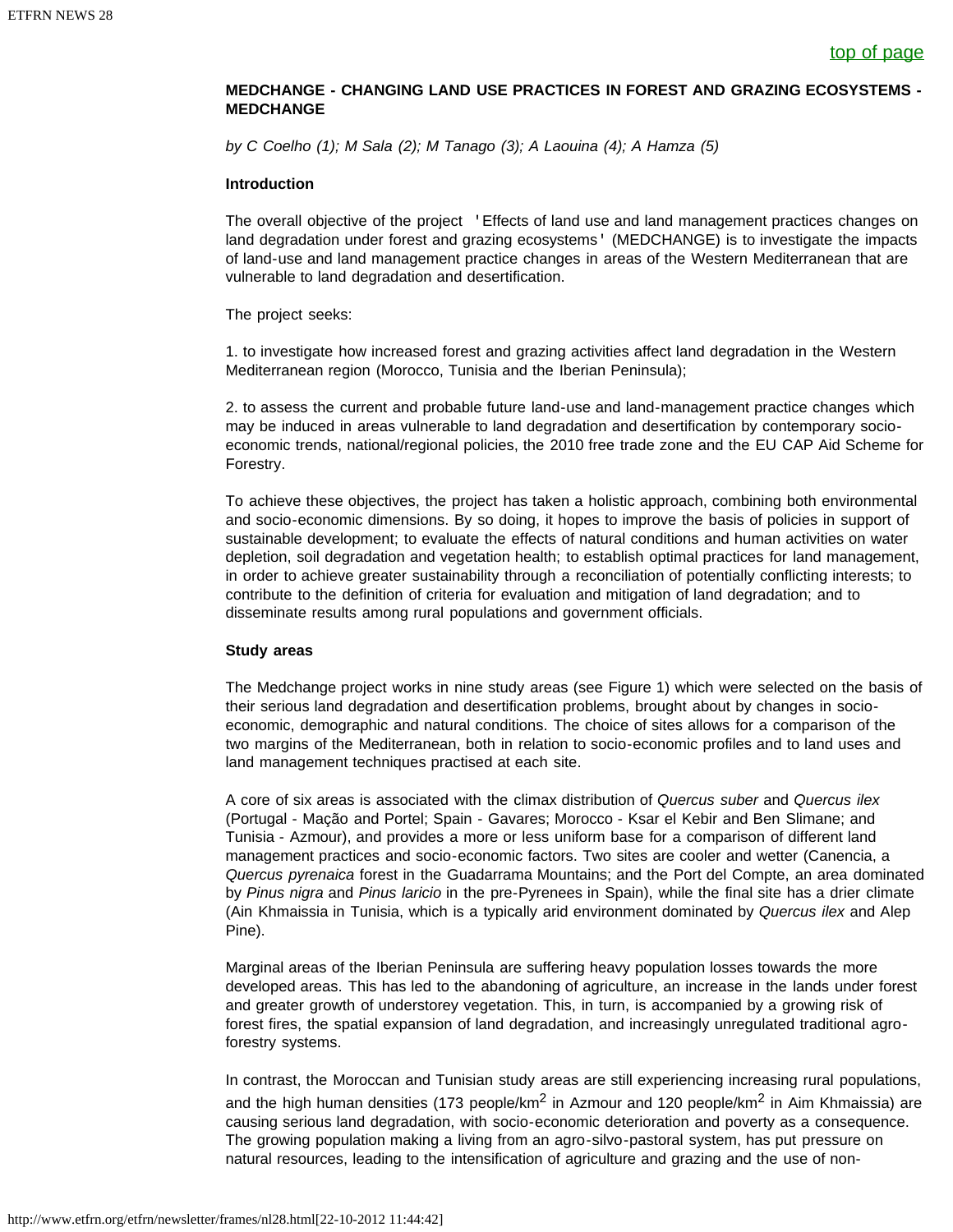traditional land management practices. The original vegetation has progressively been replaced by agriculture, mainly wheat and barley, with irrigated crops in the flat plains.

### **Methodology**

Activities can be divided into four major groups:

1) Evaluation of current responses and prediction of likely future responses in terms of land-use and land management practices to (i) national/regional government policies (soil-water conservation) and (ii) contemporary socio-economic trends. This includes: (a) establishing exactly what the policies are; (b) an assessment of current land-use and recent land-use trends in the study regions, using national/regional demographic and agricultural statistics; (c) structured interviews with forestry, agricultural and local government administrators and officials concerning current/future land-use and land management problems as well as impacts of international, national/regional policies, (with special emphasis on the impacts of the 2010 free trade zone and EU CAP Aid Scheme for Forestry); and (d) a questionnaire survey of land users on their views of current/future land-use and land-management practice trends and problems, as well as their responses to national initiatives and policy.

2) Gathering of data on hydrology, erosion, soils and vegetation for the different land-use/landmanagement practice types within each of the study areas. This includes: (a) the identification and specification of the land-use/land-management practice types within the study areas; (b) sampling of the key surface and soil properties that influence erosion and hydrology; (c) rainfall simulation experiments to establish susceptibility to erosion and overland flow dynamics; (d) analysis of existing rainfall and river flow records to establish basin-scale hydrological characteristics of the principal land-use types; and (e) measurement and modelling of hydrology and sediment yield.

3) Use of data gathered in the previous steps to predict erosion, hydrological and soil sustainability consequences of the land-use/land-management practice changes. Particular attention will be paid to those land uses expected to arise from the national/ regional soil-water conservation strategies and land-management practice alternatives.

4) Proposing recommendations on possible modifications to national/regional policies to minimise any adverse environmental consequences.

- (1) Departamento de Ambiente e Ordenamento, Universidade de Aveiro, Portugal;
- (2) Grupo de Reserca Ambiental Mediterranea, Universidad de Barcelona, Spain;
- (3) Laboratorio de Hidraulica e Hidrologia, Universidad Politécnica de Madrid, Spain;
- (4) Laboratoire de Geomorphologie, Université Mohamen V, Morocco;

(5) Institut National de Agronomique de Tunisie, Tunisia

For further information, please contact: Celeste Coelho Dep. Ambiente e Ordenamento Universidade de Aveiro 3810 Aveiro, Portugal [Email: Coelho@dao.ua.pt](mailto:Coelho@dao.ua.pt)

### [top of page](#page-6-1)

### <span id="page-17-0"></span>**CONSERVATION THROUGH USE OF TREE SPECIES DIVERSITY IN FRAGMENTED MESOAMERICAN DRY FOREST (CUBOS)**

Implemented jointly by the Oxford Forestry Institute and the Overseas Development Institute, this project aims to evaluate the potential for conservation of tree species diversity through use within farm-forest landscapes in two fragmented dry tropical forest zones in Honduras and Mexico. It began in September 1997 and will continue until August 2000.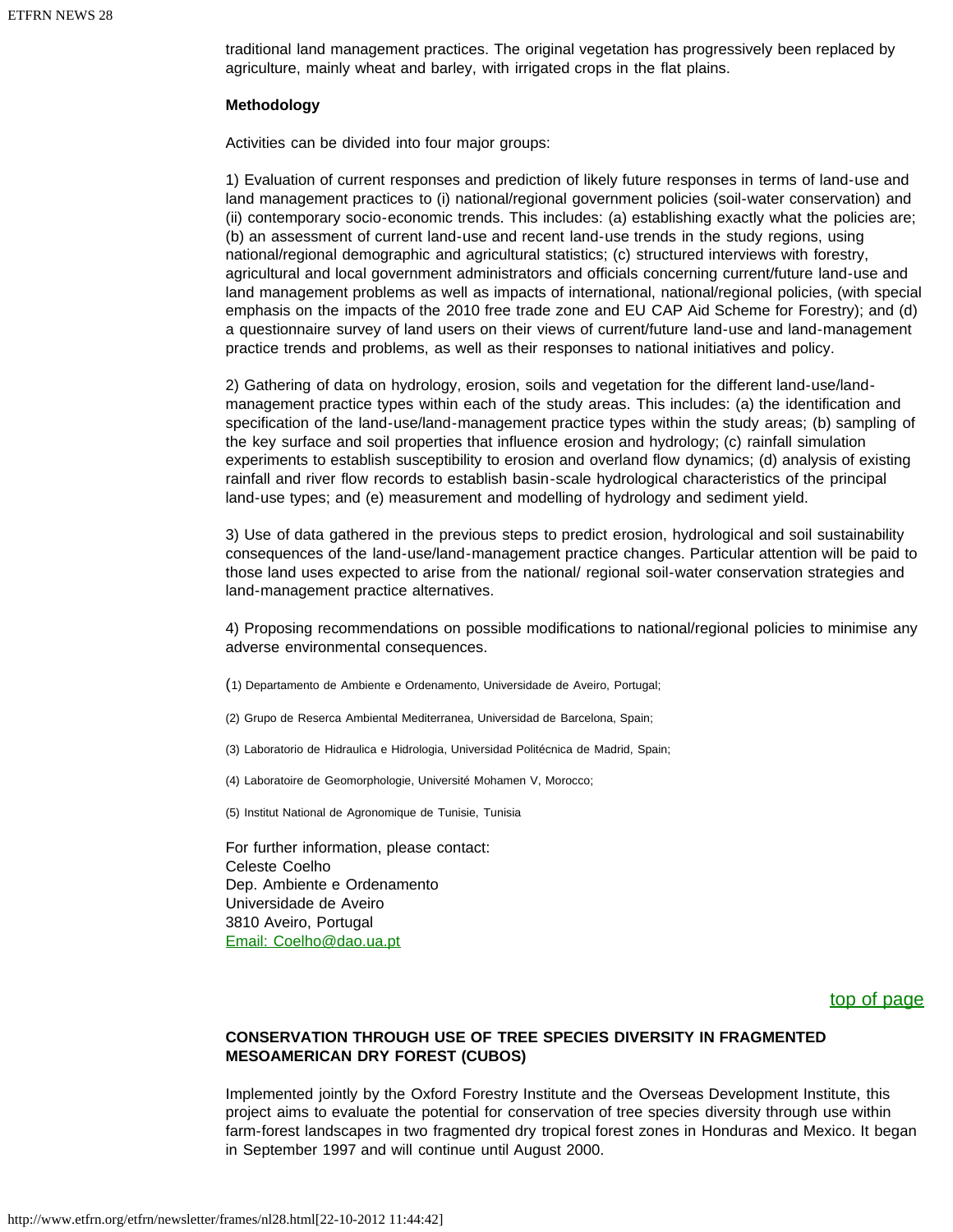Mesoamerican dry forest is of key global importance as a source of germplasm of a wide range of internationally-important multipurpose and industrial tree genera, including *Albizia, Bombacopsis, Cordia, Gliricidia* and *Leucaena.* At the same time, it is considered by some to be one of the most endangered tropical ecosystems worldwide, due to a combination of factors including ranching, smallholder agriculture and human-induced fire. Recognition of this fact and concern over the degradation of native populations of valuable tree genera has prompted the UK's Department for International Development (DFID - formerly ODA) to sponsor population explorations, seed collection and dissemination, *ex situ* conservation, tree improvement and breeding systems research in the region over the last two decades. The CUBOS project, funded by DFID's Forestry Research Programme, was initiated in recognition of the need to take human considerations into account in the designing of workable conservation strategies, and to allocate limited conservation resources efficiently on the basis of an informed and objective assessment of conservation priorities.

The research carried out by CUBOS is of three types:

- •botanical/ecological inventory, in farmers' fields in eight case study communities spread across the South of Honduras and the coast of Oaxaca state, Mexico, and also in forest patches throughout the area, to identify and characterise species and sites of high priority for conservation;
- •socioeconomic studies, involving 160 farm families in the same communities, to gain an understanding of their systems of use and management of trees, land and other natural resources;
- • economic studies, to identify the economic importance of trees, compared to other land uses, and the economic constraints to their cultivation.

Indications to date show that:

- •Socioeconomic conditions and land-use patterns vary widely across the region, ranging from the highly populated agricultural landscape of southern Honduras, to the abandoned cattle pastures of Costa Rica and the extensive tracts of apparently intact forest remaining on much of the Pacific slopes of Mexico.
- •Even in the ecologically degraded conditions of southern Honduras, hundreds of tree and shrub species persist. Most of these appear to be surviving reasonably well, due to a combination of their pioneer characteristics, the low-intensity nature of the agriculture on the uplands and the practice of active protection and management of useful trees in fields, carried out by many farmers in response to shortages of off-farm trees. These protection practices are directly related to the value placed on certain tree species by farmers.
- •Levels of human population in southern Honduras continue to increase; this situation could represent a threat to on-farm trees and forest patches.
- •Most forest patches in southern Honduras are secondary in nature and their species composition differs little from the surrounding agricultural lands. It is probably most appropriate to consider forests and agricultural lands as forming parts of one 'agroecosystem' in state of constant flux.
- •Tree-planting by small farmers faces a number of important constraints, including the ready availability of tree products from natural regeneration and the seasonal practice of pasturing cattle in cropping areas and fallows. Planted trees are largely confined to backyards (*solares*).
- •There are only a few species in southern Honduras which are not either common or widespread; some of these, however, are of significant conservation concern.
- •The extensive tracts of apparently intact forest found in Oaxaca and several other Mexican Pacific-slope states appear to be of much greater importance for conservation than the southern Honduran agroecosystem.
- •Community controls over natural resource management in Mexico (based upon either the communal or *ejidal* systems) are much stronger than in Honduras, though they are in some cases in decline. There is strong antipathy in the Mexican communities studied to the concept of externally-imposed protected areas.

These findings have a number of important implications for the conservation of tree species diversity: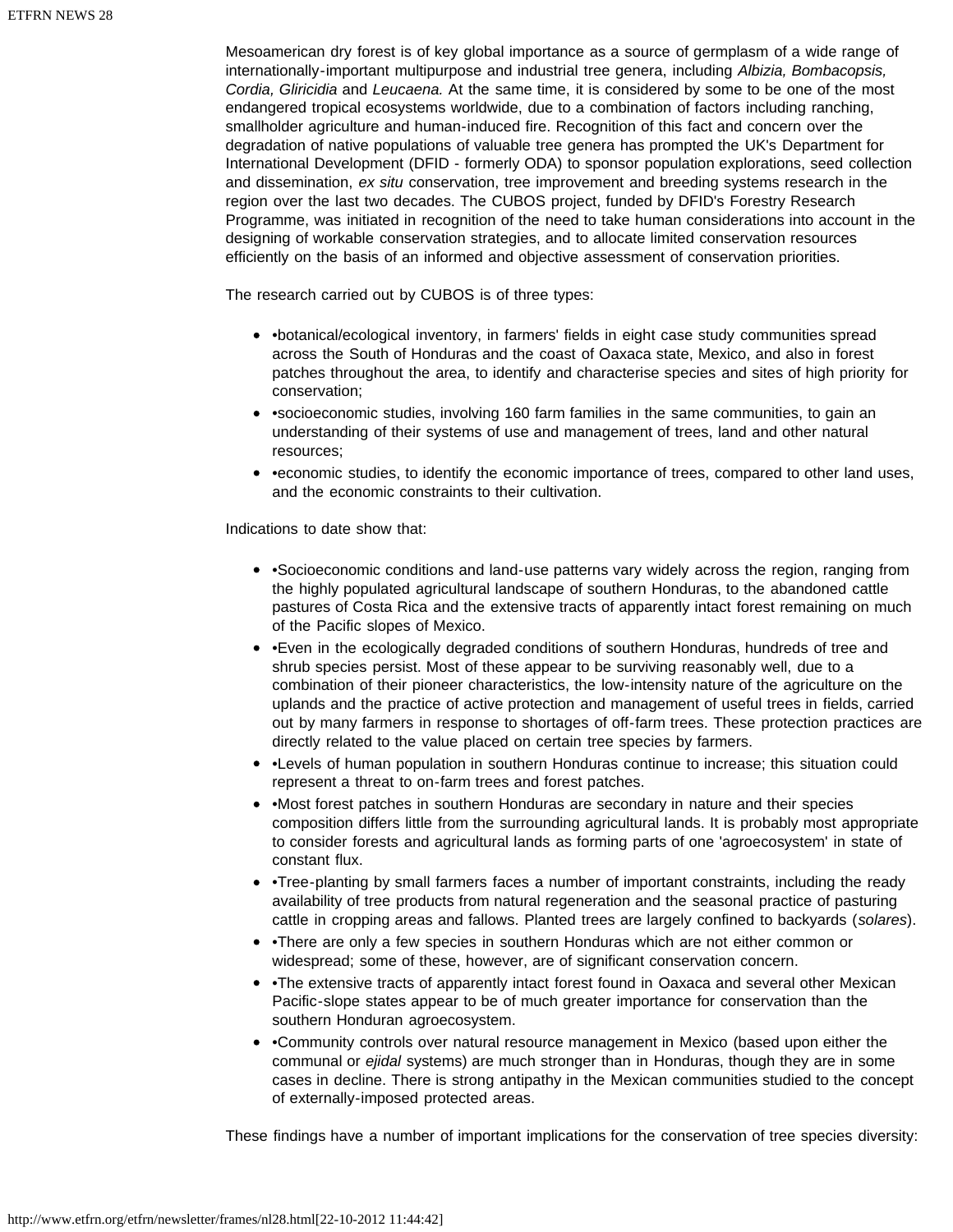- •The types of large-scale protected areas or restoration activities possible in the lowlypopulated abandoned pastures of Costa Rica are not an option for the small-farmer dominated agroscape of the southern Honduran hills. Here, the human inhabitants and their activities must be recognised as integral components of the ecosystem and conservation or land-use strategies must be designed accordingly.
- •Conservation in southern Honduras should focus on the agroecosystem as a whole and not on the protection of small patches of forest which are compositionally little different from the surrounding landscape. This approach should seek to maintain the relatively 'tree-friendly' nature of the agroecosystem while avoiding conserving its human inhabitants to extinction.
- •Conservation technologies should focus more on the protection and management of naturallyregenerated trees than on tree planting.
- •Species-specific strategies should be designed for the limited, but important, range of species which do not thrive in these disturbed conditions. These could include, for example, the promotion of uses for these species in order to increase the value placed upon them, legal controls and *ex-situ* conservation.
- •By contrast, in Oaxaca, priority should be given to conserving the most valuable areas of apparently intact forest; this is made possible by the relatively low population pressures there. For such conservation to work it must have the approval of local communities and be implemented through existing community-based control structures.

Although field research has been concentrated on Honduras and Mexico, it is hoped that the results of CUBOS will be of relevance to dry forest throughout the whole of Mesoamerica and possibly beyond. Results will be presented and discussed at a regional workshop at the end of the project. In the interim, interaction with conservation, rural development and research bodies elsewhere in Mesoamerica would be welcomed.

For further information, please contact:

Jamie Gordon Department of Plant Sciences University of Oxford South Parks Road Oxford, UK [E-mail: jamie.gordon@plants.ox.ac.uk](mailto:jamie.gordon@plants.ox.ac.uk)

Adrian Barrance Apartado Postal 5928 **Tegucigalpa** Honduras Tel: +504-766 2803 [E-mail: odi@gbm.hn](mailto:odi@gbm.hn)

[top of page](#page-6-1)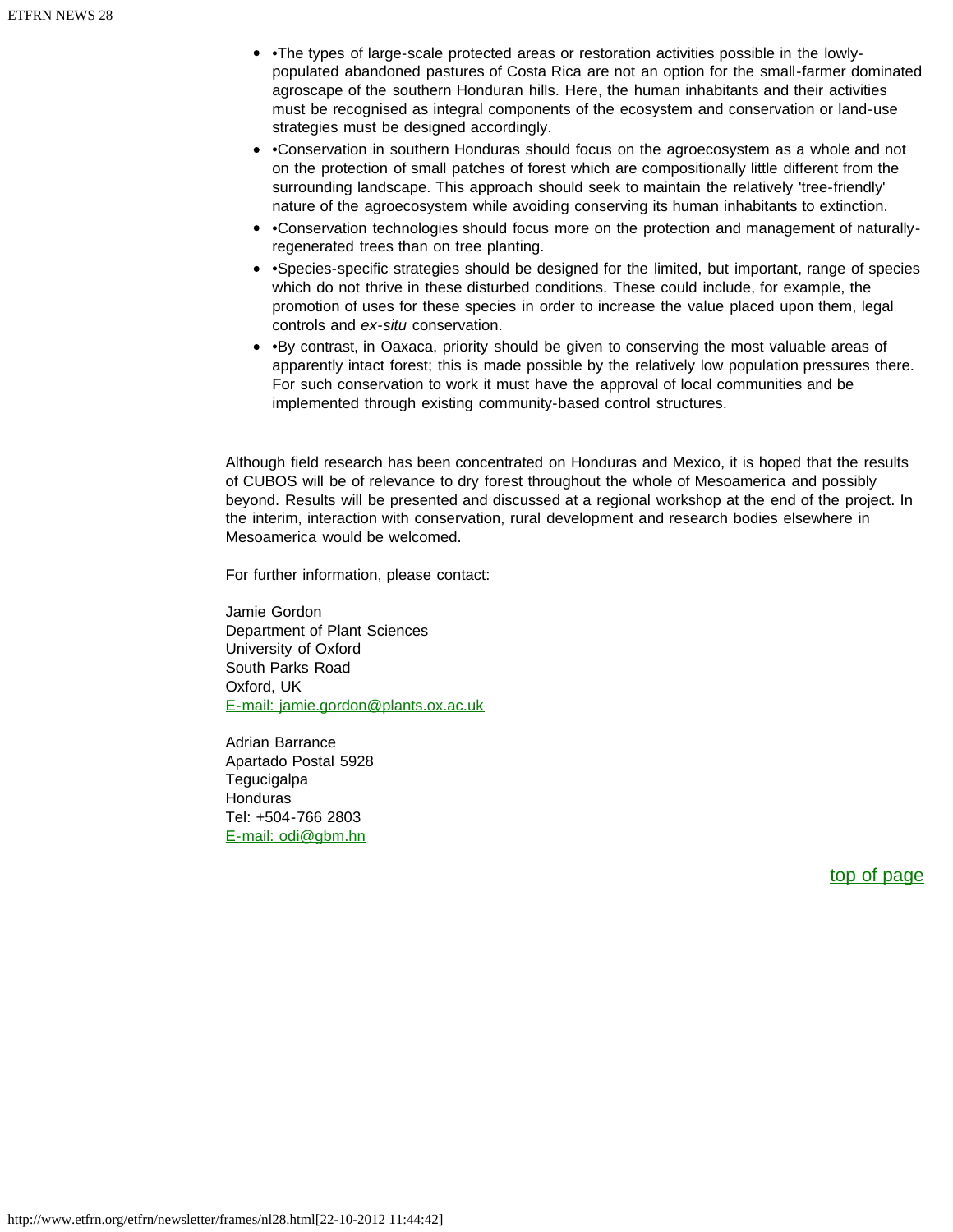<span id="page-20-2"></span>

[About ETFRN](http://www.etfrn.org/etfrn/network/about.html) [National Focal Points](http://www.etfrn.org/etfrn/network/natnodes.html) **[Directory](http://www.etfrn.org/etfrn/network/dir.html) [ETFRN Newsletter](http://www.etfrn.org/etfrn/resource/news.html)** [ETFRN Workshops](http://www.etfrn.org/etfrn/workshop/index.html) **[ETFRN Publications](http://www.etfrn.org/etfrn/resource/publications.html)** 

[Q & A Service](http://www.etfrn.org/etfrn/qanda/index.html) [Add links](http://www.etfrn.org/etfrn/addlinks/index.html)

**[Topics](http://www.etfrn.org/etfrn/topics/index.html) [Regions](http://www.etfrn.org/etfrn/regions/index.html)** [EU Commission](http://www.etfrn.org/etfrn/eucomm/index.html)

<span id="page-20-0"></span>**[Vacancies](http://www.etfrn.org/etfrn/resource/frames/job.html)** [Funding / Grants](http://www.etfrn.org/etfrn/resource/frames/linkfund.html) **[Training Courses](http://www.etfrn.org/etfrn/resource/frames/courseagenda.html)** [Conference calendar](http://www.etfrn.org/etfrn/resource/frames/agenda.html)

**[Search](http://www.etfrn.org/etfrn/site/search.html)** [Site map](http://www.etfrn.org/etfrn/site/sitemap.html) [Home](http://www.etfrn.org/etfrn/index.html)

[E-mail us](mailto:etfrn@etfrn.org)



# **Newsletter 28**

# **Research Cooperation Sought**

- [APPEAL FOR COLLABORATIVE RESEARCH ON SISSOO](#page-20-0)
- [IMPROVEMENT OF NEEM \(](#page-20-1)*[AZADIRACHTA INDICA\)](#page-20-1)* [AND ITS POTENTIAL](#page-20-1) [BENEFITS TO POOR FARMERS IN DEVELOPING COUNTRIES](#page-20-1)
- *[PROSOPIS JULIFLORA](#page-21-0)* [AND RELATED ARBOREAL SPECIES: A](#page-21-0) [MONOGRAPH, EXTENSION MANUAL AND DATABASE](#page-21-0)
- **[IDENTIFICATION OF TROPICAL MEDICINAL PLANTS IN KENYA](#page-21-1)**
- [CALL FOR AUTHORS FOR PROSEA, Plant Resources Of South East Asia,](#page-22-0) [Vol. 14](#page-22-0)
- [NEW FAO FOREST INVENTORY MANUAL](#page-23-0)

### **APPEAL FOR COLLABORATIVE RESEARCH ON SISSOO (***Dalbergia sissoo***) DECLINE IN NEPAL**

The accelerated rate of deforestation in the past in Nepal has led to extensive forest degradation. Fortunately some of the country's fast-growing species have become very popular for plantations. In the last two decades, 'sissoo' (*Dalbergia sissoo* Roxb.) has been the most popular plantation species in both the private and government sector because of its fast growing nature, good quality timber, easy propagation, drought resistance, etc. Sissoo is a nitrogen-fixing leguminous multipurpose tree, occurring in the lowland region of Nepal up to altitudes of 1000m. It is an important reforestation species on the Terai plains. The tree occurs naturally in the successional stages of the sal forests (*Shorea robusta*, Gaertn.). Unfortunately, for the last few years, sissoo has been in decline all over Nepal, particularly in monoculture plantation forests. No causes for the decline have yet been determined. I would be interested to work with a research institution on this topic.

For further information, please contact:

Dr S P Sah Asst. Professor GPO Box 5967 Kathmandu **Nepal** Tel: +977 1 470041 Fax: +977 1 486895 [E-mail: ssah@wlink.com.np](mailto:ssah@wlink.com.np)

### [top of page](#page-20-2)

### <span id="page-20-1"></span>**IMPROVEMENT OF NEEM (***AZADIRACHTA INDICA)* **AND ITS POTENTIAL BENEFITS TO POOR**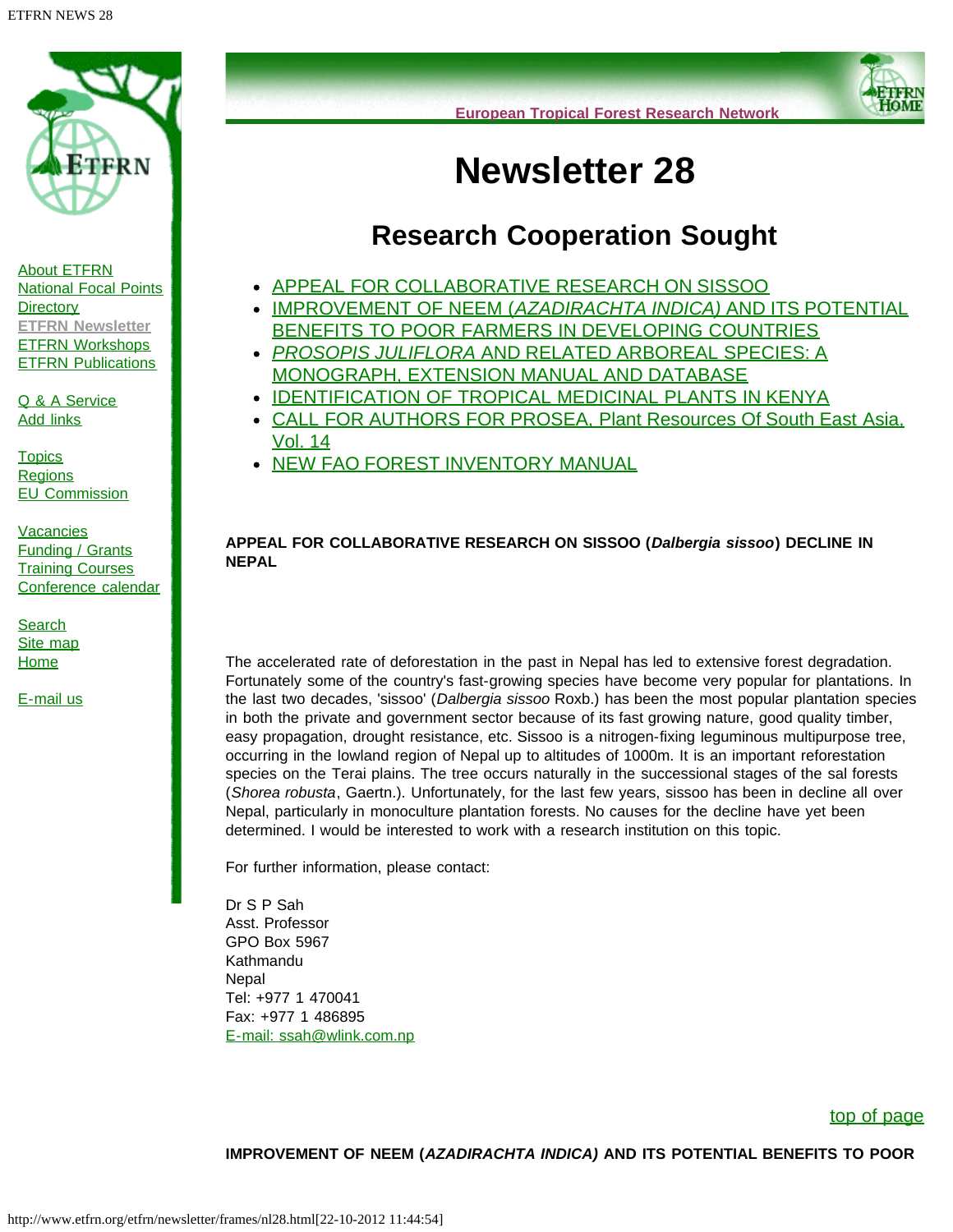### **FARMERS IN DEVELOPING COUNTRIES**

*Azadirachta indica* (neem) is a tree with pesticidal properties. Although, used for centuries in India, neem remains under-exploited within its natural range and where introduced. This project, funded by the Forestry Research Programme of the UK Department for International Development, will assess constraints to the development of neem and its products for the benefit of poor farmers and provide a prioritised assessment of research and development requirements. Fieldwork carried out in Ghana and India and through a postal questionnaire will contribute to findings. An electronic workshop, held in late 1999 will allow findings to be appraised. Requests are made for contact details of those who have worked or are working with neem and would like to contribute to the postal questionnaire or email workshop.

For further information please contact:

Felicity Childs Henry Doubleday Research Association Ryton-on-Dunsmore Coventry CV8 3LG United Kingdom Tel: + 44 1203 308300. Fax: + 44 1203 639229 [E-mail: fchilds@hdra.org.uk](mailto:fchilds@hdra.org.uk)

### [top of page](#page-20-2)

### <span id="page-21-0"></span>*PROSOPIS JULIFLORA* **AND RELATED ARBOREAL SPECIES: A MONOGRAPH, EXTENSION MANUAL AND DATABASE**

This project aims to summarise the present state of knowledge on *Prosopis juliflora* and complexing species, probably the most widespread species in the arid zones of the world. Much has been published and in many languages, but as yet, no synthesis exists. Funded by the Forestry Research Programme of the UK Department for International Development, this project will produce a scientific monograph, and also a practical, technical manual aimed at India, covering management and product processing. Along with these will be a database on CD-ROM, including references on all aspects of *Prosopis* species. We are requesting information on relevant projects in progress and lists of publications on *Prosopis* species, preferably in electronic format. All sources will be gratefully acknowledged.

For further information, please contact:

<span id="page-21-1"></span>N.M. Pasiecznik **HDRA** Ryton-on-Dunsmore Coventry CV8 3LG United Kingdom. Tel: +44 1203 308200 Fax: +44 1203 639229; [E-mail: npasiecznik@hdra.org.uk](mailto:npasiecznik@hdra.org.uk)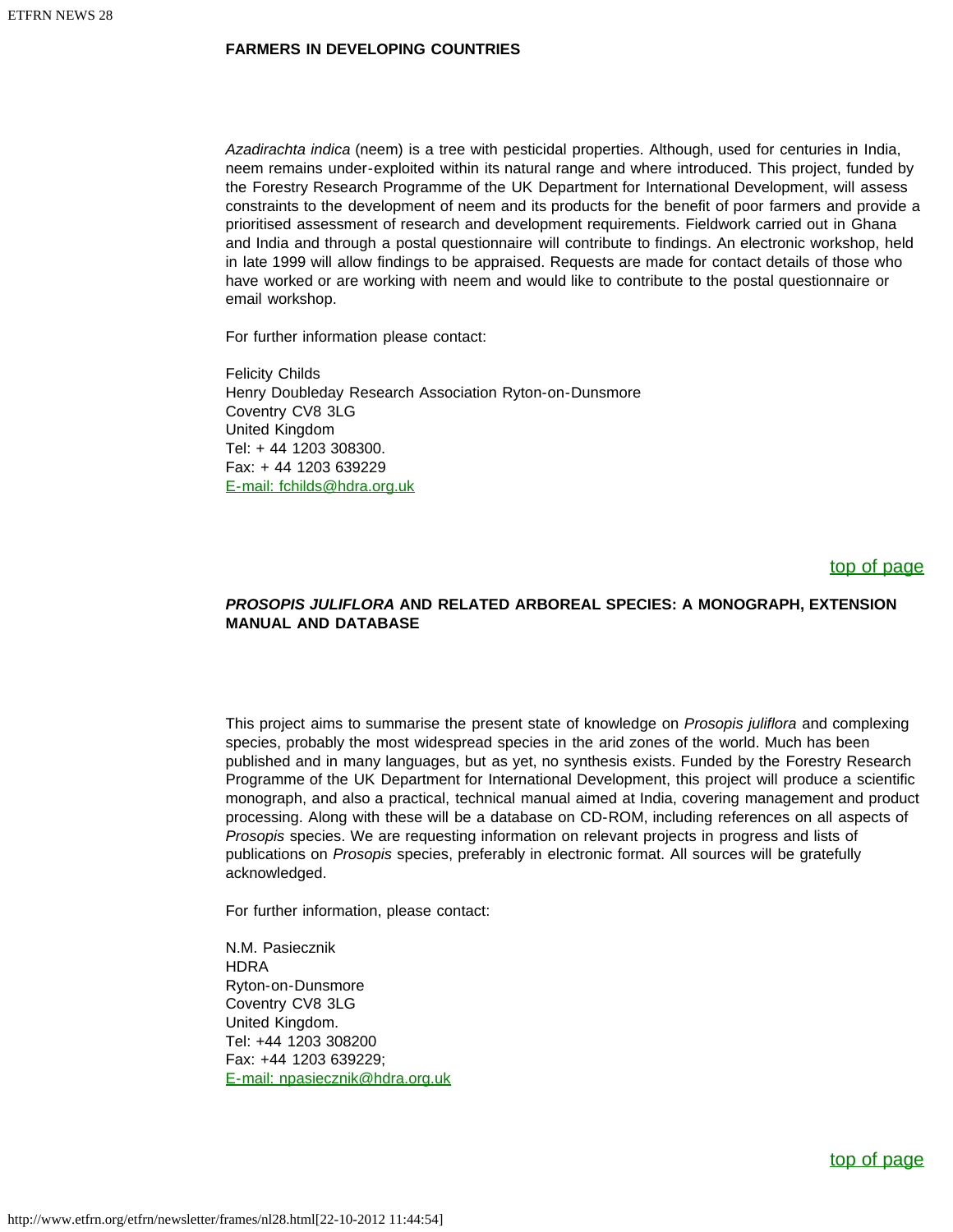### **IDENTIFICATION OF TROPICAL MEDICINAL PLANTS IN KENYA**

Jack Wafula has initiated a herbal medicine project and is seeking technical advice and materials relating to this field, and, if possible, funding sources.

For further information, please contact:

Jack Wafula Box 126 Endebess Kenya Fax: +25 43253 1462

### [top of page](#page-20-2)

### <span id="page-22-0"></span>**CALL FOR AUTHORS FOR PROSEA, Plant Resources Of South East Asia, Vol. 14**

### **'Vegetable oils and fats'**

The PROSEA Publication Office has started with preparations for the volume on 'vegetable oils and fats'.

Collectively, oil crops and their products are one of the most valuable commodities in world trade. The bulk of vegetable oils and fats are used for edible purposes, either directly or indirectly through high-protein animal feed. However, there are many technical uses (pharmaceutical products, soaps, paints, cosmetics, lubrication, candles, etc.) increasing the applicability of vegetable oils and fats in the industrial markets. A thorough review of lesser-known species and traditional uses and applications will contribute to this versatility.

The species list for the volume has been prepared with care, but it is quite possible that species still have to be added. You are invited to give your advice. Please keep in mind that many oil-bearing plants (peanut, soya bean, maize, lac tree, cotton, linseed, perilla, poppy) have already been described, or will be described, in other volumes of the PROSEA Handbook.

List of taxa:

*Astrocaryum* tucum nuts *A.aculeatum A.gynacanthum A.mexicanum A.vulgare Brassica* Brassica oil seeds *B.carinata B.juncea B.napus B.rapa Carthamus tinctorius* safflower *Chisocheton cumingianus* balukanag *Cocos nucifera* coconut palm *Elaeis guineensis* oil palm *Garcinia* kokam butter *G.indica G.morella Guizotia abyssinica* niger seed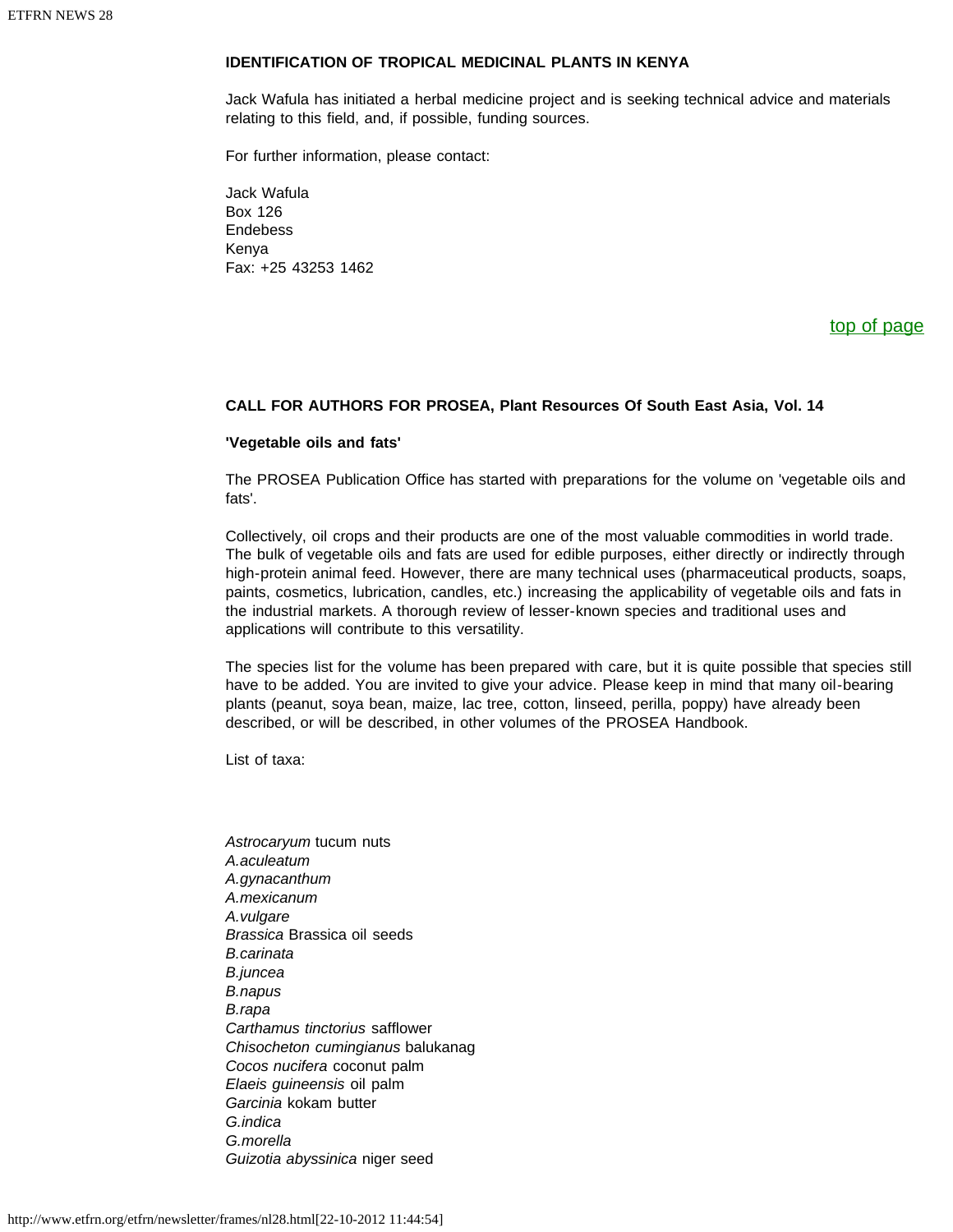*Helianthus annuus* sunflower *Irvingia malayana* pauh kijang *Lecythis* sapucaia nut *L.ollaria L.pisonis L.zubucayo Olea europaea* olive *Orbignya cohune* cohune palm *Reutealis trisperma* bagilumbang oil (syn. *Aleurites trisperma*) *Ricinus communis* castor *Salvia hispanica* chia *Sapium sebiferum* tallow tree *Sesamum* sesame *S.orientale S.radiatum Shorea* tengkawang fat *S.macrophylla S.scaberrima S.singkawang S.splendida S.stenoptera S.sumatrana Vernicia* (syn. *Aleurites)* tung oil *V.fordii (A.fordii) V.montana (A.montana) Xanthophyllum lanceatum* siur-siur

In case you are interested to contribute as an author on one or more of the above-mentioned species or genera, please notify the Publication Office. To help the editors in making an appropriate selection, please indicate your important former publications on the subject.

Applications should be sent to:

Dr. J. S. Siemonsma Head PROSEA Publication Office Wageningen Agricultural University P.O.Box 341 6700 AH Wageningen The Netherlands Tel: +31 317 484587 Fax: +31 317 482206 [Email: prosea@pros.agro.wau.nl](mailto:prosea@pros.agro.wau.nl)

[top of page](#page-20-2)

### <span id="page-23-0"></span>**NEW FAO FOREST INVENTORY MANUAL**

FAO Forest Resources Division is planning to review and update the 'Manual of Forest Inventory' (FAO Forestry Paper no. 27, Rome 1981) to provide professionals and operators engaged in the evaluation and management of forest resources with a practical handbook for assessing and monitoring forests and tree resources all over the world. The revision of the former forest inventory manual is required not only to disseminate knowledge on new methodologies and technologies, but also to improve the efficiency of national and sub-national inventory operations and facilitate the comparison and combination of the resources data obtained from different inventories. FAO Forest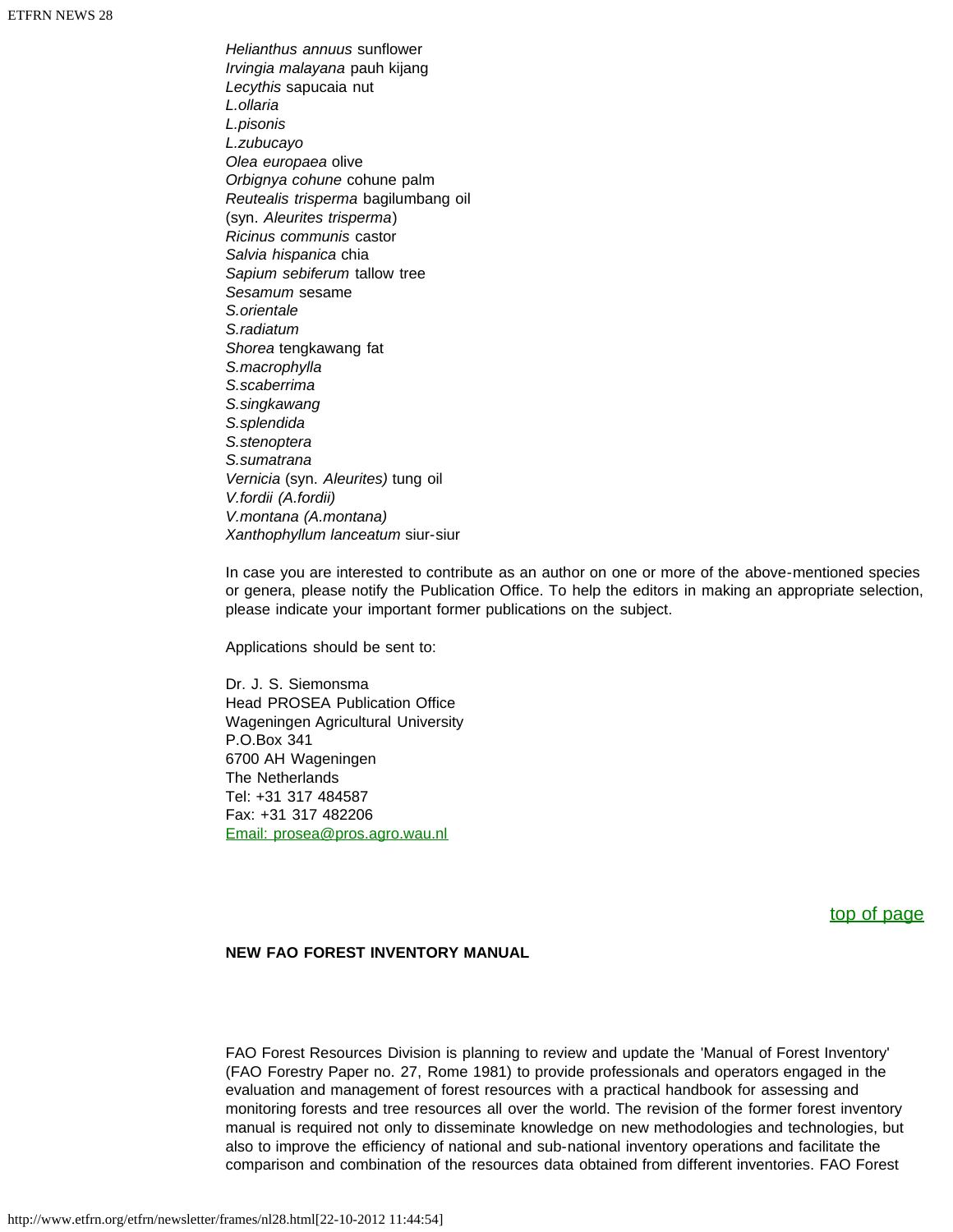Resources Division would like to establish a network of professionals active in different technical and methodological aspects of forest resources assessment and monitoring to share experiences, obtain advice on the main topics to be covered by the publication, and to achieve a broad dissemination of relevant achievements and issues in assessing and monitoring forest resources at various scales and for different purposes. If you are interested in participating in the initiative please contact:

Giovanni Preto Senior Forestry Officer FAO Forest Resources Division via delle Terme di Caracalla 00100 - Rome, Italy. Tel. +39 06 5705 5173 Fax. +39 06 5705 5825 [E-mail: Giovanni.Preto@fao.org](mailto:Giovanni.Preto@fao.org)

[top of page](#page-20-2)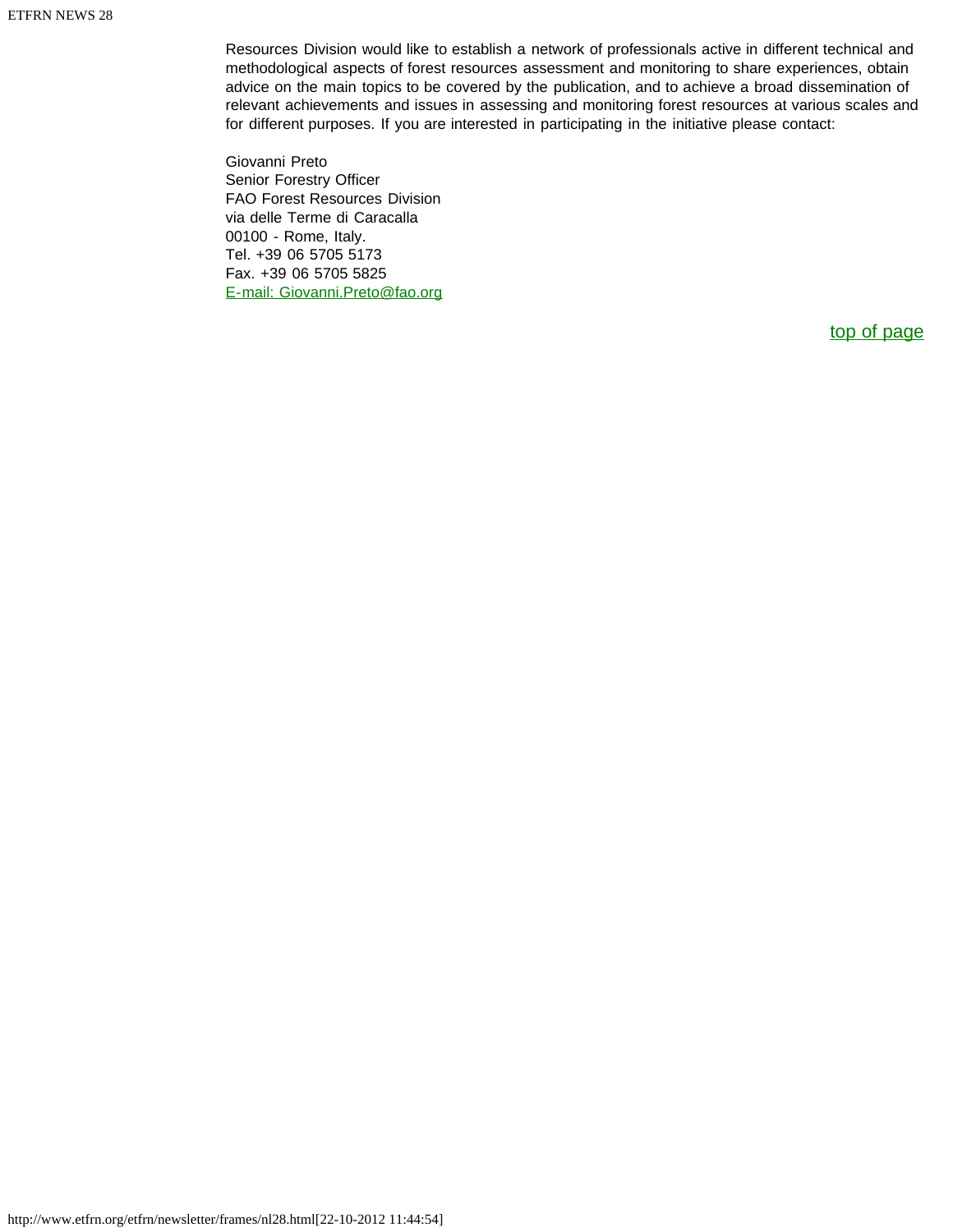<span id="page-25-0"></span>

[About ETFRN](http://www.etfrn.org/etfrn/network/about.html) [National Focal Points](http://www.etfrn.org/etfrn/network/natnodes.html) **[Directory](http://www.etfrn.org/etfrn/network/dir.html) [ETFRN Newsletter](http://www.etfrn.org/etfrn/resource/news.html)** [ETFRN Workshops](http://www.etfrn.org/etfrn/workshop/index.html) **[ETFRN Publications](http://www.etfrn.org/etfrn/resource/publications.html)** 

[Q & A Service](http://www.etfrn.org/etfrn/qanda/index.html) [Add links](http://www.etfrn.org/etfrn/addlinks/index.html)

**[Topics](http://www.etfrn.org/etfrn/topics/index.html) [Regions](http://www.etfrn.org/etfrn/regions/index.html)** [EU Commission](http://www.etfrn.org/etfrn/eucomm/index.html)

**[Vacancies](http://www.etfrn.org/etfrn/resource/frames/job.html)** [Funding / Grants](http://www.etfrn.org/etfrn/resource/frames/linkfund.html) **[Training Courses](http://www.etfrn.org/etfrn/resource/frames/courseagenda.html)** [Conference calendar](http://www.etfrn.org/etfrn/resource/frames/agenda.html)

**[Search](http://www.etfrn.org/etfrn/site/search.html)** [Site map](http://www.etfrn.org/etfrn/site/sitemap.html) **[Home](http://www.etfrn.org/etfrn/index.html)** 

[E-mail us](mailto:etfrn@etfrn.org)



# **Newsletter 28**

# **Internet Features**

*by Jelle Maas*

The **International Arid Lands Consortium** ([http://ialcworld.org/\)](http://ialcworld.org/) is an independent, non-profit research organisation supporting ecological sustainability in arid and semiarid lands world-wide. The website highlights the tree-planting programme of one of its members, the JNF in Israel [\(http://www.jpostshop.com/JNF/\).](http://www.jpostshop.com/JNF/)

The **International Centre for Research in Agroforestry (ICRAF)** publishes specific information on the semi-arid lowlands of West Africa in its Regional Programmes. This includes information on the characteristics of ecoregions and main land-use systems, the main constraints and opportunities for intervention and more.

[http://www.cgiar.org/ICRAF/regional/region\\_3/region\\_3.htm](http://www.cgiar.org/ICRAF/regional/region_3/region_3.htm)

The World Bank group on **Drylands management & combating desertification** is accessible through the ESSD (Environmentally and Socially Sustainable Development) web sites and links (<http://wbln0018.worldbank.org/essd/kb.nsf/>), as are many other subjects concerning the World Bank and the environment. One interesting link is the Bank's Forest Policy Implementation Review and Strategy, which is directly accessible at <http://wbln0018.worldbank.org/essd/forestpol-e.nsf/Mainview>. Included is an update of the latest meetings (under 'the latest on the process') with links to minutes or background papers, including three recent new studies:

*Recent Experience in Collaborative Forest Management Approaches: A Review of Key Issues.* This study by Jane Carter focuses on institutional and organisational arrangements necessary for local forest management, based on sustainable and environmentally-friendly principles. Appropriate instruments, circumstances for resolution and the promotion of participatory approaches are also addressed.

*Discussion Note. Indigenous Peoples and Forests: Main Issues.* This paper produced by Marcus Colchester is available in English and Spanish.

*The World Bank and Non-Forest Sector Policies that Affect Forests* by David Kaimowitz and Arild Angelsen, Center for International Forestry Research (CIFOR), Bogor Indonesia.

The website of the United Nations Convention to Combat Desertification was previously announced in ETFRN News. Because of its relevance for the subject of (semi-)arid forestry the address is repeated: [http://www.unccd.ch](http://www.unccd.ch/). Information on COP-2 of UNCCD is available at [http://www.iisd.ca/linkages/ desert.html.](http://www.iisd.ca/linkages/ desert.html) The 'Réseau Internationale des ONG sur la Désertification' (RIOD) is a network of Regional, Subregional and National Focal Points implementing the Convention to Combat Desertification in Africa ([http://www.enda.sn/energie/desertif/desertif.htm\)](http://www.enda.sn/energie/desertif/desertif.htm). Available information is mainly in French.

The UNDP has a special Office to Combat Desertification and Drought (UNSO). Information on its activities can be viewed at: <http://www.undp.org/seed/unso/>

The International Institute for Environment and Development has a special Drylands programme. Information can be retrieved at <http://www.oneworld.org/iied/drylands/index.html>. Other similar programmes have been developed by CSIRO, Australia ([http://www.clw.csiro.au/\)](http://www.clw.csiro.au/) and IDRC, Canada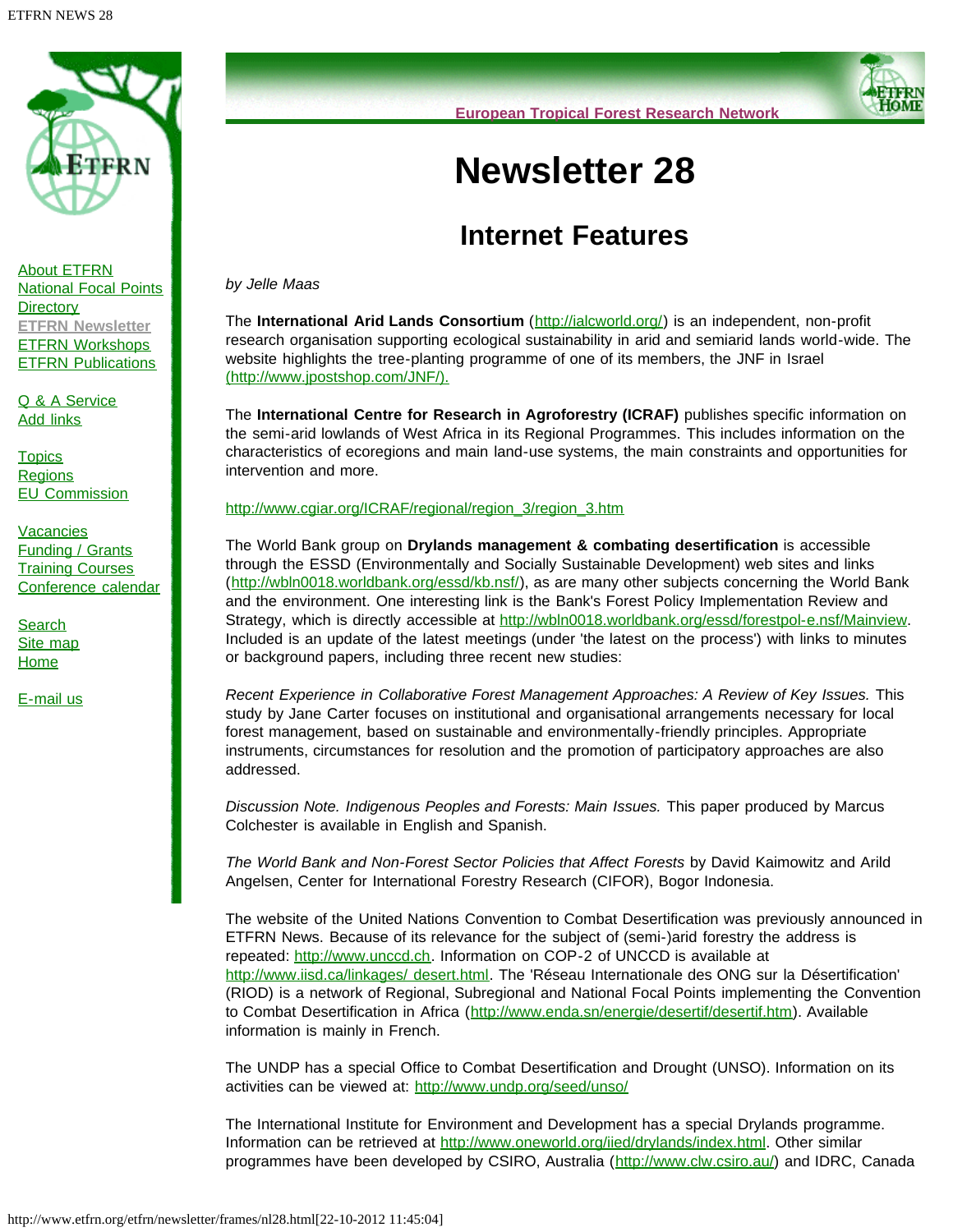([http://www.idrc.ca/index.html\)](http://www.idrc.ca/index.html). The latter provides information in French and English.

Research institutes with information available on the web on arid land management include: the Applied Research Institute of Jerusalem (Israel, [http://www.arij.org\)](http://www.arij.org/), Centre for Arid Zone Studies at the University of Bangor ([http://www.cazs.bangor.ac.uk/\)](http://www.cazs.bangor.ac.uk/), the 'Instituto Argentino de Investigaciones de las Zonas Áridas', IADIZA (<http://www.cricyt.edu.ar/INSTITUTOS/>

iadiza/), and the Sheffield Centre for International Dryland Research, SCIDR ([http://www.shef.ac.uk/~scidr/\)](http://www.shef.ac.uk/~scidr/). The Desert Research Institute, DRI, in Nevada ([http://www.dri.edu\)](http://www.dri.edu/), also has an international collaboration programme, with projects in the US, Middle East, Africa and Latin America.

Several newsletters covering the issue of (semi-) arid forests are available on the internet, including: ARIDLANDS Newsletter (<http://ag.arizona.edu/OALS/ALN/>

ALNHome.html) published by the College of Agriculture, University of Arizona, and the Journal of Arid Environments ([http://www.academicpress.com/jae\)](http://www.academicpress.com/jae) published by Academic Press.

[top of page](#page-25-0)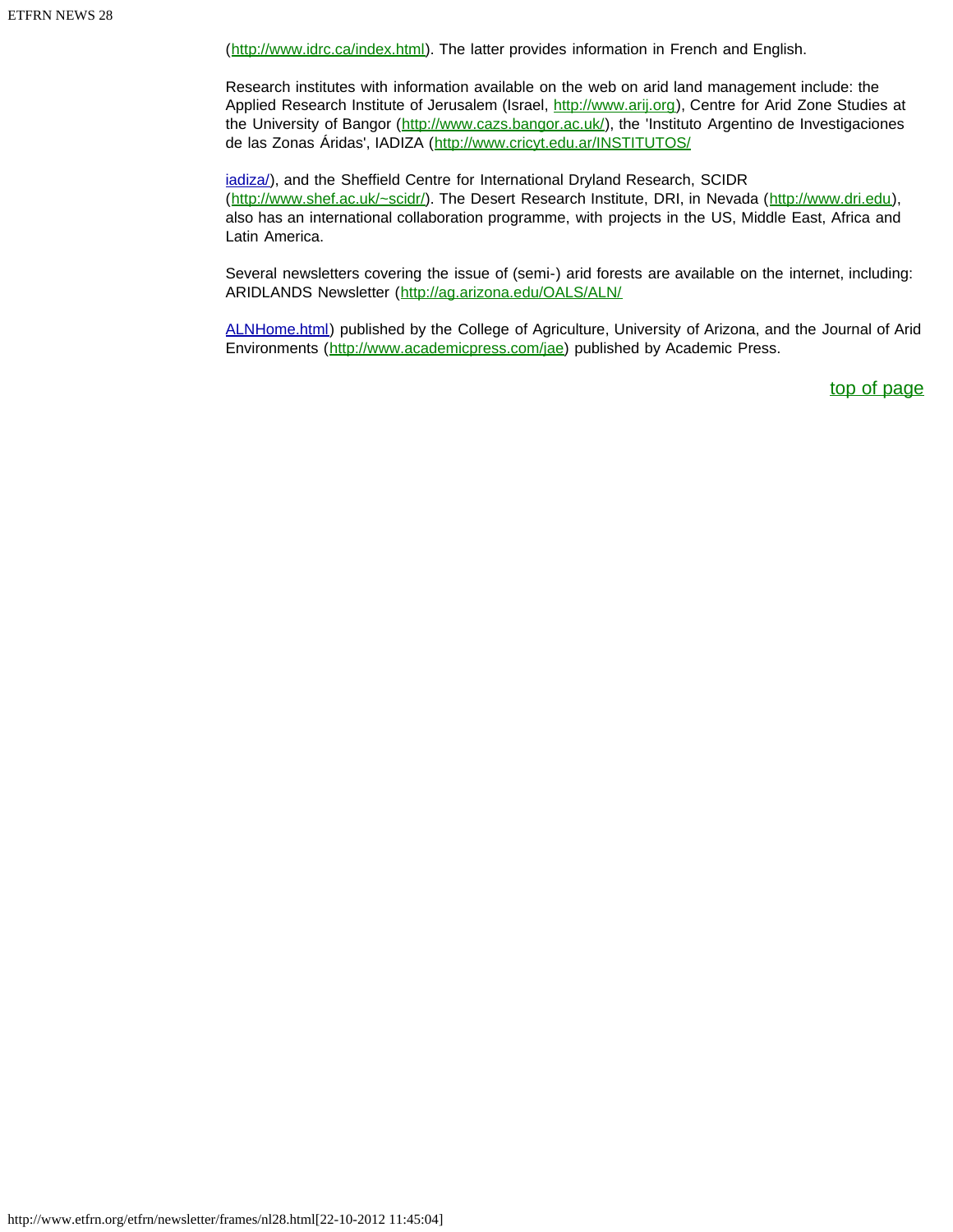<span id="page-27-1"></span>



<span id="page-27-0"></span>[Q & A Service](http://www.etfrn.org/etfrn/qanda/index.html) [Add links](http://www.etfrn.org/etfrn/addlinks/index.html)

**[Topics](http://www.etfrn.org/etfrn/topics/index.html) [Regions](http://www.etfrn.org/etfrn/regions/index.html)** [EU Commission](http://www.etfrn.org/etfrn/eucomm/index.html)

**[Vacancies](http://www.etfrn.org/etfrn/resource/frames/job.html)** [Funding / Grants](http://www.etfrn.org/etfrn/resource/frames/linkfund.html) **[Training Courses](http://www.etfrn.org/etfrn/resource/frames/courseagenda.html)** [Conference calendar](http://www.etfrn.org/etfrn/resource/frames/agenda.html)

**[Search](http://www.etfrn.org/etfrn/site/search.html)** [Site map](http://www.etfrn.org/etfrn/site/sitemap.html) **[Home](http://www.etfrn.org/etfrn/index.html)** 

[E-mail us](mailto:etfrn@etfrn.org)



# **Newsletter 28**

# **Other News**

- [AGROMISA](#page-27-0)
- [IFS/IUFRO DRYLAND FORESTRY RESEARCH WORKSHOP \(HYYTIÄLÄ,](#page-28-0) [FINLAND, 31 JULY-4 AUGUST 1995\) RECOMMENDATIONS](#page-28-0)
- . [NTFP-BIOCULTURAL-DIGEST SUBSCRIPTION INFORMATION](#page-29-0)
- ['DECISION TREES' A ONE DAY WORKSHOP IN EDINBURGH](#page-29-1)

[top of page](#page-27-1)

### **AGROMISA**

Agromisa is a Dutch non-profit organisation whose aim is to support and strengthen the social and economic position of the rural population in the South. Agromisa fulfils its role by providing information on small-scale sustainable agriculture to farmers and organisations in developing countries. Agromisa's work is based on the idea that knowledge stimulates people to develop their own initiatives to improve their living conditions.

Agromisa offers individuals and organisations:

### **Question and Answer Service**

This service provides - free of charge - written know-how and advice in reply to questions from farmers, extension agents, development workers and organisations in the South;

### **Agrodok publications**

A series of practical and informative manuals in the fields of natural resources and the environment, animal and plant production, and food storage and preservation;

### **The 'A-week'**

A course on participatory approaches to local development, held in the Netherlands twice a year and, if required, in other countries.

Agromisa is eager to build contacts with development organisations for whom our services may be of interest, particularly with staff in the South.

For more information or if you have any questions, please contact:

Agromisa Foundation PO Box 41 6700 AA Wageningen The Netherlands Tel: +31 317 412217 Fax: +31 317 419178 [E-mail: AGROMISA@wxs.nl](mailto:AGROMISA@wxs.nl) [Internet: www.tool.nl/~agromisa](http://www.etfrn.org/etfrn/resource/www.tool.nl/%7Eagromisa)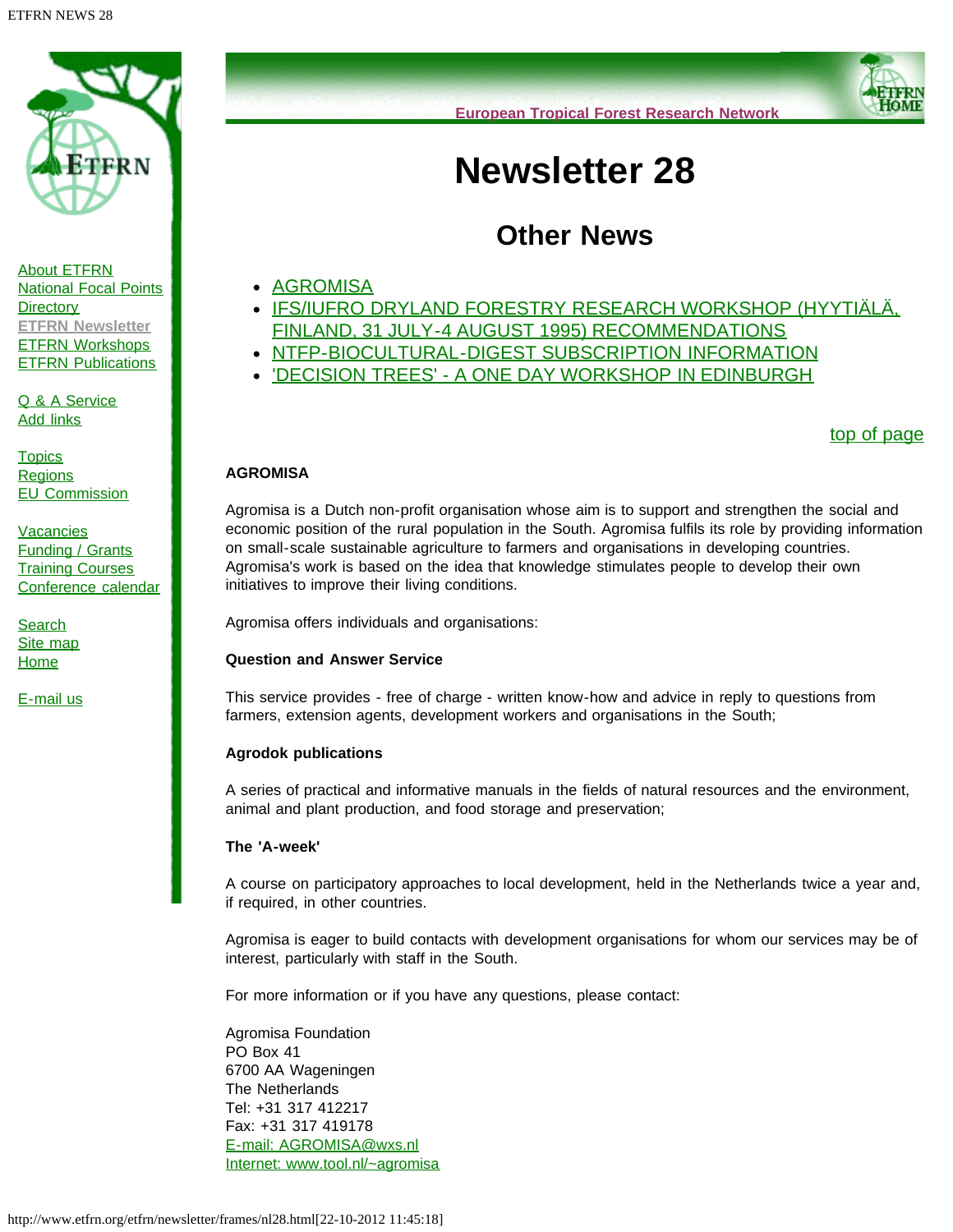### <span id="page-28-0"></span>**IFS/IUFRO DRYLAND FORESTRY RESEARCH WORKSHOP (HYYTIÄLÄ, FINLAND, 31 JULY-4 AUGUST 1995) RECOMMENDATIONS**

The workshop participants agreed on a wide-ranging set of resolutions to which they wish to draw the attention of national governments, international donors, and associated forestry research institutions. These were designed to address the problems experienced by the people of the world's drylands and deserts and highlight the significant role research can play in solving them.

1. The workshop *recognises* the wide range of wood and non-wood products harvested from natural dryland areas and the lack of sustainable management of this resource and *recommends* that priority be given to research on improved management of natural areas.

2. The workshop *draws attention* to the importance of developing new, cost-effective, socially, and economically suitable management methods for plantations and natural vegetation and *recommends* that adaptive research should concentrate on technologies suitable for the relevant communities.

3. The workshop *recognises* the need for maximising the returns to small producers of saleable products and *recommends* that intensified research on production and marketing of valuable products should involve experts in marketing.

4. In order to achieve participation of relevant communities in research programmes for trees on community and other lands, the workshop *recommends:*

a) That forest research actively seek closer collaboration between natural and social scientists in involving communities in all phases of identification, design, management, and monitoring of research, especially for on-farm experiments.

b) To all forestry researchers that participatory appraisal techniques be increasingly used to define research needs and to prepare participatory research plans.

5. The workshop *recognises* that land-use problems of the dry zone can best be solved by forestry research in collaboration with other scientific disciplines and therefore *recommends* that:

a) increased support be given to multidisciplinary and regional research; and b) in dryland development projects, a component of forestry research should be included and integrated into the project.

6. The workshop *notes* the valuable information to be gained from long-term monitoring, especially using permanent sample plots and *recommends*:

a) That networks of such plots be regularly maintained and assessed.

b) That the protected areas set aside should include the areas traditionally protected by communities for cultural reasons.

7. The workshop *notes* the vital importance of information storage, handling, and dissemination in order to inform researchers and to avoid duplication of effort and *draws the attention* of national governments and funding agencies to the vital importance of maintaining national institutional capability in this area.

8. Since water is the critical natural resource in drylands, the workshop *recommends* that research on tree growing and plantations should pay particular attention to the optimisation of water use and the maintenance of site productivity. The following should be *considered*:

a) The hydrological effects of management practices in natural vegetation formations.

b) Water use efficiency and hydrological effects of species adopted for planting.

c) The techniques and feasibility of using rain water harvesting techniques for planted trees.

d) Where appropriate, management methods and technology for trees on irrigated lands.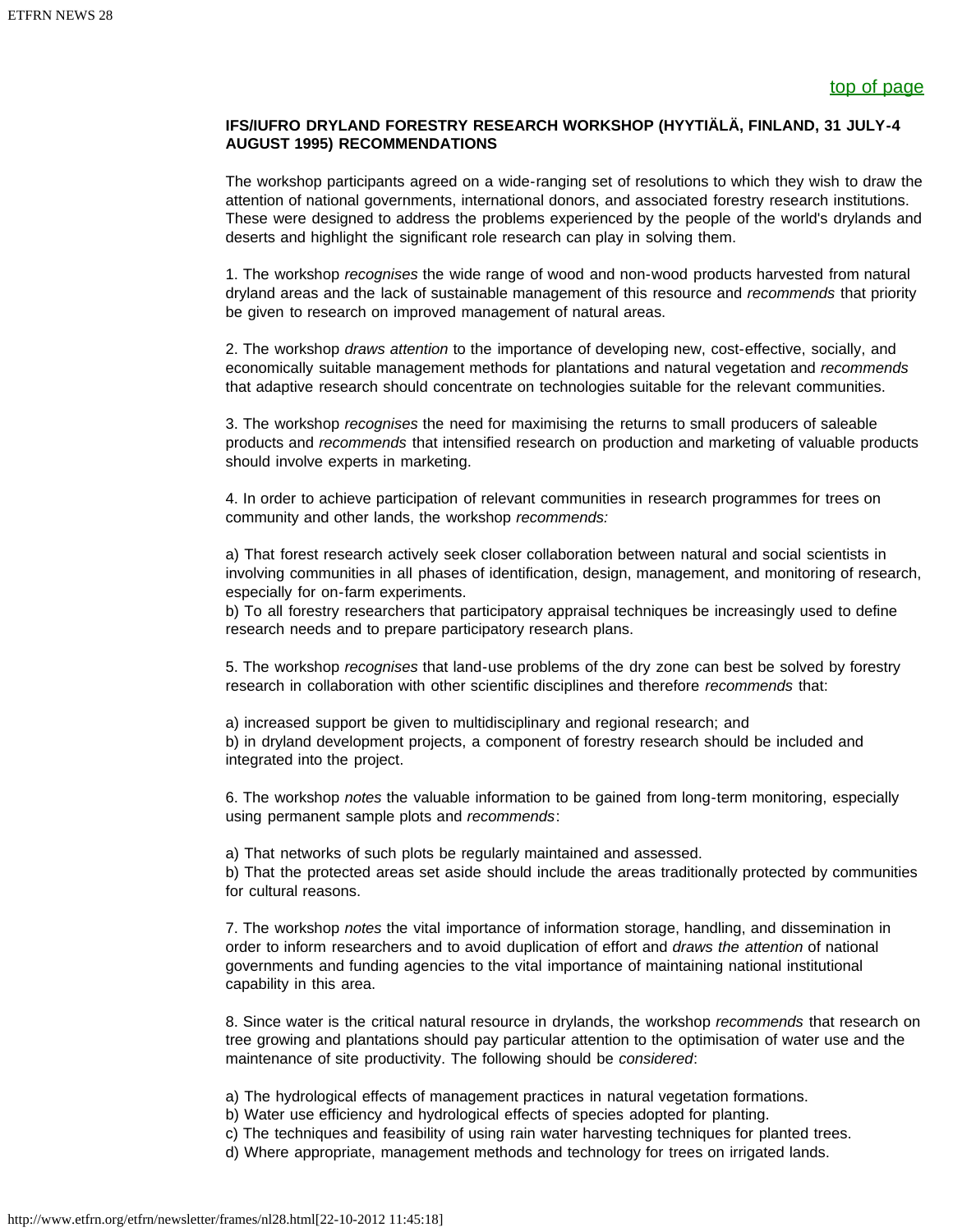e) Water relations in farming systems which incorporate trees.

9. The workshop *emphasises* the importance and value of local and traditional knowledge for dryland management and *recommends* that support be given as a matter of urgency to collecting and consolidating local knowledge and to exchanging and sharing such information with the people concerned, so that the best use can be made of all knowledge in achieving sustainable development.

10. The workshop *recognises* the expanding need for tree planting for a wide range of products and services and *recommends* that:

a) High priority be given to improving knowledge on the adaptability of species and provenances, especially with regard to difficult sites.

b) Plantation performance (taking account of their socio-economic and environmental effects) should be compared with a range of alternative production systems, so as to provide tools for decision making on optimal landuse.

<span id="page-29-0"></span>Source: Proceedings of an IFS/IUFRO Workshop, Hyytiälä, Finland, 31 July-4 August 1995. Please also see page ........

### [top of page](#page-27-1)

### **NTFP-BIOCULTURAL-DIGEST SUBSCRIPTION INFORMATION**

For the attention of website and mailing list administrators and newsletter and magazine editors.

The old system for subscribing to NTFP-Biocultural-Digest in which you sent an email to majordomo@igc.org is or will soon be terminated. Website administrators and newsletter editors who maintain or have provided information on subscribing to the digest can provide their members with the following new subscription information.

The fastest way to subscribe (or unsubscribe) to NTFP-Biocultural-Digest is to visit the website that hosts the mailing list and follow the instructions [\(http://www.anthrotech.com/ice/ntfp/digest/\)](http://www.anthrotech.com/ice/ntfp/digest/)

If you do not have access to the web you may request subscription by sending an email to: [etjones@igc.org](mailto:etjones@igc.org)

<span id="page-29-1"></span>Source: NTFP-Biocultural-Digest, Vol. 03, No. 010

### [top of page](#page-27-1)

### **'DECISION TREES' - A ONE DAY WORKSHOP IN EDINBURGH**

On 8 October 1999 the Edinburgh Centre for Tropical Forests will be holding a workshop titled 'Decision Trees; understanding individual, collective and policy decisions on forestry in northern and southern countries'.

Participative forestry is increasingly advocated in both temperate and tropical regions, but how similar are the practices in each region, and what socio-economic tools are being used to quantify the factors controlling farmer, community and political decisions? Seven presentations are planned. For details, please see:

### **<http://www.nmw.ac.uk/ECTF/decisions.html>**

For contact information, please see International Calendar in this issue.

[top of page](#page-27-1)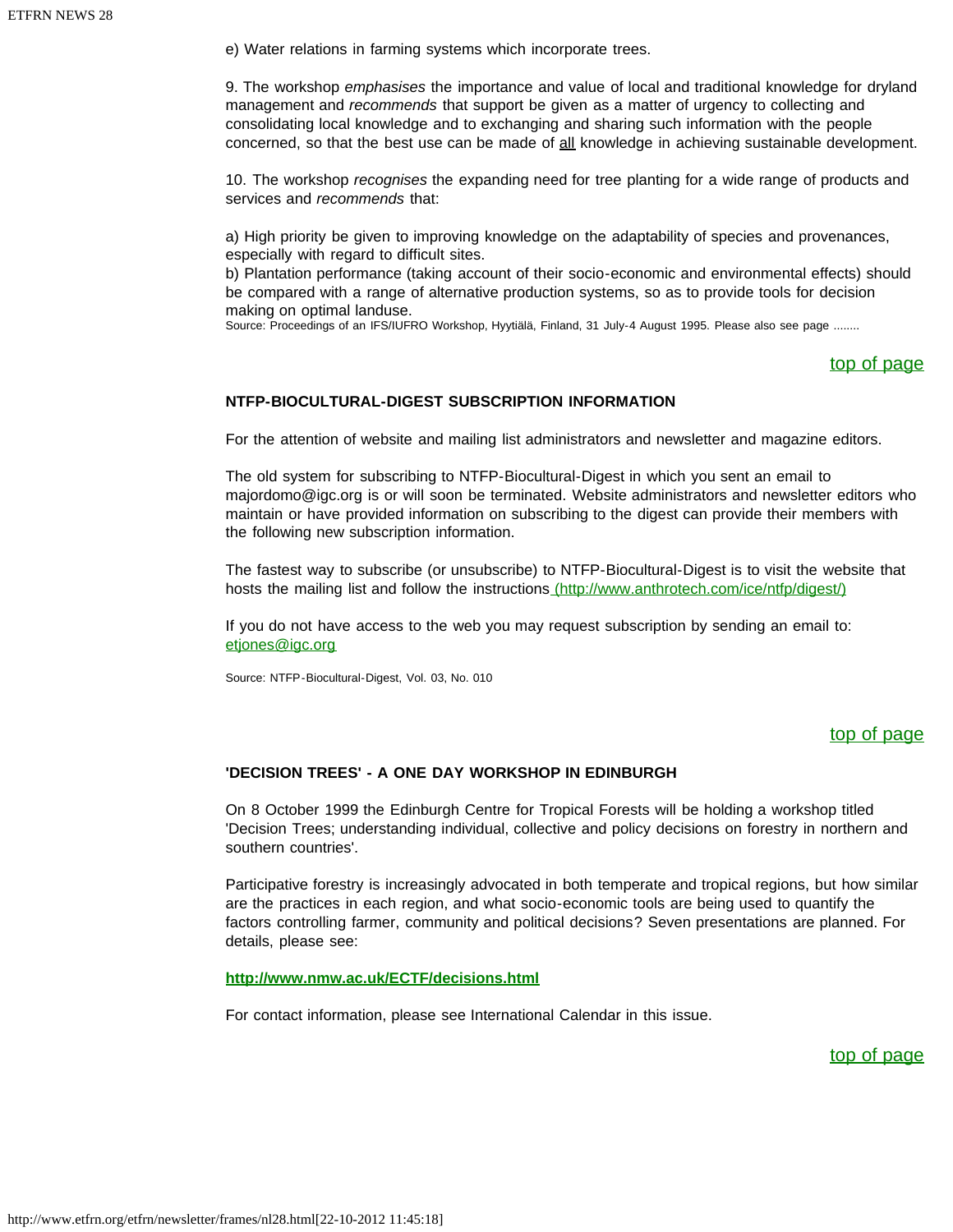

[About ETFRN](http://www.etfrn.org/etfrn/network/about.html) [National Focal Points](http://www.etfrn.org/etfrn/network/natnodes.html) **[Directory](http://www.etfrn.org/etfrn/network/dir.html) [ETFRN Newsletter](http://www.etfrn.org/etfrn/resource/news.html)** [ETFRN Workshops](http://www.etfrn.org/etfrn/workshop/index.html) **[ETFRN Publications](http://www.etfrn.org/etfrn/resource/publications.html)** 

[Q & A Service](http://www.etfrn.org/etfrn/qanda/index.html) [Add links](http://www.etfrn.org/etfrn/addlinks/index.html)

**[Topics](http://www.etfrn.org/etfrn/topics/index.html) [Regions](http://www.etfrn.org/etfrn/regions/index.html)** [EU Commission](http://www.etfrn.org/etfrn/eucomm/index.html)

**[Vacancies](http://www.etfrn.org/etfrn/resource/frames/job.html)** [Funding / Grants](http://www.etfrn.org/etfrn/resource/frames/linkfund.html) **[Training Courses](http://www.etfrn.org/etfrn/resource/frames/courseagenda.html)** [Conference calendar](http://www.etfrn.org/etfrn/resource/frames/agenda.html)

**[Search](http://www.etfrn.org/etfrn/site/search.html)** [Site map](http://www.etfrn.org/etfrn/site/sitemap.html) **[Home](http://www.etfrn.org/etfrn/index.html)** 

[E-mail us](mailto:etfrn@etfrn.org)

**European Tropical Forest Research Network**

# **Newsletter 28**

# **Job opportunities**

An up-to-date list of job opportunities can be seen on the ETFRN website at:

<http://www.etfrn.org.etfrn/resource/info-vacancies.html>

### **SWISS FEDERAL INSTITUTE FOR FOREST, SNOW AND LANDSCAPE RESEARCH -**

### **LEADER - FOREST ECOSYSTEMS AND ECOLOGICAL RISKS DEPARTMENT**

Our Institute undertakes research into the use, management and protection of terrestrial habitats and the management of natural hazards. In the Forest Division, we have a vacancy for the post of Leader in the Forest Ecosystems and Ecological Risks Department

The unit consists of about 20 people and investigates various aspects of forest ecology, including ecophysiology, nutrient cycles and forest condition, and is also responsible for long-term forest ecosystem monitoring and ecological risk analysis. Particular emphasis is placed on inter-disciplinary research and on the solution of complex ecological problems.

For this exacting task, we are looking for someone with leadership experience and an international scientific reputation in the field of forest ecology and/or ecological risk analysis.

We expect the successful candidate to have leadership qualities, such as social responsibility, communication skills and decision-making ability, and to be dynamic and creative. In addition, a solid publication list in international reviewed journals and demonstrated experience of working in international research teams is expected. Apart from English, a good knowledge of German is required; in addition, knowledge of French or Italian would be an advantage.

We offer a team-oriented working environment and the possibility for further advancement, so that you can develop an international profile. The existing research team is highly motivated, the infrastructure is excellent and there are many exciting challenges for the future.

Information about the WSL and about the Department is available at the following web site: [http://www.wsl.ch.](http://www.wsl.ch/) Further information about the position will be gladly provided by [Dr. B. Oester](mailto:oester@wsl.ch) [\(oester@wsl.ch\)](mailto:oester@wsl.ch), Leader of the Forest Division. Your letter of application, including a curriculum vitae, publication list and the names of up to five referees should be sent to our Personnel Office, with a reference to Vacancy No. 188. In order to improve the ratio between men and women in leadership positions at the WSL, applications from female scientists are particularly welcome.

Please contact:

Dr John L Innes Forest Ecosystems and Ecological Risks Department, Swiss Federal Institute for Forest, Snow and Landscape Research, Zuercherstrasse 111, CH-8903 Birmensdorf **Switzerland** Tel: +41 1 739 2216 Fax: +41 1 739 2215 e-mail: [innes@wsl.ch](mailto:innes@wsl.ch)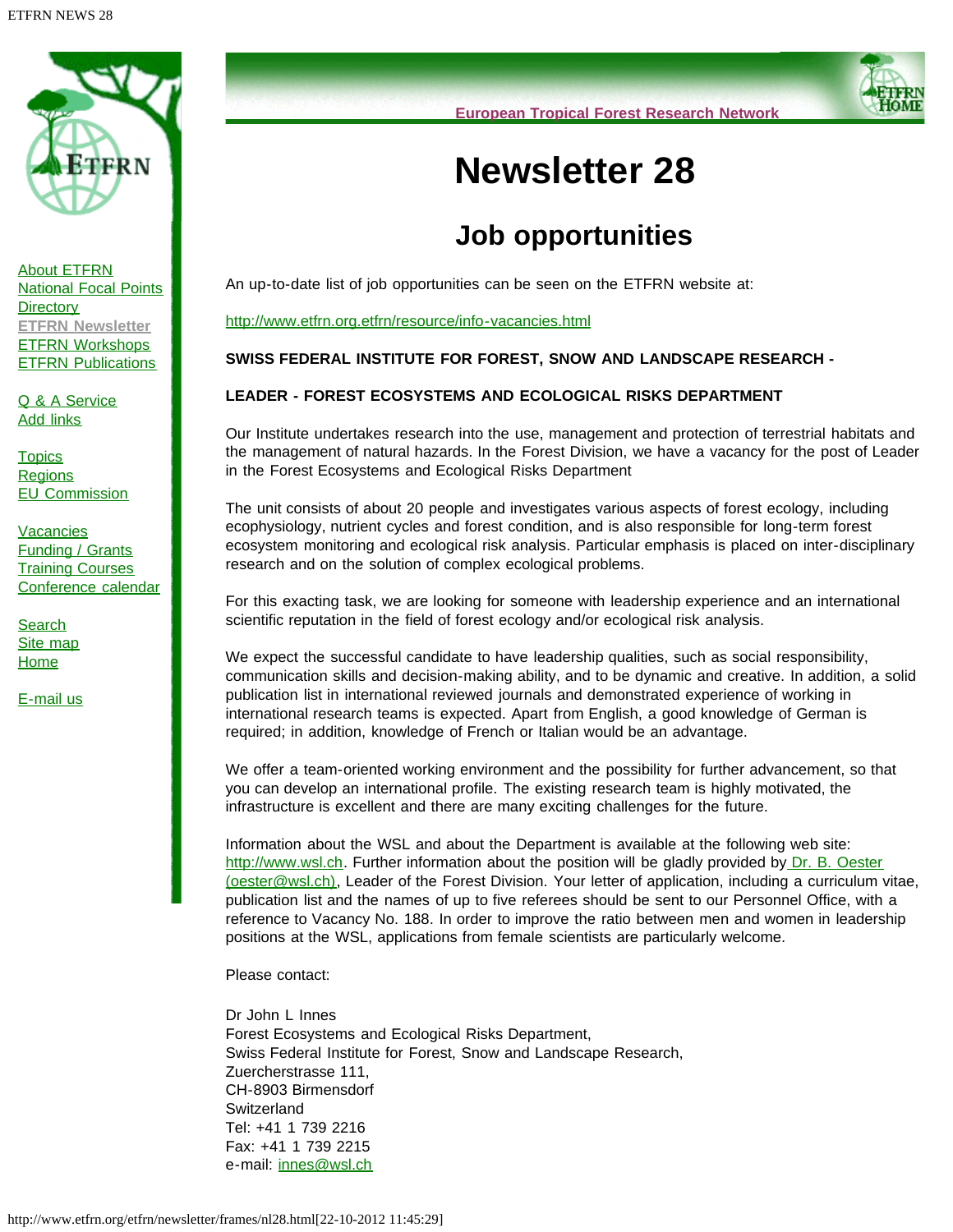[Http://www.wsl.ch/wsidb/wsidb.html](http://www.wsl.ch/wsidb/wsidb.html)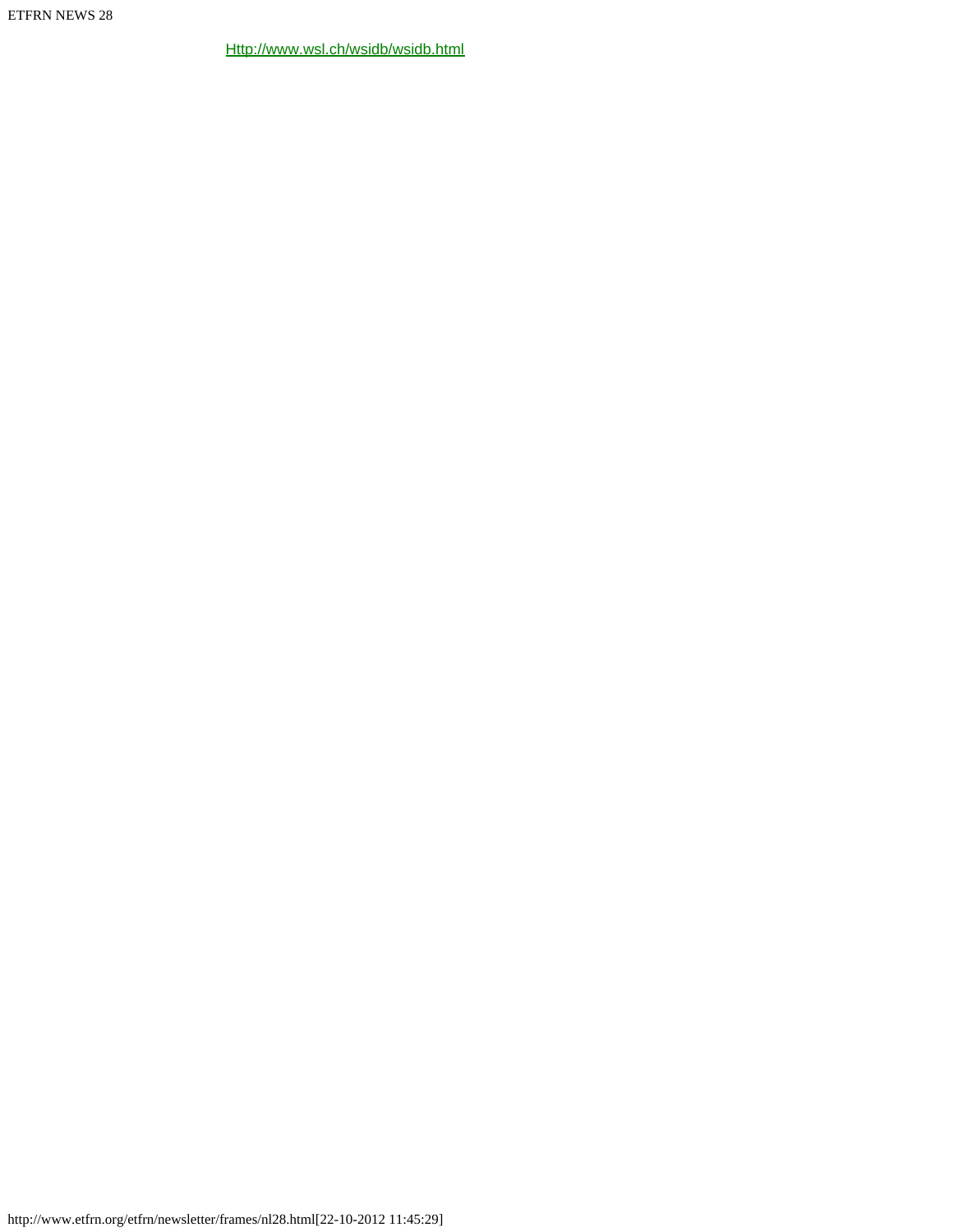<span id="page-32-0"></span>

**European Tropical Forest Research Network**



# **Newsletter 28**

# **Publications**

- [CIFOR CRITERIA & INDICATORS TOOLBOX SERIES \(1999\)](#page-33-0)
	- o [No. 1: Guidelines for Developing, Testing and Selecting Criteria and](#page-33-1) [Indicators for Sustainable Forest Management](#page-33-1)
	- o [No. 2, The CIFOR Criteria and Indicators Generic Template](#page-33-2)
	- [No. 3, CIMAT \(Criteria and Indicators Modification and Adaptation Tool\)](#page-34-0)
	- o [No. 4, The CIFOR Criteria and Indicators Resource Book Database](#page-34-1)
	- [No. 5, The BAG \(Basic Assessment Guide for Human Well-Being\)](#page-34-2)
	- o [No. 6, The Grab Bag: Supplementary Methods for Assessing Human](#page-35-0) [Well-Being](#page-35-0)
	- o [No. 7, Scoring and Analysis Guide](http://www.etfrn.org/etfrn/newsletter/nl28_pub.htm?AcrobatWebCapTID2#sig)
	- [No. 8, Who Counts Most? Assessing Human Well-Being in Sustainable](#page-35-1) [Forest Management](#page-35-1)
	- [No. 9, Guidelines for Applying Multi-Criteria Analysis to the Assessment](#page-36-0) [of Criteria and Indicators](#page-36-0)
	- [No. 10, Methodologies for Assessing Ecological Indicators for](#page-36-1) [Sustainable Forest Management](#page-36-1)
- [MANAGEMENT OF BUSHLAND VEGETATION USING RAINWATER](#page-36-2) [HARVESTING IN EASTERN KENYA.](#page-36-2)
- [DRYLAND FORESTRY RESEARCH: PROCEEDINGS OF THE IFS/IUFRO](#page-37-0) [DRYLAND FORESTRY RESEARCH WORKSHOP \(HYYTIÄLÄ, FINLAND, 31](#page-37-0) [JULY-4 AUGUST 1995](#page-37-0)
- **[AGRODOK NO 19: PROPAGATING AND PLANTING TREES](#page-37-1)**
- [TROPICAL RESOURCE MANAGEMENT PAPERS NO 19: SIMULATION OF](#page-38-0) [MAIZE GROWTH UNDER CONSERVATION FARMING IN TROPICAL](#page-38-0) **[ENVIRONMENTS](#page-38-0)**
- [POSTHARVEST: AN INTRODUCTION TO THE PHYSIOLOGY AND](#page-38-1) [HANDLING OF FRUIT, VEGETABLES AND ORNAMENTALS](#page-38-1)
- [SILVICULTURE IN THE TROPICAL RAINFOREST. AN HISTORICAL](#page-39-0) [ANALYSIS OF SUCCESS AND FAILURE. ANNOTATED ABSTRACTS](#page-39-0)
- [CLIMATE, BIODIVERSITY AND FORESTS. ISSUES AND OPPORTUNITIES](#page-39-1) [EMERGING FROM THE KYOTO PROTOCOL](#page-39-1)
- **[ECOLOGY AND MANAGEMENT OF TROPICAL SECONDARY FORESTS:](#page-40-0)** [SCIENCE, PEOPLE AND POLICY](#page-40-0)
- [FROM CONFLICT TO COLLABORATION. PEOPLE AND FORESTS AT](#page-41-0) [MOUNT ELGON, UGANDA](#page-41-0)
- [EVALUATION REPORT ON SAVE THE CHILDREN MANGROVE PLANTING](#page-41-1) [PROJECT, THACH HA DISTRICT, HA TINH PROVINCE, VIETNAM](#page-41-1)
- **[NON-WOOD FOREST PRODUCTS FROM CONIFERS](#page-42-0)**
- **[THE ECONOMICS OF NON-TIMBER FOREST BENEFITS: AN OVERVIEW](#page-42-1)**
- [SYNTHESIS OF DECADES OF SILVICULTURAL RESEARCH IN DENSE](#page-42-2)

[About ETFRN](http://www.etfrn.org/etfrn/network/about.html) [National Focal Points](http://www.etfrn.org/etfrn/network/natnodes.html) **[Directory](http://www.etfrn.org/etfrn/network/dir.html) [ETFRN Newsletter](http://www.etfrn.org/etfrn/resource/news.html)** [ETFRN Workshops](http://www.etfrn.org/etfrn/workshop/index.html) **[ETFRN Publications](http://www.etfrn.org/etfrn/resource/publications.html)** 

[Q & A Service](http://www.etfrn.org/etfrn/qanda/index.html) [Add links](http://www.etfrn.org/etfrn/addlinks/index.html)

**[Topics](http://www.etfrn.org/etfrn/topics/index.html) [Regions](http://www.etfrn.org/etfrn/regions/index.html)** [EU Commission](http://www.etfrn.org/etfrn/eucomm/index.html)

**[Vacancies](http://www.etfrn.org/etfrn/resource/frames/job.html)** [Funding / Grants](http://www.etfrn.org/etfrn/resource/frames/linkfund.html) **[Training Courses](http://www.etfrn.org/etfrn/resource/frames/courseagenda.html)** [Conference calendar](http://www.etfrn.org/etfrn/resource/frames/agenda.html)

**[Search](http://www.etfrn.org/etfrn/site/search.html)** [Site map](http://www.etfrn.org/etfrn/site/sitemap.html) **[Home](http://www.etfrn.org/etfrn/index.html)** 

[E-mail us](mailto:etfrn@etfrn.org)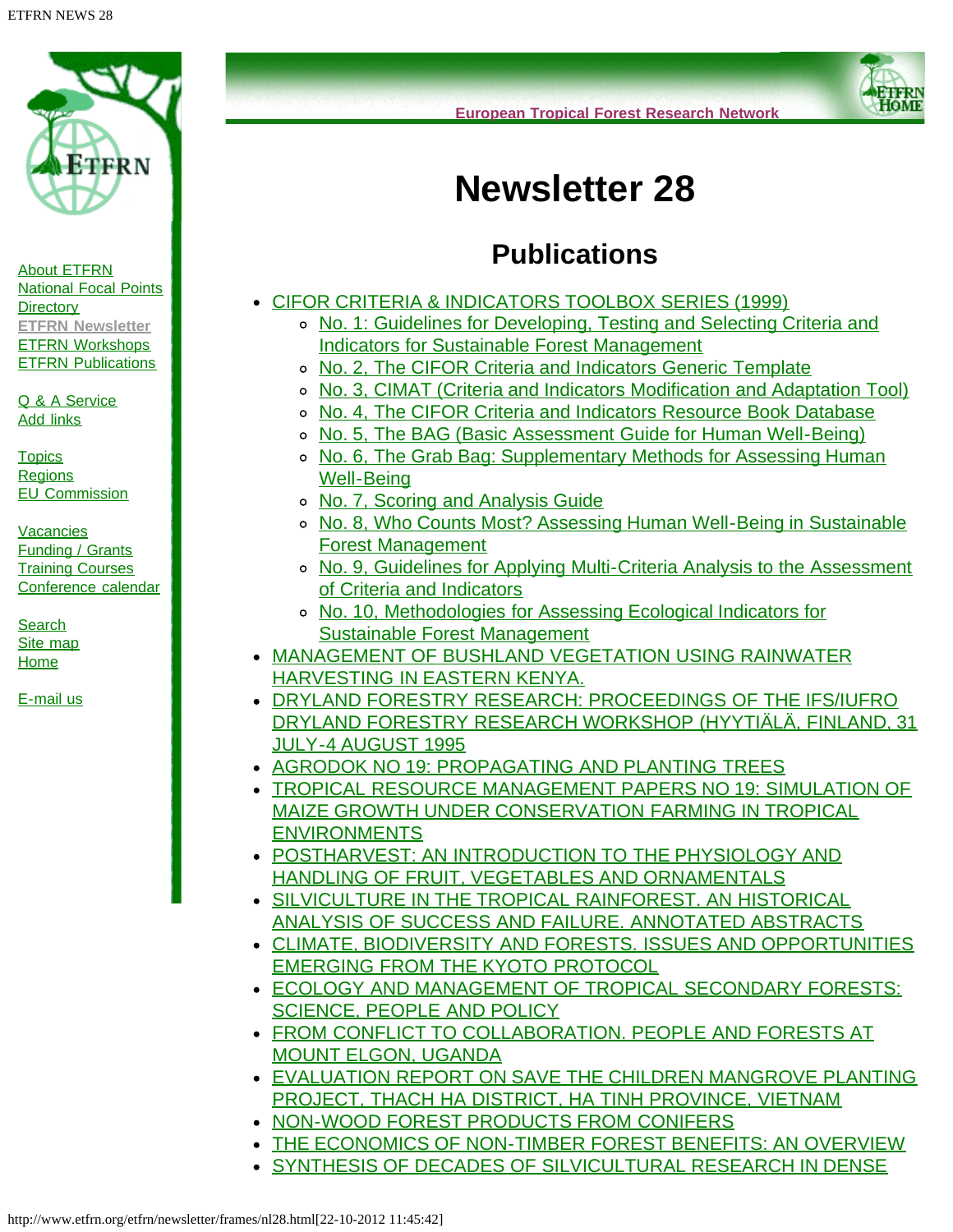## [RAINFORESTS OF FRANCOPHONE AFRICA: SERIE FORAFRI, 1998](#page-42-2)

- o [11. Synthèse sur les caractéristiques technologiques de référence des](#page-43-0) [principaux bois commerciaux africains](#page-43-0)
- o [12. Les cartes, la télédétection et les S.I.G., des outils pour la gestion et](#page-43-1) [l'aménagement des forêts tropicales d'Afrique Centrale](#page-43-1)
- o [13. Le S.I.G., une aide pour tracer un réseau de pistes forestières.](#page-43-2) [Méthodes et résultats](#page-43-2)
- [14. Parcelles permanentes de recherche en forêt dense tropicale](#page-43-3) [humide. Eléments pour une méthodologie d'analyse de données](#page-43-3)
- [15. L'analyse de cernes: applications aux études de croissance de](#page-43-4) [quelques essences en peuplements naturels de forêt dense africaine](#page-43-4)
- o [16. Dynamique et croissance de l'Okoumé en zone côtière du Gabon](#page-43-5)
- o [17. Les techniques d'exploitation à faible impact en forêt dense humide](#page-43-6) **[camerounaise](#page-43-6)**
- [GESTÃO PARTICIPATIVA DOS RECURSOS FLORESTAIS. ESTUDOS](#page-43-7) [DECASOS.](#page-43-7)
- [CONSIDERACIONES ECOLÓGICAS SOBRE LA REGENERACIÓN](#page-44-0) [NATURAL APLICADA AL MANEJO FORESTAL.](#page-44-0)

## [top of page](#page-32-0)

## <span id="page-33-0"></span>**CIFOR CRITERIA & INDICATORS TOOLBOX SERIES (1999)**

This series of manuals and software was developed by CIFOR and collaborators. The principal sponsor of this project was the European Union under budget heading B7-6201, together with the GTZ and USAID. The Criteria & Indicators Toolbox is currently being translated into French and Indonesian. The French version will appear in the CIRAD-Forêt/CIFOR FORAFRI Series.

### <span id="page-33-1"></span>**No. 1: Guidelines for Developing, Testing and Selecting Criteria and Indicators for Sustainable Forest Management**

*R. Prabhu, C.J.P. Colfer, R.G. Dudley*

Form of publication: Manual on paper

## Abstract:

This manual provides methods for the development and evaluation of criteria and indicators (C&I) which can then be used to assess the sustainability of forest management. The manual is written primarily for researchers, people or groups interested in evaluating C&I for assessments of forests in new areas, or as a reference for readers wanting to know how CIFOR's Generic Template was produced. The methods presented are aimed at the development of sets of C&I for natural forest at the forest management unit (FMU) level, especially in the tropics. Following an introductory chapter focusing on the overall purpose, specific objectives, and the C&I development process, Chapters 2-4 explain how to prepare for C&I testing, how to conduct a test, and how to analyse the results. Chapters 5-7 explain the conceptual basis of C&I development, with three case studies offered as examples, and suggested additional reading materials. Specific forms and tools that have been used in the course of CIFOR's testing are presented in Chapter 8. Finally Chapter 9 provides possible baseline sets of C&I, available to users for evaluation and testing in their own contexts.

[top of page](#page-32-0)

## <span id="page-33-2"></span>**No. 2, The CIFOR Criteria and Indicators Generic Template**

*CIFOR C&I Team*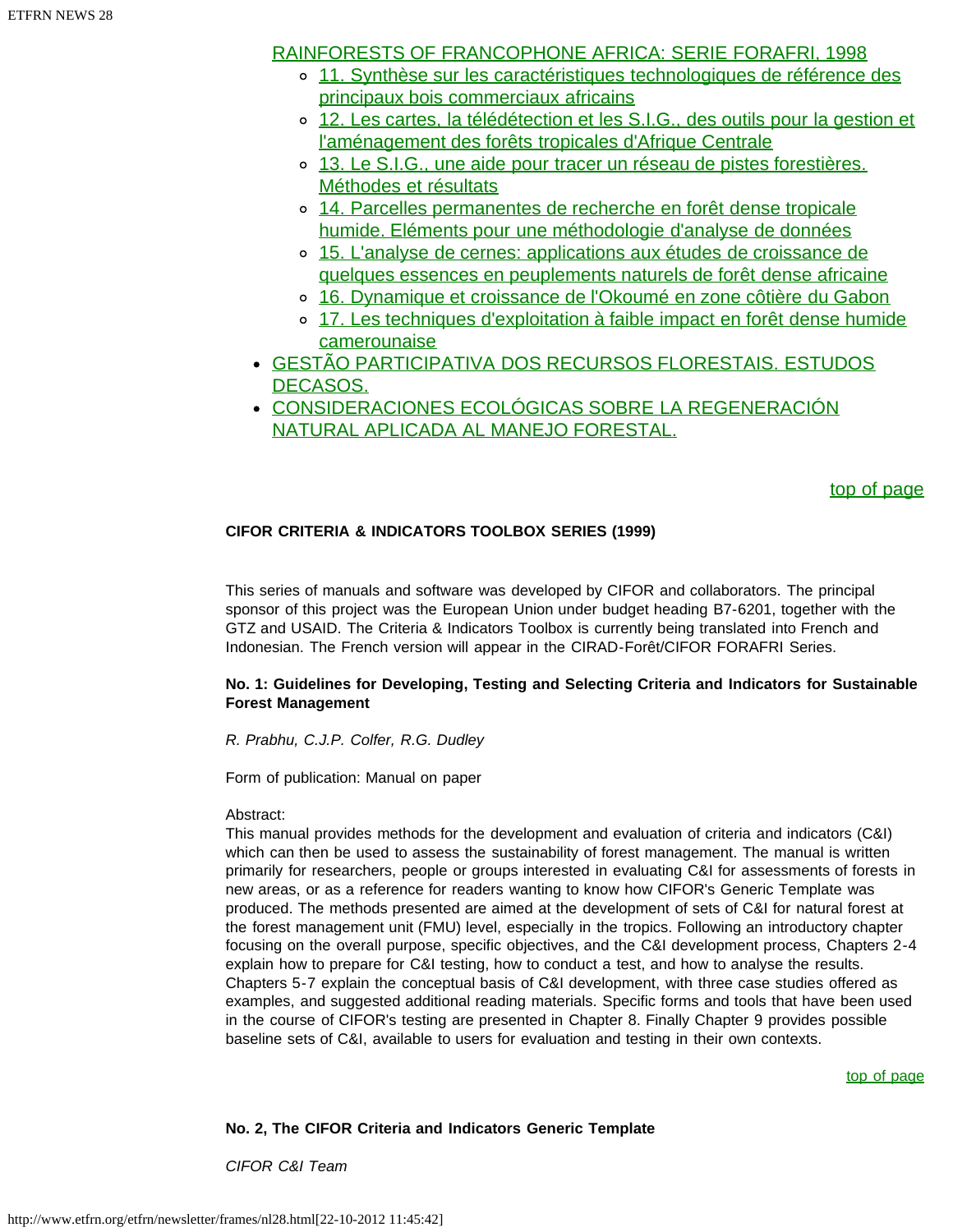Form of publication: Manual on paper

### Abstract:

This manual provides a comprehensive set of C&I for sustainable forest management based on CIFOR's research. This research was conducted by interdisciplinary teams of experts in large-scale natural forests managed for commercial timber production in Indonesia, Côte d'Ivoire, Brazil and Cameroon, with additional sites in Germany, Austria and USA.

The use of the term '*generic template*' for these C&I is intended to prevent them being confused with an ideal and universally applicable set of C&I. It is envisaged that this template will be used primarily for tropical natural forests managed for commercial purposes. Use of the term 'generic' emphasises that the C&I in this set can be modified and customised to comply with local conditions. They could therefore be used both as a flexible set that is adaptable to all types of forest situations, and as an operational 'mother' set to be used by CIFOR's proposed CIMAT system (C&I Toolbox Series No.3). 'Generic' also implies that this C&I template can be employed by a variety of user groups, such as certification bodies, government officials, donors, forest managers, project managers, and scientists.

### [top of page](#page-32-0)

### <span id="page-34-0"></span>**No. 3, CIMAT (Criteria and Indicators Modification and Adaptation Tool)**

*R. Prabhu, M. Haggith, H. Purnomo, A. Rizal, D. Sukadri, J. Taylor, and Y. Yasmi*

Form of publication: CD-ROM + user manual on paper

### Abstract:

*CIMAT* is a computer software package designed to help users modify, customise and adapt the CIFOR C&I generic template to meet local conditions and expectations. It is accompanied by a manual which guides you through all the basic steps in creating a new C&I set, helps you to navigate the current C&I knowledge base, and introduces the topic of an on-site assessment. In later versions CIMAT will provide more substantial support for assessment and monitoring of C&I. CIMAT can also be treated as a 'learning tool' for those who are merely interested in exploring the C&I knowledge stored in it.

### [top of page](#page-32-0)

### <span id="page-34-1"></span>**No. 4, The CIFOR Criteria and Indicators Resource Book Database**

*C. McDougall, I.R. Isbadi, L. Santoso, M. Corless, and H. Purnomo (eds.)*

Form of publication: CD-ROM + user manual on paper

### Abstract:

*The Resource Book Database* is a source of information on some key items in the generic template. It offers information on attributes, definitions, relevance, methods for assessment, how to go about measuring a particular indicator, how to design a sample plot, etc. It represents work-in-progress at CIFOR and is subject to further improvements.

<span id="page-34-2"></span>*NOTE: Tools 3&4 are 'burnt' on to the same 'C&I CD-ROM'. This also contains all the other tools, as well as the Lammerts van Bueren & Blom (1997) paper "Principles, criteria, indicators; hierarchical framework for the formulation of sustainable forest management standards" (Tropenbos series), and other C&I related papers including hitherto unpublished reports of C&I tests, internal discussion papers and drafts. All of this information can be accessed through Internet Explorer or a specially developed browser. Much of the information has been converted to HTML format and hyperlinked for ease of access.*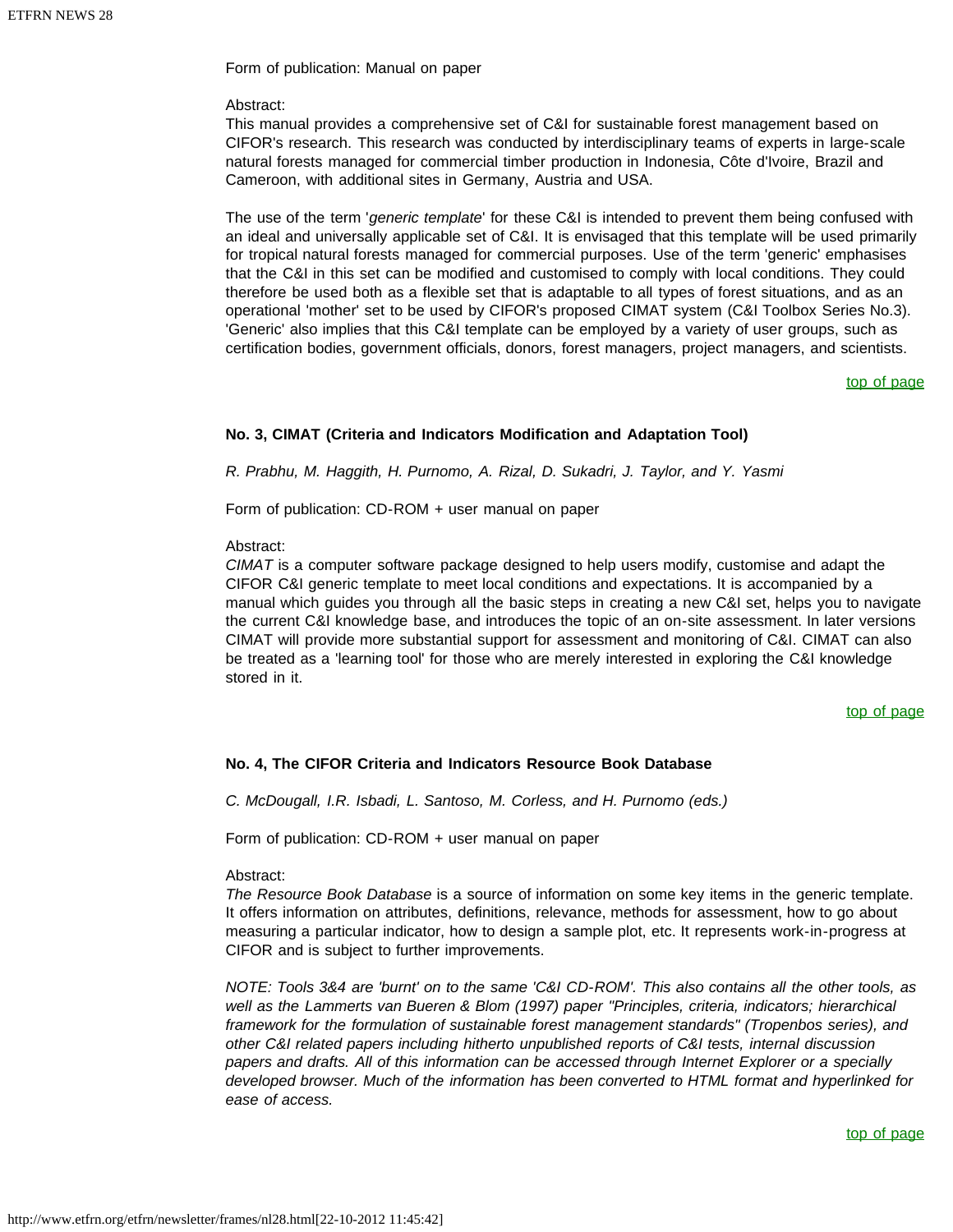### **No. 5, The BAG (Basic Assessment Guide for Human Well-Being)**

*C.J.P. Colfer, M.A. Brocklesby, C. Diaw, P. Etuge, M. Günter, E. Harwell, C. McDougall, N.M. Porro, R. Porro, R. Prabhu, A. Salim, M.A. Sardjono, B. Tchikangwa, A.M. Tiani, R.L. Wadley, J. Woelfel. and E. Wollenberg*

Form of publication: Manual on paper

Abstract:

<span id="page-35-0"></span>*The BAG* focuses on the social C&I for sustainable forest management, a topic that has been the subject of considerable controversy and uncertainty. The six simple methods described in this manual are presented in a 'cookbook' format. They are designed for use by people (with a college-level education) who are interested in assessing sustainable forest management, but do not have a high degree of expertise in social sciences.

[top of page](#page-32-0)

### **No. 6, The Grab Bag: Supplementary Methods for Assessing Human Well-Being**

*C.J.P. Colfer, M.A. Brocklesby, C. Diaw, P. Etuge, E. Harwell, C. McDougall, N.M. Porro, R. Porro, R. Prabhu, A. Salim, M.A. Sardjono, B. Tchikangwa, A.M. Tiani, R.L. Wadley, J. Woelfel and E. Wollenberg*

Form of publication: Manual on paper

Abstract:

*The Grab Bag* complements *The BAG* and is designed for use by social scientists who may find *The BAG* overly prescriptive. The eight methods presented are either more difficult for non-social scientists to use or, in a couple of cases, can substitute for one or more method presented in *The BAG*.

[top of page](#page-32-0)

### **No. 7, Scoring and Analysis Guide**

*A. Salim and C.J.P. Colfer with C. McDougall*

Form of publication: Manual on paper

Abstract:

*The Scoring and Analysis Guide for Assessing Human Well-Being* is designed to supplement *The BAG* and *The Grab Bag.* It provides a scoring method that can be used with the two manuals, to come to a decision about particular C&I in particular forest and human settings. This is followed by a section on analysis, which begins very simply, leading the user through the steps of making a spreadsheet, and concludes with more complex statistical analyses that may be desirable in some circumstances. Different teams have different requirements for quantitative and statistical sophistication in their analyses. This manual responds to these differing needs.

[top of page](#page-32-0)

### <span id="page-35-1"></span>**No. 8, Who Counts Most? Assessing Human Well-Being in Sustainable Forest Management**

*C.J.P. Colfer, R. Prabhu, M. Günter, C. McDougall, N.M. Porro and R. Porro*

Form of publication: Manual on paper

Abstract:

This publication presents a tool, the 'Who Counts Matrix', for differentiating 'forest actors', or people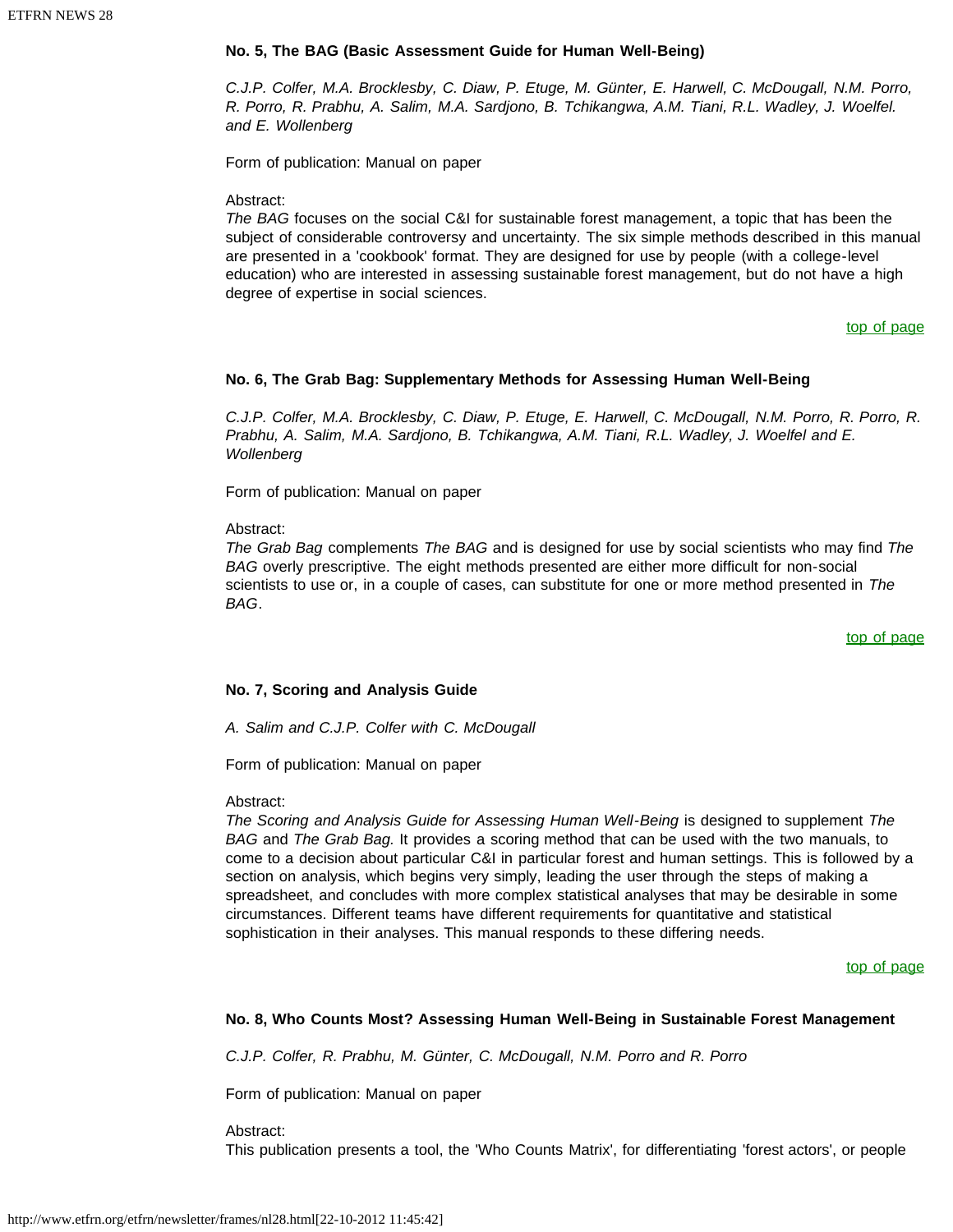whose well-being and forest management are intimately intertwined, from other stakeholders. The authors suggest seven dimensions by which forest actors can be differentiated from other stakeholders, and a simple scoring technique for use by formal managers to determine whose wellbeing must form an integral part of sustainable forest management in a given locale. Three illustrative sets of stakeholders, from Indonesia, Côte d'Ivoire and the United States, and Who Counts Matrices from seven trials, are presented in an appendix.

### [top of page](#page-32-0)

### <span id="page-36-0"></span>**No. 9, Guidelines for Applying Multi-Criteria Analysis to the Assessment of Criteria and Indicators**

*G.A. Mendoza and P. Macoun with R. Prabhu, D. Sukadri, H. Purnomo and H. Hartanto*

Form of publication: Manual on paper

#### Abstract:

Multi-Criteria Analysis (MCA) is a decision-making tool developed for complex problems. In a situation where multiple criteria are involved confusion can arise if a logical, well-structured decision-making process is not followed. Another difficulty in decision making is that reaching a general consensus in a multidisciplinary team can be very difficult to achieve. By using MCA the members don't have to agree on the relative importance of the criteria or the rankings of the alternatives. Each member enters his or her own judgements, and makes a distinct, identifiable contribution to a jointly reached conclusion.

<span id="page-36-1"></span>This manual is designed for easy use in the field. It first reviews the conceptual framework of C&I and then introduces the theoretical basis of MCA, and methods such as ranking, rating and pairwise comparisons in the Analytic Hierarchy Process (AHP). It provides an example of how MCA can be applied to C&I in a Forest Certification context both from a 'top-down' perspective as well as in a more 'bottom-up' context.

#### [top of page](#page-32-0)

### **No. 10, Methodologies for Assessing Ecological Indicators for Sustainable Forest Management** (Draft under development)

<span id="page-36-2"></span>*Orders: Center for International Forestry Research, P.O. Box 6596 JKPWB, Jakarta 10065, Indonesia Tel: +62 251 622622, Fax: +62 251 622100*

#### [top of page](#page-32-0)

### **MANAGEMENT OF BUSHLAND VEGETATION USING RAINWATER HARVESTING IN EASTERN KENYA.**

### *V Kaarakka (1996)*

This PhD thesis was published by the Finnish Society of Forest Science in *Acta Forestalia Fennica* 253. The study had two main objectives: (1) to compare the methods and assess the practicability of microcatchment water harvesting (MCWH) for tree planting; and (2) to investigate the regeneration dynamics and rehabilitation of natural bushland in semiarid/arid conditions in Eastern Kenya.

It was concluded that MCWH improved the survival and growth of planted trees on heavy soils five to six years after planting. In the best method, the cross-tied furrow microcatchments, the mean annual increments (MAI; based on the average biomass of living trees multiplied by tree density and survival) of the total and usable biomass in *Prosopis juliflora* were 2787 and 1610 kg ha-1a-1 respectively, when the initial tree density was 500 to 1667 trees per hectare. Based on survival, the indigenous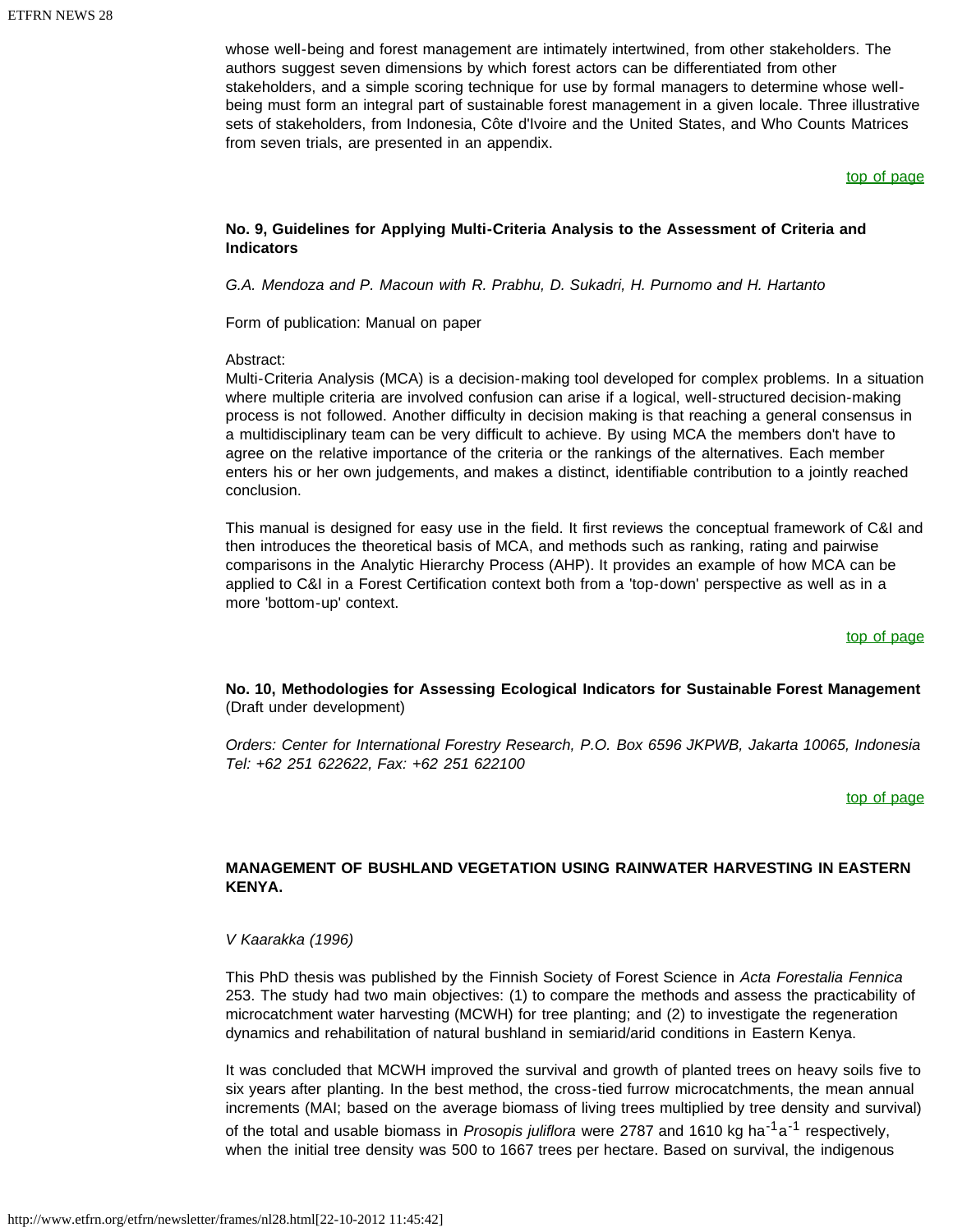*Acacia horrida*, *A*. *mellifera* and *A. zanzibarica* were the most suitable species for planting using MCWH. When both survival and yield were considered, a local seed source of the introduced *P. juliflora* was superior to all other species. The MAI in MCWH was at best distinctly higher than that in the natural vegetation (163-307 and 66-111 kg ha<sup>-1</sup> a<sup>-1</sup> for total and usable biomass respectively). However, this cannot satisfy the fuelwood demand of concentrated populations, such as in towns or irrigation schemes.

The density of seeds of woody species in the topsoil was 40.1 seeds m-2 in the *Acacia-Commiphora* bushland and 12.6 seeds  $m^{-2}$  in the zone between the bushland and the Tana riverine forest. Rehabilitation of woody vegetation using the soil seed bank alone proved difficult due to the lack of seeds of desirable species.

The regeneration and dynamics of woody vegetation were studied both in cleared and undisturbed bushland. A sub-type of *Acacia-Commiphora* bushland was identified as *Acacia reficiens* bushland, in which the dominant *Commiphora* species is *C. campestris*. Most of the woody species did not have even-aged populations but cohort structures that were skewed towards young individuals. The woody vegetation and the status of soil nutrients were estimated to recover in 15-20 years on Vertic Natrargid soils after total removal of above-ground vegetation.

Keywords: Drylands, Kenya, land rehabilitation, rainwater harvesting, seed bank, vegetation dynamics.

Further information: Dr Vesa Kaarakka, Department of Forest Ecology/Tropical Silviculture, University of Helsinki, P.O Box 28, FIN-00014 University of Helsinki, Finland. Fax +358-9-708 58646, E-mail: [vesa.kaarakka@helsinki.fi](mailto:vesa.kaarakka@helsinki.fi)

Exchange enquiries: Finnish Society of Forest Science, Unioninkatu 40 A, FIN-00170 Helsinki, Finland, Tel +358 9 8570 5235, Fax +358 9 8570 5677, E-mail[sms@helsinki.fi.](mailto:sms@helsinki.fi.)

<span id="page-37-0"></span>*Subscriptions and orders: Academic Bookstore, Subscription Services, P.O. Box 23, FIN-00371 Helsinki, Finland, Tel +358 9 121 4430, Fax +358 9 121 4450.*

[top of page](#page-32-0)

### **DRYLAND FORESTRY RESEARCH: PROCEEDINGS OF THE IFS/IUFRO DRYLAND FORESTRY RESEARCH WORKSHOP (HYYTIÄLÄ, FINLAND, 31 JULY-4 AUGUST 1995**

*S. Bruns, J. Furberg, O. Luukkanen & P. Wood (eds)*

The above workshop was held in connection with the IUFRO XX World Congress in Tampere, Finland, in 1995. The workshop was attended by 55 dryland forestry specialists from 30 countries. The proceedings also contain the keynote lectures, group work recommendations, and short abstracts of ongoing research topics of the workshop participants. The workshop recommendations can be seen on page 25.

<span id="page-37-1"></span>*Orders: A limited number of these proceedings is still available free of charge from the International Foundation for Science (IFS), Grev Turegatan 19, S-114 38 Stockholm, Sweden. Email: [info@ifs.se](http://www.etfrn.org/etfrn/%22mailto:info@ifs.se%22)*

[top of page](#page-32-0)

### **AGRODOK NO 19: PROPAGATING AND PLANTING TREES**

*H.W. Schreppers, P. Paap & E. Schinkel (1998)*

Key words: direct seeding; wildlings; tree planting; planting material; farm nurseries.

This booklet was prepared in response to many questions about how to increase the number of trees in the landscape. It discusses several techniques for propagating trees: natural regeneration, direct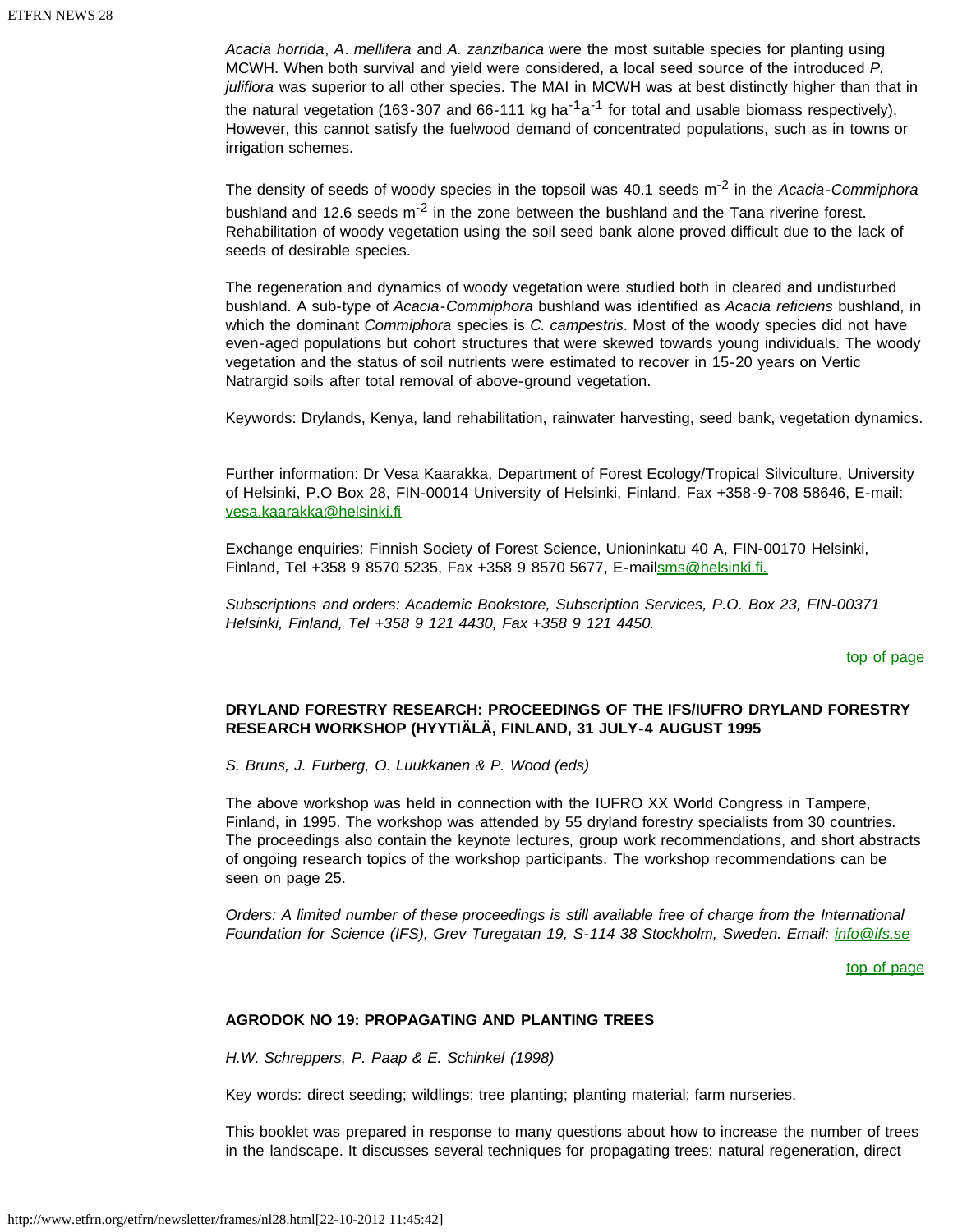seeding and planting of wildlings. Beginning with general guidelines on how to choose the right tree for the right location, the booklet goes on to deal with propagation methods and the collection of propagation material. Two chapters cover the design, construction and management of a farm nursery. These are followed by chapters dealing with the preparation of the planting site, transport and storage of the planting material, and the planting and maintenance of trees. An appendix demonstrates how to calculate the amount of seed needed for direct sowing and the number of seedlings and space required in the nursery. A list of seed suppliers is also provided.

The publication is meant primarily for farmers and extension workers. The document therefore emphasises low-cost and low-input methods and techniques and is written in simple English. It covers a variety of regions in the tropics, and therefore provides information of a general nature. The reader is encouraged to look carefully at local circumstances, knowledge and experience, and then to use the information provided in a selective way appropriate to his or her specific situation.

This publication is part of the *Agrodok series*of 29 low-priced, practical and informative booklets relating to small-scale agriculture in the tropics and sub-tropics. They are aimed at extension workers, teachers and farmers' intermediaries. Titles range from topics in plant and animal production to natural resources and food processing. This booklet is published by Agromisa in conjunction with the CTA.

Orders: 79pp; ISBN 90-72746-78-3; from Agromisa, PO Box 41, 6700 AA Wageningen, The Netherlands. Fax: +31-317-419178, E-mail: [agromisa@wxs.nl.](mailto:agromisa@wxs.nl)

<span id="page-38-0"></span>All Agrodoks are available in English and French; some titles are also available in Portuguese and Spanish. Agrodoks cost NLG 13.21 (approx. US\$7) including postage & packing (excl. VAT).

[top of page](#page-32-0)

### **TROPICAL RESOURCE MANAGEMENT PAPERS NO 19: SIMULATION OF MAIZE GROWTH UNDER CONSERVATION FARMING IN TROPICAL ENVIRONMENTS**

*L. Stroosnijder & P. Kiepe*

This book is written for students and researchers with a keen interest in the quantification of the field soil water balance in tropical environments and the effect of conservation farming on crop production. Part 1 deals with the potential production, i.e. crop growth under ample supply of water nutrients in a pest-, disease- and weed-free environment. Part 2 deals with crop production under rainfed or waterlimited conditions by including the crop water balance as well as the soil water balance. Both models use maize as an example. The way the MAIZE models are presented differs from the modular structure of present day models, where separate data blocks for soil, crop and climate are added at the end of a main programme. Here, the explanatory text follows, as closely as possible, the computer listing of the model. Each chapter starts with a number of lines which were copied from the listing. Subsequently, the terminology is justified and the input data and the dimensions of variables are explained. Another special feature is the fact that parameter and function values are defined directly after the line in which they are used for the first time. This method highlights the places where the model needs input from the user. In this way it is stressed that the accuracy of the model depends on the availability and quality of the input data, together with the correct understanding and description of the processes involved. The third part of this book contains a number of applications.

### Orders:

<span id="page-38-1"></span>Wageningen Agricultural University, Liaison Office, PO Box 9101, 6700 HB Wageningen, The Netherlands. Tel: +31 317 484293, Fax: +31 317 484292

[top of page](#page-32-0)

### **POSTHARVEST: AN INTRODUCTION TO THE PHYSIOLOGY AND HANDLING OF FRUIT, VEGETABLES AND ORNAMENTALS**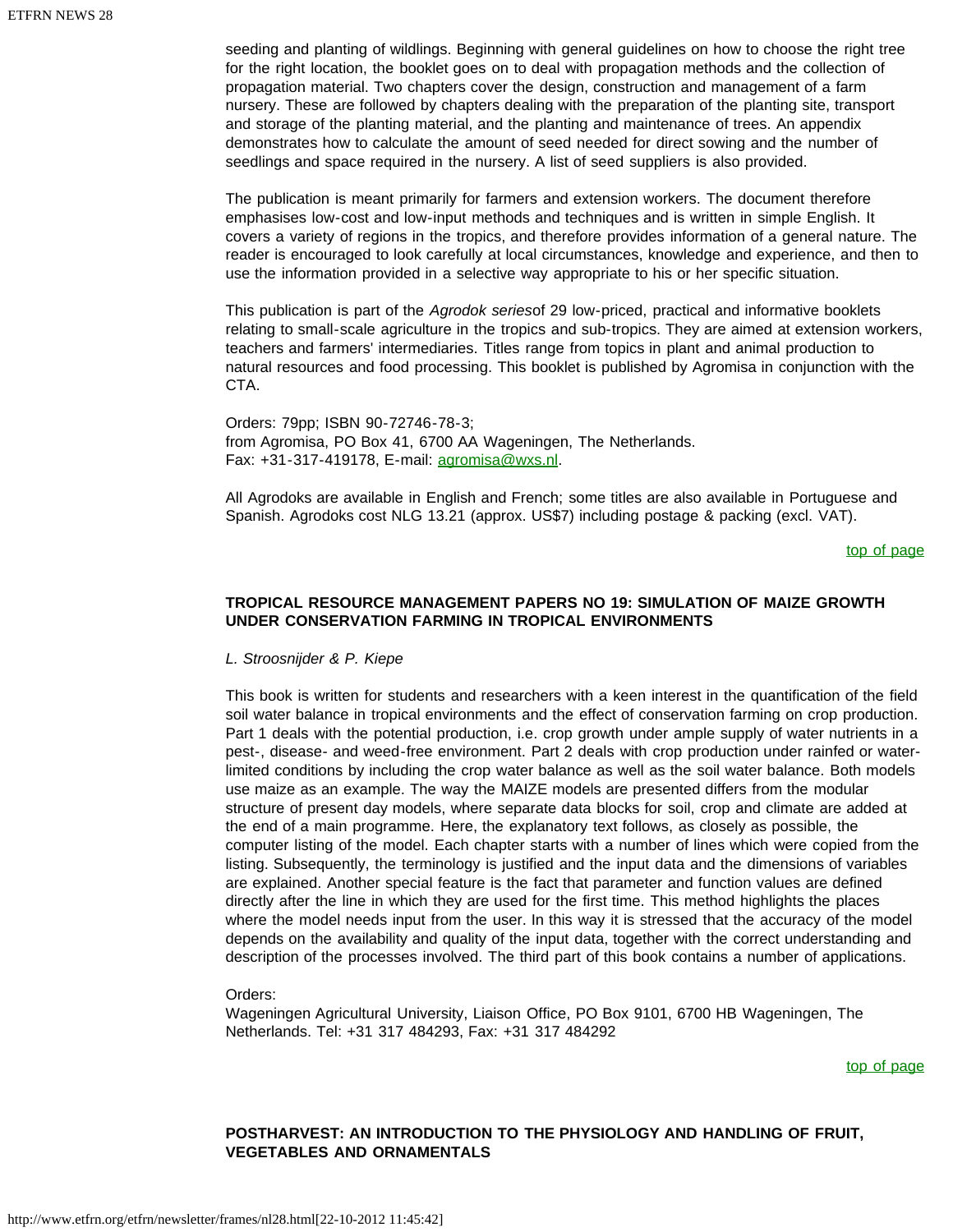### *R. Wills, B. McGlasson, D. Graham & D. Joyce*

Production of fruit, vegetables and ornamentals has been increasing worldwide and represents a huge investment of resources in transport, storage and marketing facilities designed to maintain a continuous supply of these perishable goods. The goals of postharvest practices are to protect that investment. Essentially a textbook, this new version of an earlier work has been substantially updated to include ornamentals and to reflect modern industrial practices and technology. Particularly noteworthy is the book's coverage of tropical produce.

### Orders:

This is not a CTA co-publication but is available from CTA for ACT countries only against 20 credit points. Otherwise: CAB International, Wallingford, Oxon, OX10 8DE, United Kingdom. Fax: +44 1491 833508, E-mail: [cabi@cabi.org.](mailto:cabi@cabi.org). Price from CABI: £24.50.

Publications on CTA's list are available free-of-charge to *subscribers* to the Publications Distribution Service. Readers who have applied to become subscribers will, in due course, receive a response to their application and, if admitted, will be sent 2 publications order forms, one of which will indicate the number of CTA credit points available to them.

Credit values have been assigned to all the publications on CTA's list. Subscribers can order these publications up to the value of the credit points available to them. Publications can only be requested on the order forms provided.

*Non-subscribers* who apply by letter, fax or email will be sent an application form. Applications will be considered from agricultural and rural development organisations in the ACP (Africa, Caribbean and Pacific) Group of States; individuals resident in ACP countries may also apply.

*Organisations which work for agricultural and rural development in the ACP States, but are not based in an ACP country, should write to CTA giving details of the publications they wish to acquire and the reasons why they are needed.*

<span id="page-39-0"></span>Source: SPORE, No 77, October 1998.

[top of page](#page-32-0)

### **SILVICULTURE IN THE TROPICAL RAINFOREST. AN HISTORICAL ANALYSIS OF SUCCESS AND FAILURE. ANNOTATED ABSTRACTS**

*H.C. Dawkins and S. Dipper (ed.) (1998)*

As a memorial to H.C. Dawkins, the Oxford Forestry Institute has published a provisional version of the book 'Silviculture in the tropical rain forest. An historical analysis of success and failure'. Dawkins' aim was to provide a concise summary of what was known about the tropical rain forest and to create a guide to past literature enabling today's foresters to familiarise themselves quickly and efficiently with knowledge already available. This would avoid duplication of work already done and save time for the work yet to be undertaken.

The book presents 141 abstracts, mainly covering publications published until the 1980s. A first index lists all the references mentioned in each abstract, while a second index of plant names indicates in which abstract they are referred to. The apparent Asia bias of the content, the lack of recent literature and the lack of analysis are intended to be resolved in a forthcoming issue of the book. The original set-up of the book as anticipated by Dawkins is included as an annex.

#### Orders:

<span id="page-39-1"></span>Oxford Forestry Institute, University of Oxford, South Parks Road, Oxford OX1 3RB, UK. Tel.: +44- 1865-275000, Fax: +44-1865-275074

[top of page](#page-32-0)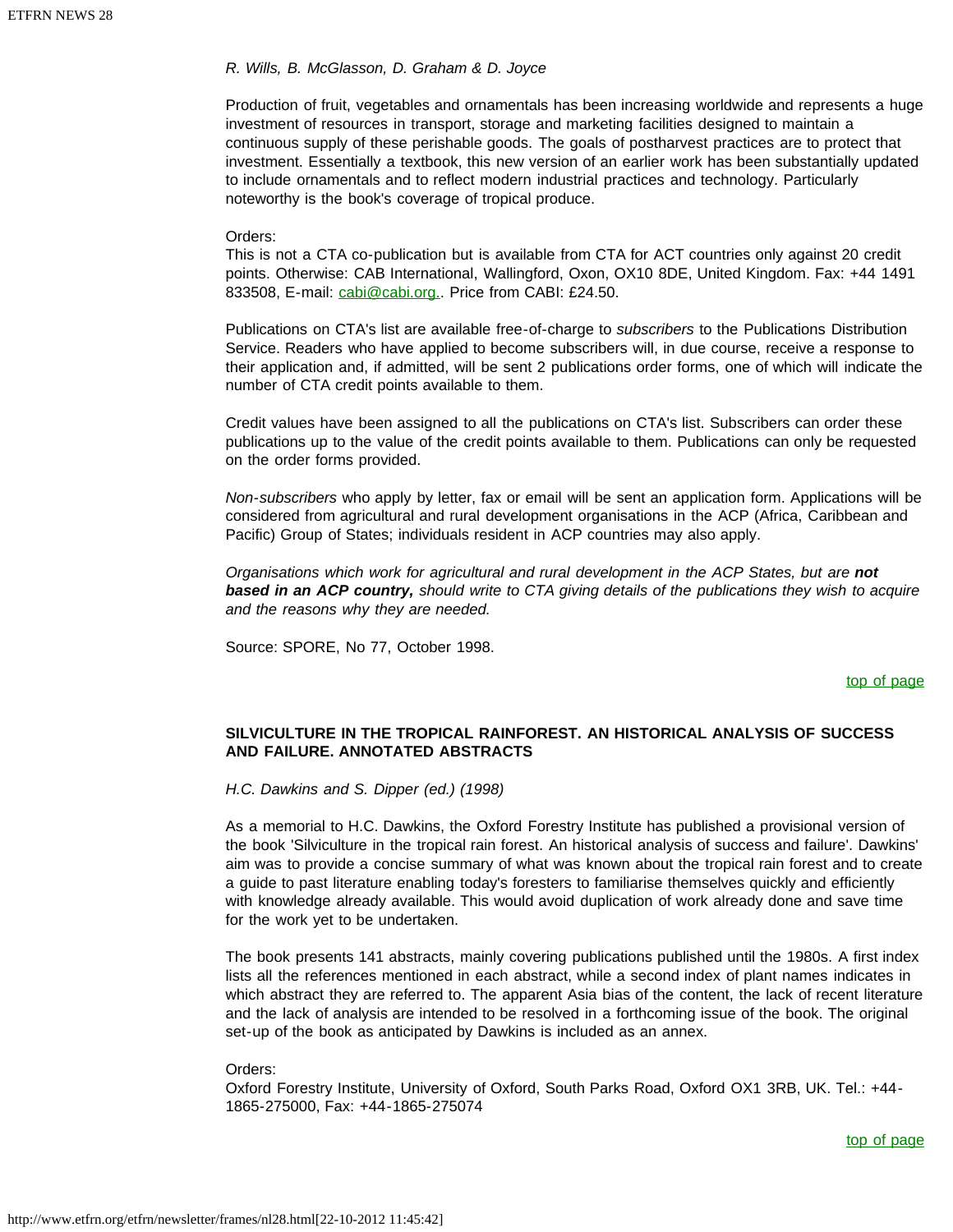### **CLIMATE, BIODIVERSITY AND FORESTS. ISSUES AND OPPORTUNITIES EMERGING FROM THE KYOTO PROTOCOL**

### *P. Brown (1998)*

In this joint publication, and within the context of their respective programmes, the World Resources Institute (Forest Frontiers Initiative) and the IUCN-The World Conservation Union (Climate Change Initiative) bring together two profound global environmental issues - biodiversity loss and climate change.

In five chapters the author aims to give insights to the ways in which forests and land-use change can both exacerbate and mitigate climate change. He identifies opportunities presented by the Kyoto Protocol regarding the conservation, improved management and restoration of forests, and considers some of the reasons the issue has proven controversial. He goes on to highlight key future decisions that will determine whether these opportunities are seized and examines how these decisions can be made to work for climate, forests and biodiversity.

The recommendations emphasise the need for:

- synergy between efforts to halt climate change and promote environmental stewardship;
- compatibility of accounting methods, mitigation frameworks, definitions, and implementation of the Kyoto Protocol in order to meet climate, development, and environmental objectives; and
- further research to clarify the difficulties of including land-use change and forests and the implications of not taking them into account.

Orders:

<span id="page-40-0"></span>WRI, Forest Frontiers Initiative, 1709 New York Avenue, N.W.,Washington, D.C. 20006, USA. Tel.: +1-202-683-6300, Fax: +1-202-683-0036, E-mail: fil@wri.org. IUCN-The World Conservation Union, 28 Rue de Mauvernay, C4-1196 Gland, Switzerland. [Http://www.iucn.org](http://www.iucn.org/). Price US\$ 20

[top of page](#page-32-0)

### **ECOLOGY AND MANAGEMENT OF TROPICAL SECONDARY FORESTS: SCIENCE, PEOPLE AND POLICY**

### *M.R. Guariguata and B. Finegan (eds) (1998)*

These are the proceedings of a conference of the same title jointly organised and sponsored by CATIE, CIFOR, IUFRO, WWF and GTZ (10-12 November 1997). The objectives of the conference were to summarise the state of knowledge of tropical secondary forests from the standpoint of the ecological, social, and political sciences, and to report the most recent results of research on secondary forest from all relevant disciplines.

In general the 16 papers in the proceedings are related to the conceptual, ecological, silvicultural and policy aspects of secondary forests in the neotropics. After a general overview of the current status of secondary forests in terms of extent, origin and management potential and constraints, examples of the need for an appropriate legal framework and a pantropical view on the ecology of secondary forest succession are given in the two papers that follow. The next nine papers elaborate on tree growth, structure and floristics in secondary forests of different ages in Brazil, Colombia, Mexico, Paraguay and Argentina, as well as discussing management implications. The remaining four papers deal with timber and non-timber forest products, soil fertility and atmospheric carbon sequestration.

The proceedings underline the need for:

- practical, applied research into the (local knowledge of the) management potential of secondary forests;
- the incorporation of secondary forests and their management in local, national and international policies, strategies and projects dealing with land-use planning, land tenure and nature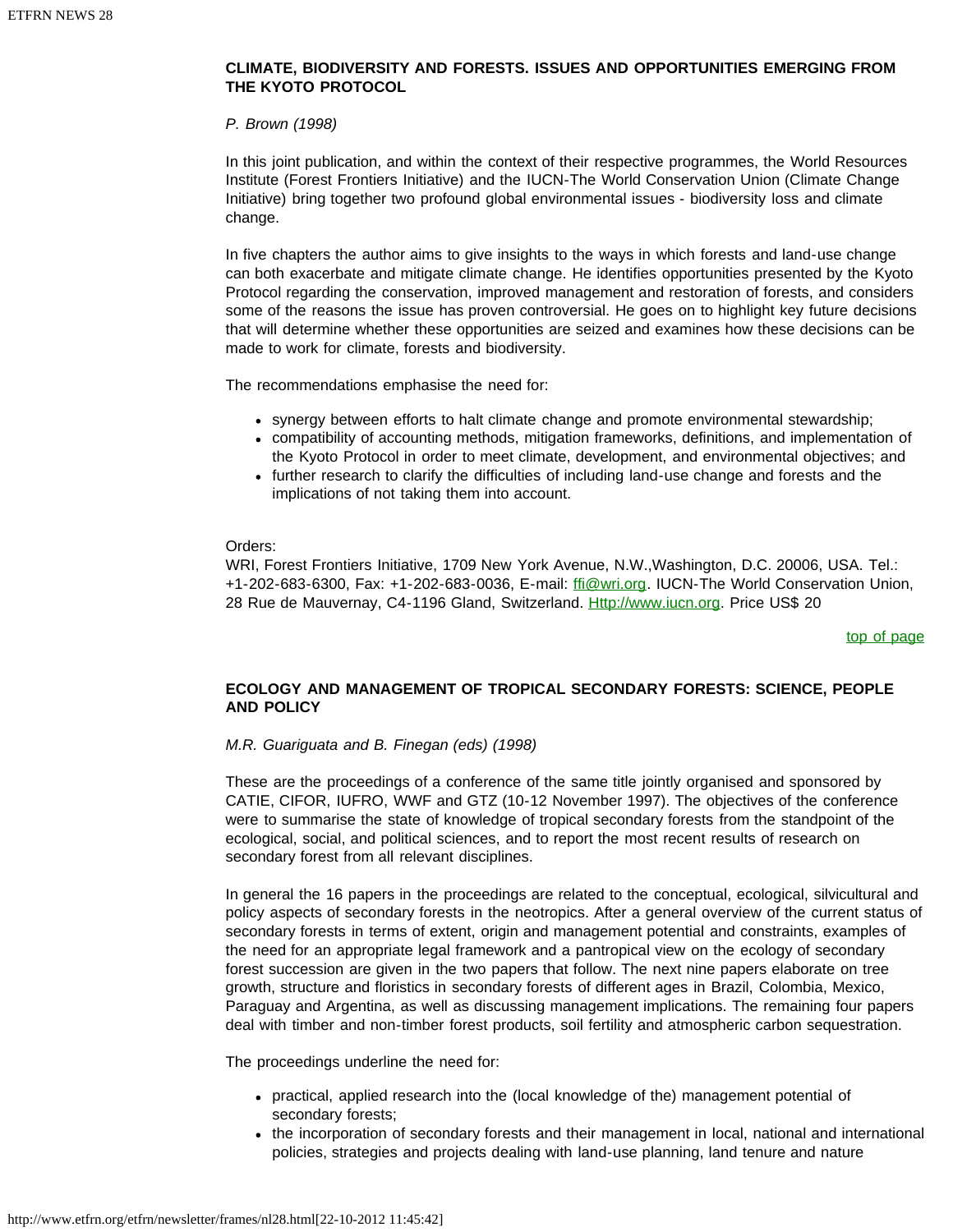conservation; and

• research into socio-political and participatory aspects involved in secondary forest management.

### Orders:

<span id="page-41-0"></span>Serie Técnica, Reuniones Tecnicas No. 4. CATIE, CATIE 7170, Turrialba, Costa Rica. Tel: +506 556 1933, Fax: +506 556 7766

### [top of page](#page-32-0)

### **FROM CONFLICT TO COLLABORATION. PEOPLE AND FORESTS AT MOUNT ELGON, UGANDA**

### *P. Scott (1998)*

Mount Elgon, situated in Southeast Uganda and bordering Kenya, is a solitary, extinct volcano, the oldest in the Rift Valley. The topography, volcanic soils and tropical moist climate have contributed to a high biological diversity and high human population densities in the Elgon region.

Traditionally, forest use was regulated by tribal laws and cultural values. From 1929 Mount Elgon came under the control of the state but it was not until the end of the 1930s that the boundaries of the region were entirely demarcated. In 1988, after the 15 year period of civil unrest, a new Forest Policy was issued and a Forest Department rehabilitation programme initiated. Since the early 1990s Mount Elgon has been managed by the Uganda Wildlife Authority.

The heavy dependence of the neighbouring population on the park's resources in combination with the former paramilitary approach to management have resulted in a hostile and conflicting relationship between management and the people. The Mount Elgon Conservation and Development project was set up in 1988 to try to incorporate sustainable utilisation into a management regime supported by the local population and in favour of both human needs and nature conservation.

The book reviews the people-forest connections in the region and outlines the application of these research results to various levels of the decision-making process, emphasising how the information has been useful as a foundation for embarking on a collaborative approach to management of the Mount Elgon National Park.

Orders:

<span id="page-41-1"></span>IUCN Publications Services Unit, 219C Huntingdon Road , Cambridge CB3 0DL, UK, tel.: +44-1223 277894, fax: +44-1223-277175, E-mail: [info@books.iucn.org](mailto:info@books.iucn.org)

### [top of page](#page-32-0)

### **EVALUATION REPORT ON SAVE THE CHILDREN MANGROVE PLANTING PROJECT, THACH HA DISTRICT, HA TINH PROVINCE, VIETNAM**

### *D.J. Macintosh, S. Levine and J.L. Overton (1998)*

The North-Central Ha Tinh Province is one of the poorest in Vietnam, characterised by high population pressure, low agricultural productivity and frequent devastating typhoons. Objectives of the Save the Children Fund (SCF) mangrove planting project were:

- to protect the sea dikes against storm damage, and thus to protect the communes from loss of harvests, soil salinisation, etc.;
- to contribute to the improvement of the marine environment by providing a breeding ground for fish, shrimp, crab, etc.; and
- to provide an additional source of income for families which protect and benefit from the byproducts of the mangrove forests.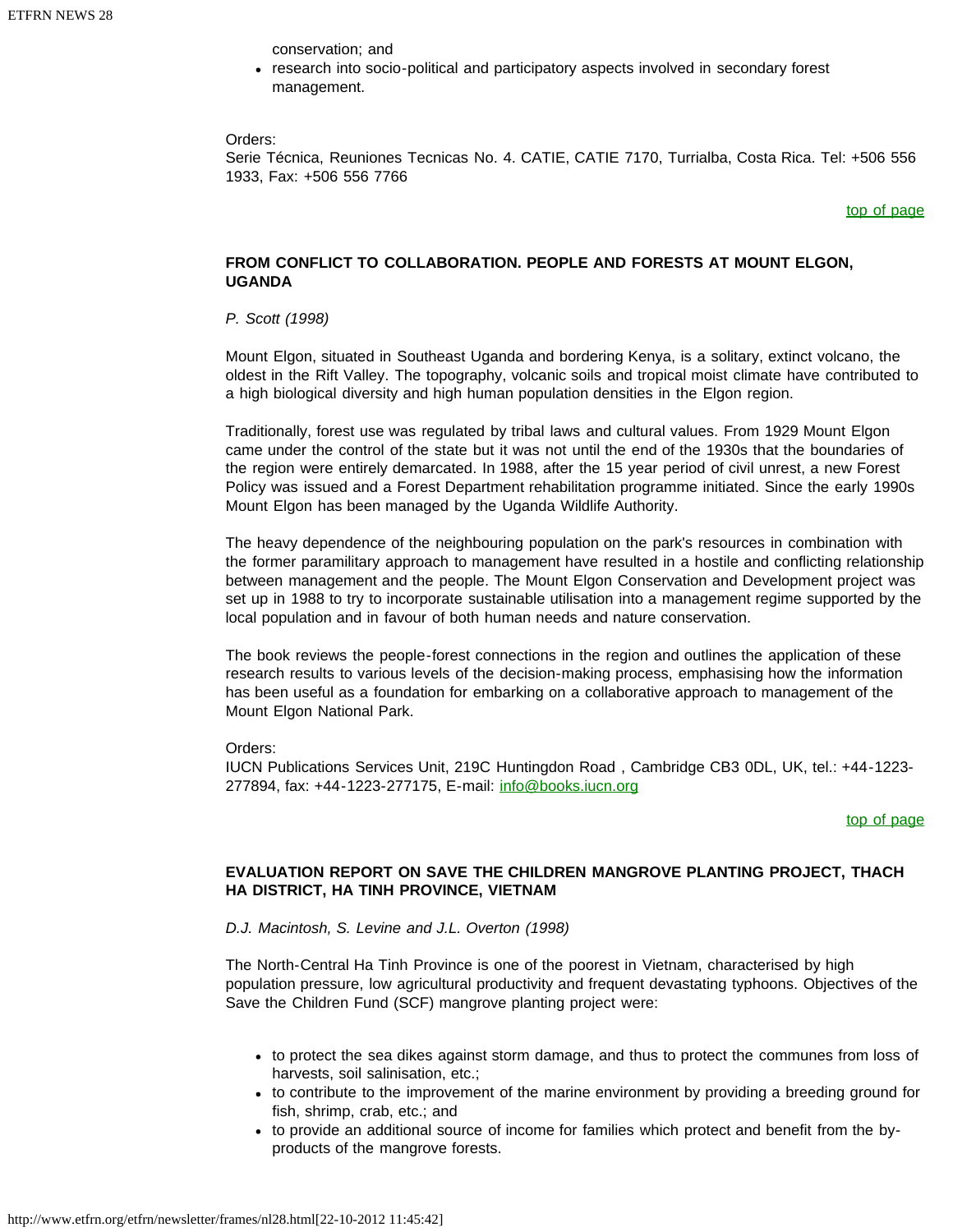Commissioned by SCF, cenTER (Denmark) evaluated the Ha Tinh project. Generally speaking the report concludes that the project is successful in terms of hectares of mangroves planted. However, agricultural land is still threatened by lack of maintenance of dikes and typhoons. The project also resulted in a positive input to the improvement of themarine environment, thus enhancing the fishery productivity, and yielded benefits for aqua- and agricultural farmers, traders and wood producers, amongst others. The cost-benefit analysis is positive. However, in order to safeguard long-term management of the mangrove plantations, local participation should be strengthened. In this respect, the organisation of community-level workshops is strongly recommended.

Orders:

<span id="page-42-0"></span>Save the Children Fund, 218 Doi Can Street, Ba Dinh District, Hanoi, Vietnam, Tel: +84-832-5139, Fax: +84-844-832-5073.

[top of page](#page-32-0)

### **NON-WOOD FOREST PRODUCTS FROM CONIFERS** *W.M. Ciesla (1998)*

Conifers are important sources of a wide range of non-wood products. Many of these products have been used for thousands of years. The tapping of pines and other conifers for resin, for example, has been practised since biblical times. A more recent discovery is the use of the bark of a *Taxus* species as an anti-cancer agent.

In ten chapters this publication gives a general overview of the role of conifers in human culture and systematically describes the species and the use of whole trees, foliage, bark and roots, resin, essential oils, seeds, fruit and cones, and products from conifer associated organisms. The publication also examines the commercial potentials and constraints of the use of non-wood forest products from conifers. In this respect it underlines the need for sustainable management of the conifer resources (both natural and planted), for examples of over-exploitation are already at hand, and the recognition of local people's uses of and rights to non-wood products from conifers.

*Orders:* 

<span id="page-42-1"></span>*Non-wood forest products no. 12. 125 pp. ISBN: 9251042128 FAO, Sales and Marketing Group, Viale delle terme di Caracalla, 00100 Rome, Italy*

[top of page](#page-32-0)

### **THE ECONOMICS OF NON-TIMBER FOREST BENEFITS: AN OVERVIEW**

*J.T. Bishop (1998)*

This paper focuses on recent advances in the economic evaluation of forestry activities and, in particular, on how techniques for valuing non-timber forest benefits in monetary terms can assist the development of forest policy and management systems.

Firstly, the non-market nature of many non-timber forest benefits is considered, and why markets often fail to take account of them. Secondly, different techniques used to evaluate non-market benefits in monetary terms are reviewed and the long-term dynamics of forest value explored. The paper concludes with a brief discussion of how the results of valuation studies can contribute to improved forest policy and management.

Orders:

<span id="page-42-2"></span>IIED, 3 Endsleigh Street. London, WC1H 0DD, UK. Tel.: +44-171-388-2117, Fax: +44-171-388-2826, [E-mail: environ.econ@iied.org.](mailto:environ.econ@iied.org)

[top of page](#page-32-0)

### **SYNTHESIS OF DECADES OF SILVICULTURAL RESEARCH IN DENSE RAINFORESTS OF FRANCOPHONE AFRICA: SERIE FORAFRI, 1998**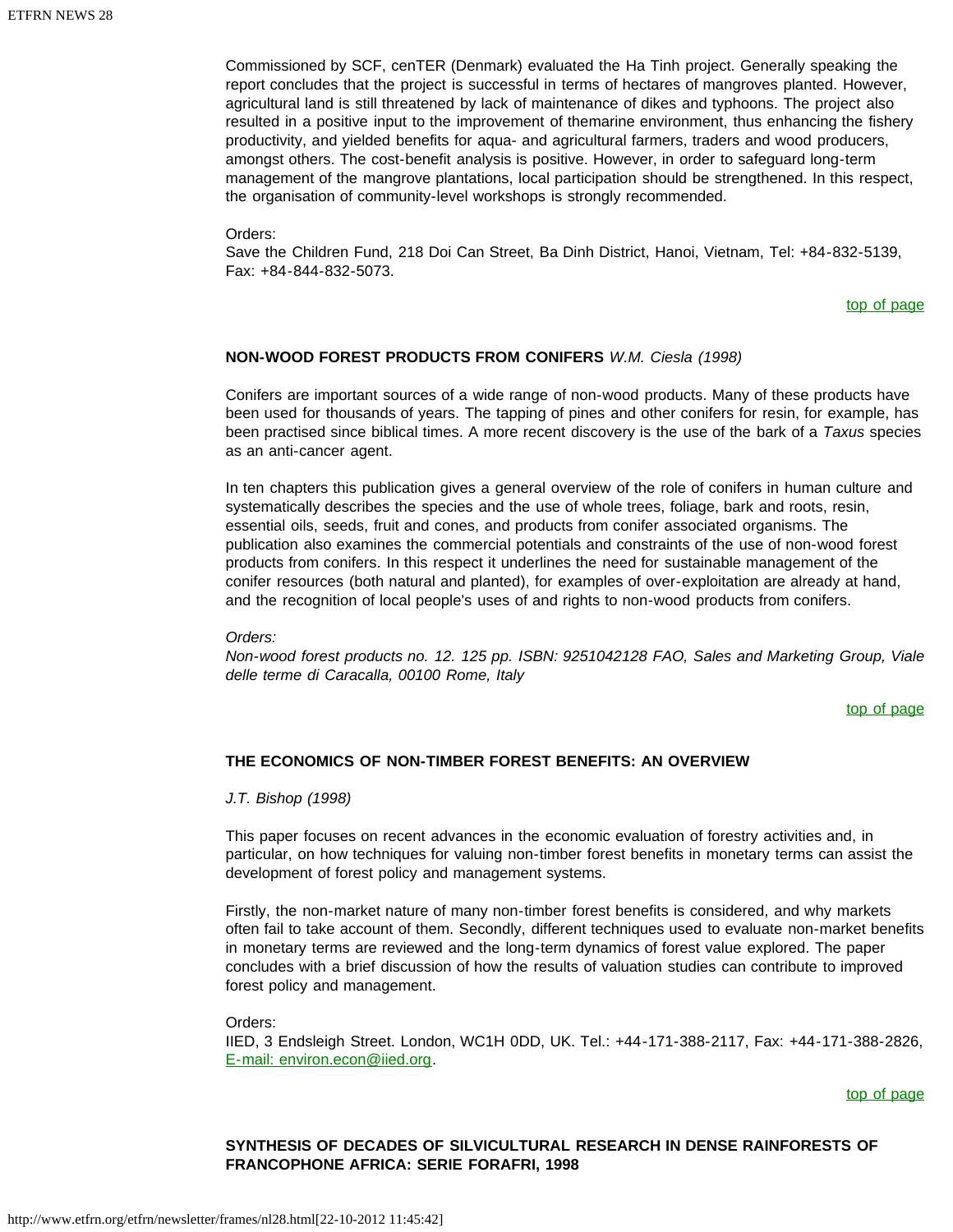For close to thirty years, CIRAD-Forêt has conducted research in the dense rainforest ecosystems of West and Central Africa. A series of documents which synthesise and capitalise on the results of these research efforts has now been published in the context of the FORAFRI Project, which is financed by the French Fonds d'Aide et de cooperation (FAC). A short note on the FORAFRI project was published in ETFRN News 21. The titles of the documents which have been published so far follow below. (Earlier titles were announced in ETFRN News 26)

[top of page](#page-32-0)

<span id="page-43-0"></span>Document 11: **Synthèse sur les caractéristiques technologiques de référence des principaux bois commerciaux africains**(Summary of the technological reference characteristics of the main commercial African timbers) *J. Gérard, A. Edi Kouassi, C. Daigremont, P. Détienne, D. Fouquet & M. Vernay (1998)*

<span id="page-43-2"></span><span id="page-43-1"></span>Document 12: **Les cartes, la télédétection et les S.I.G., des outils pour la gestion et l'aménagement des forêts tropicales d'Afrique Centrale** (Maps, remote sensing and GIS, tools for the sustainable management of the Central African tropical forest) *P. Detienne, F. Oyono, L. Durrieu de Madron, B. Demarquez & R. Nasi (1998)*

[top of page](#page-32-0)

Document 13:**Le S.I.G., une aide pour tracer un réseau de pistes forestières. Méthodes et résultats** (GIS, an aid to opening up a network of forest roads. Methods and results)

*V. Freycon & E. Yandji (1998)*

<span id="page-43-3"></span>Document 14: **Parcelles permanentes de recherche en forêt dense tropicale humide. Eléments pour une méthodologie d'analyse de données** (Permanent research plots in tropical rainforests. Elements for a data analysis methodology)

<span id="page-43-4"></span>*V. Favrichon, S. Gourlet-Fleury, A. Bar-Hen & H. Dessard (1998)*

[top of page](#page-32-0)

Document 15:**L'analyse de cernes: applications aux études de croissance de quelques essences en peuplements naturels de forêt dense africaine** (Tree-ring analysis: applications for growth studies of several species in natural stands in African high forest)

<span id="page-43-5"></span>*P. Detienne, F. Oyono, L. Durrieu de Madron, B. Demarquez & R. Nasi (1998)* Document 16: **Dynamique et croissance de l'Okoumé en zone côtière du Gabon** (Dynamics and growth of Okoumé in the coastal zone of Gabon)

<span id="page-43-6"></span>*M. Fuhr, M.A. Delegue, R. Nasi & J.M. Minkoué (1998)*

[top of page](#page-32-0)

Document 17: **Les techniques d'exploitation à faible impact en forêt dense humide camerounaise** (Techniques for low impact logging in tropical rainforests in Cameroon)

*L.Durrieu de Madron, E. Forni & M. Mekok (1998)*

<span id="page-43-7"></span>For further information, or for orders, please contact: CIRAD-Forêt, Programme Forêt Naturelle, Campus de Baillarguet, BP 5035, 34032 Montpellier Cedex 1, France. Tel: +33 4 67 59 37 89, Fax: +33 4 67 59 37 33

[top of page](#page-32-0)

### **GESTÃO PARTICIPATIVA DOS RECURSOS FLORESTAIS. ESTUDOS DECASOS.**